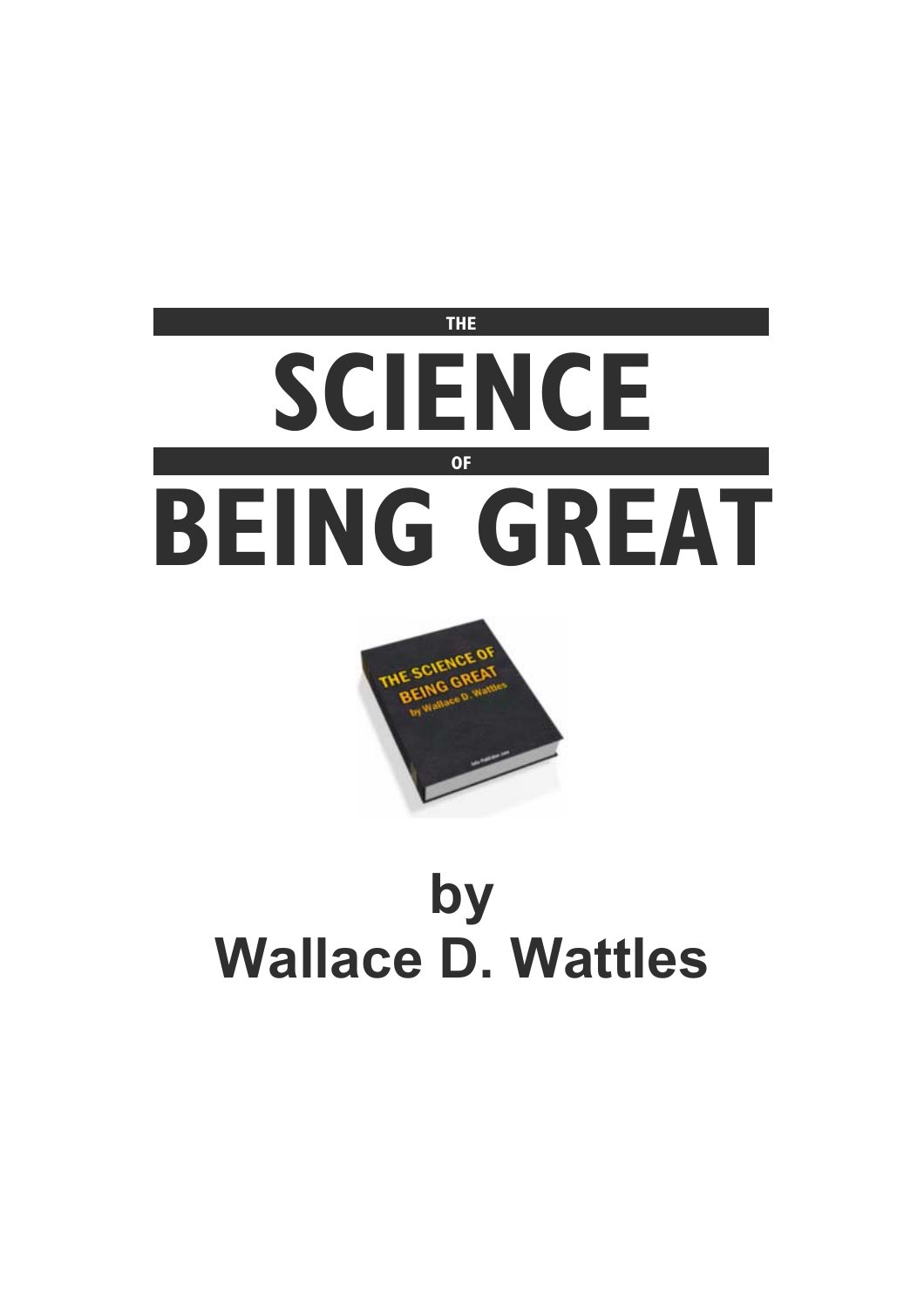### **Content**

| 3  |
|----|
| 4  |
| 5  |
| 7  |
| 9  |
| 11 |
| 13 |
| 15 |
| 17 |
| 18 |
| 20 |
| 21 |
| 23 |
| 25 |
| 27 |
| 29 |
| 31 |
| 33 |
| 35 |
| 37 |
| 39 |
| 41 |
| 43 |
| 45 |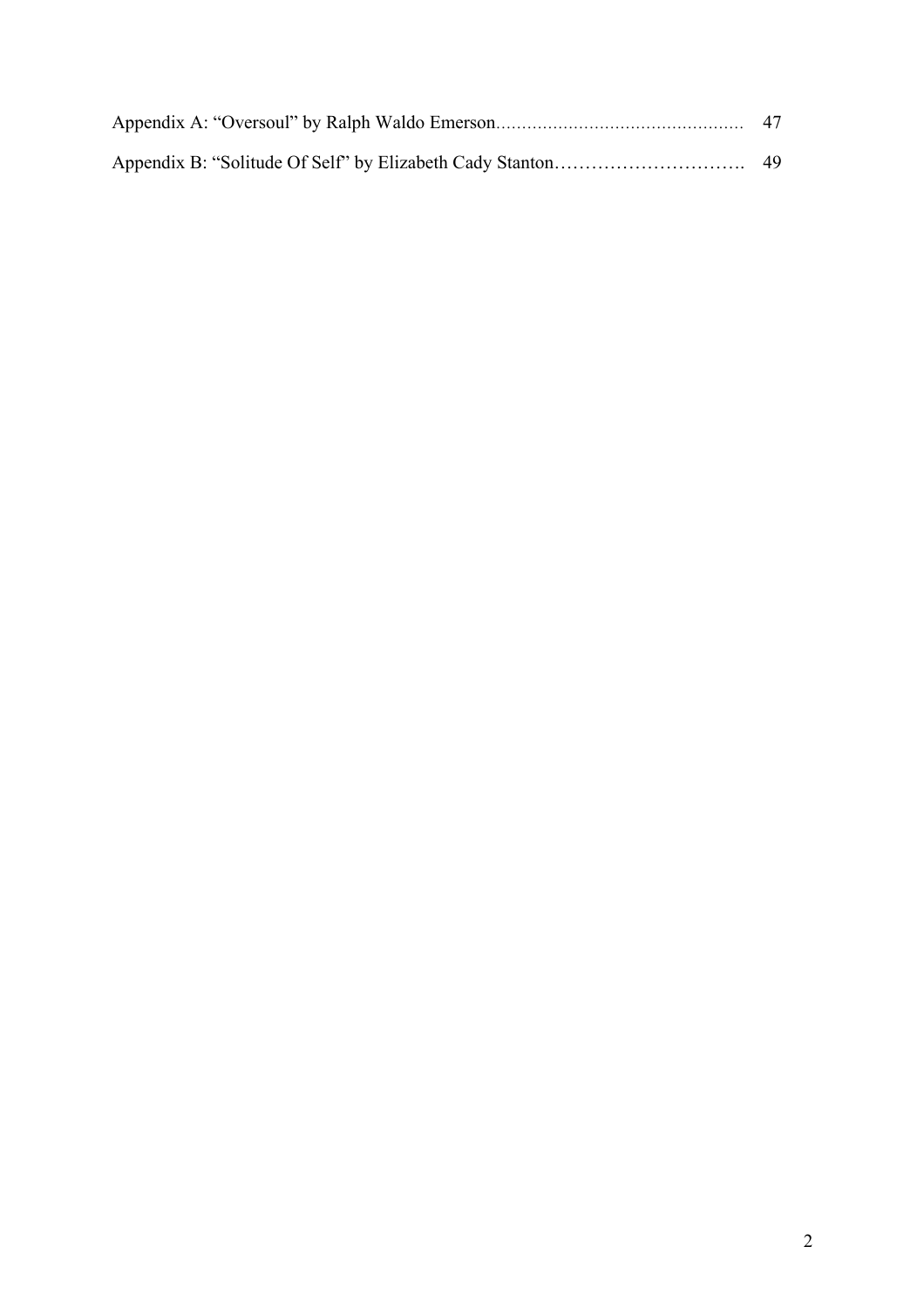### **About The Author**



Wallace Delois Wattles  $(1860 - 1911)$ 

Wallace Delois Wattles (1860-1911) is best known for being the author of "The Science of Getting Rich", one of the most influential prosperity classics of the modern era. Little is known about his early life, other than that he was born in the United States and that he initially experienced frustrating times of poverty and failure.

Wattles was determined to turn his life around. In his own words, "If you have not consciously made the decision to be rich, great, and healthy, then you have unconsciously made the decision to be poor, mediocre, and unhealthy." Wattles chose greatness, as his daughter Florence relates, "He wrote almost constantly. It was then that he formed his mental picture. He saw himself as a successful writer, a personality of power, an advancing man, and he began to work toward the realization of this vision. He lived every page ... His life was truly the powerful life." His work was influenced by Descartes, Emerson, Hegel, Leibnitz, Schopenhauer, and Spinoza.

Through his tireless study and application of methods he wrote about in his trilogy (Getting Rich, Being Well, and Being Great), Wallace transformed his own life into a highly prosperous, healthy, and excellent one.

Wattles died not long after the 1910 publication of "The Science of Getting Rich." Only today are his books moving beyond the "lucky few" and enjoying a well deserved, wider distribution to the general public. His classic works are helping people all over the world to live a more prosperous, healthy, and excellent lives.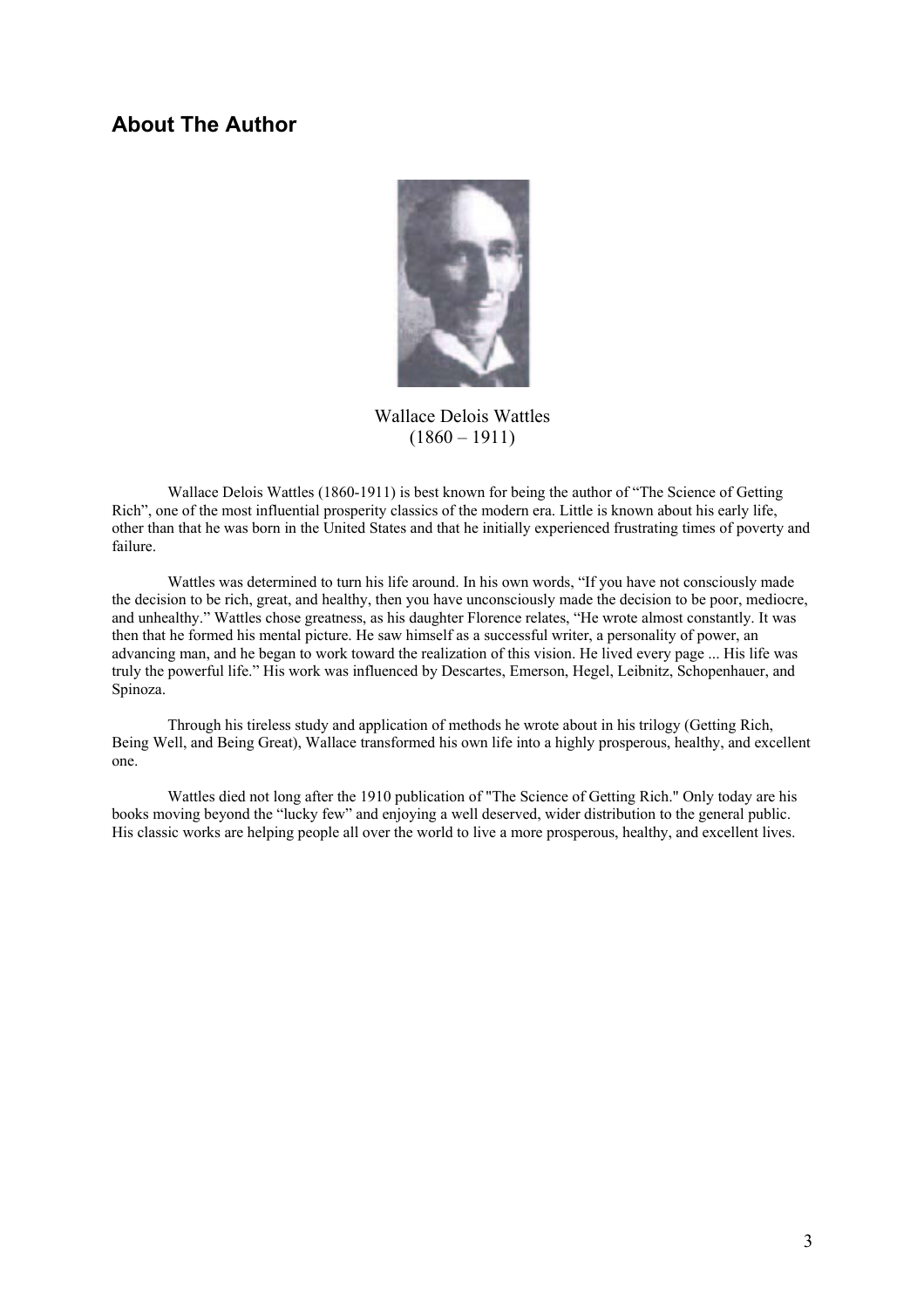### **Preface**

This volume is the third of a series. The first of which is "The Science of Getting Rich", a book intended solely for those who want money. The second of which is "The Science of Being Well", a book intended for those who want health. This book is for those seeking greatness.

This book is for the men and women, young or old, who wish to make the most of life by making the most of themselves. I have tried to show plainly, simply, and without unnecessary words, the way to power and capability. It is written so that he who runs may read.

I know that the system herein set forth will work: it cannot fail. And I know that the men and women who practice these methods of action with sincere heats will enter into the powerful life. They will be the children of the highest, and stand among the great ones of the world.

I hope you who read this will be among them. No mere reading of books can develop a great personality. Nothing can make you great but thought: therefore think, Think, THINK!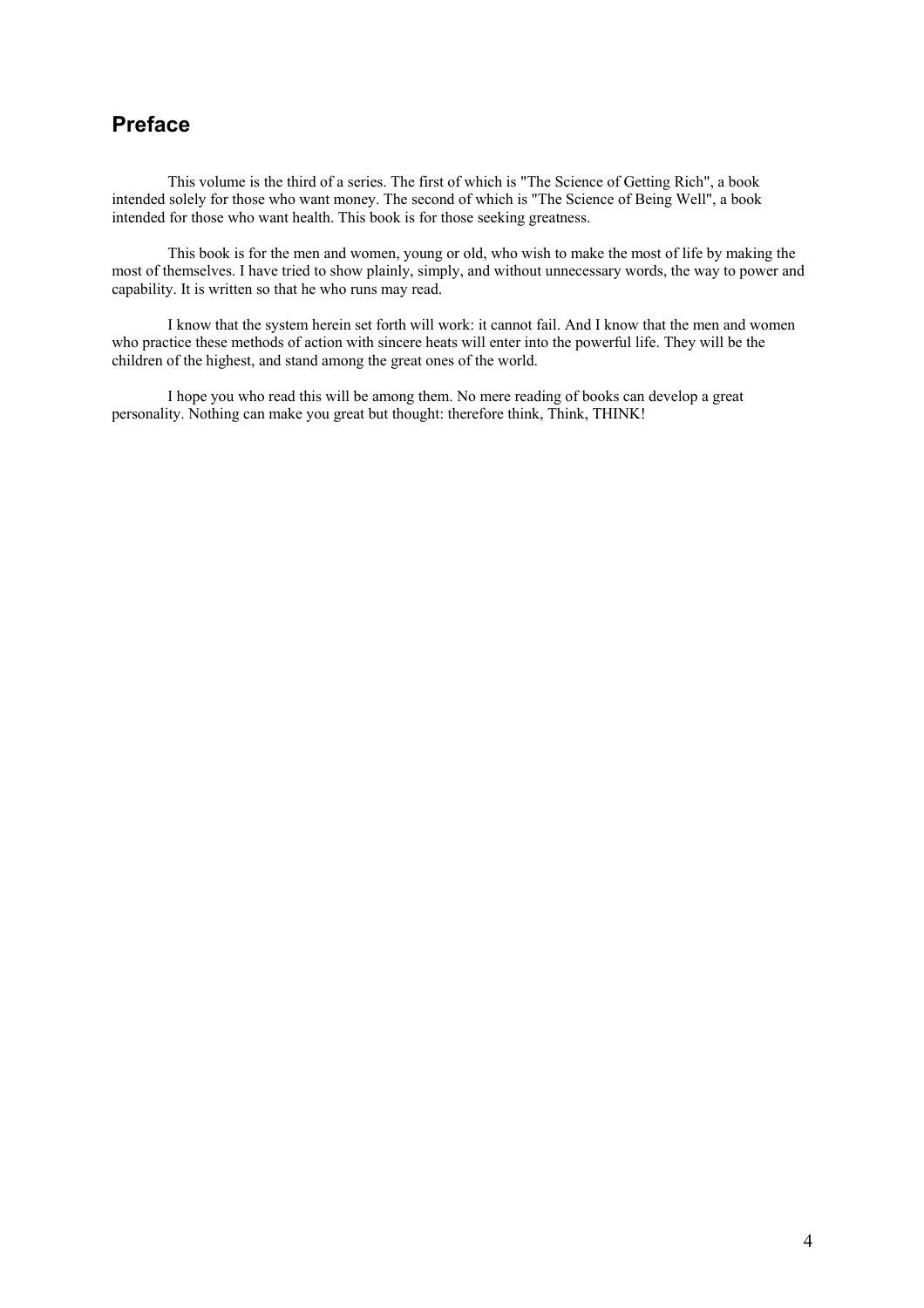### **Any Person May Become Great**

THERE is a Principle of Power in every person. By the intelligent use and direction of this principle, man can develop his own mental faculties. Man has an inherent power by which he may grow in whatsoever direction he pleases, and there does not appear to be any limit to the possibilities of his growth. No man has yet become so great in any faculty but that it is possible for someone else to become greater. The possibility is in the Original Substance from which man is made.

Genius is Omniscience flowing into man. Genius is more than talent. Talent may merely be one faculty developed out of proportion to other faculties, but genius is the union of man and God in the acts of the soul. Great men are always greater than their deeds. They are in connection with a reserve of power that is without limit. We do not know where the boundary of the mental powers of man is; we do not even know that there is a boundary.

The power of conscious growth is not given to the lower animals; it is man's alone and may be developed and increased by him. The lower animals can, to a great extent, be trained and developed by man; but man can train and develop himself. He alone has this power, and he has it to an apparently unlimited extent. The purpose of life for man is growth, just as the purpose of life for trees and plants is growth. Trees and plants grow automatically and along fixed lines; man can grow, as he will. Trees and plants can only develop certain possibilities and characteristics; man can develop any power, which is or has been shown by any person, anywhere.

Nothing that is possible in spirit is impossible in flesh and blood. Nothing that man can think is impossible-in action. Nothing that man can imagine is impossible of realization. Man is formed for growth, and he is under the necessity of growing. It is essential to his happiness that he should continuously advance. Life without progress becomes unendurable, and the person who ceases from growth must either become imbecile or insane. The greater and more harmonious and well rounded his growth, the happier man will be.

There is no possibility in any man that is not in every man; but if they proceed naturally, no two men will grow into the same thing, or be alike. Every man comes into the world with a predisposition to grow along certain lines, and growth is easier for him along those lines than in any other way.

This is a wise provision, for it gives endless variety. It is as if a gardener should throw all his bulbs into one basket; to the superficial observer they would look alike, but growth reveals a tremendous difference. So of men and women, they are like a basket of bulbs. One may be a rose and add brightness and color to some dark corner of the world; one may be a lily and teach a lesson of love and purity to every eye that sees; one may be a climbing vine and hide the rugged outlines of some dark rock; one may be a great oak among whose boughs the birds shall nest and sing, and beneath whose shade the flocks shall rest at noon, but every one will be something worthwhile, something rare, something perfect.

There ere are undreamed of possibilities in the common lives all around us in a large sense, there are no "common" people. In times of national stress and peril the cracker-box loafer of the corner store and the village drunkard become heroes and statesmen through the quickening of the Principle of Power within them.

There is a genius in every man and woman, waiting to be brought forth. Every village has its great man or woman; someone to whom all go for advice in time of trouble; some one who is instinctively recognized as being great in wisdom and insight. To such a one the minds of the whole community turn in times of local crisis; he is tacitly recognized as being great. He does small things in a great way. He could do great things as well if he did but undertake them; so can any man; so can you. The Principle of Power gives us just what we ask of it; if we only undertake little things, it only gives us power for little things; but if we try to do great things in a great way it gives us all the power there is.

But beware of undertaking great things in a small way: of that we shall speak farther on.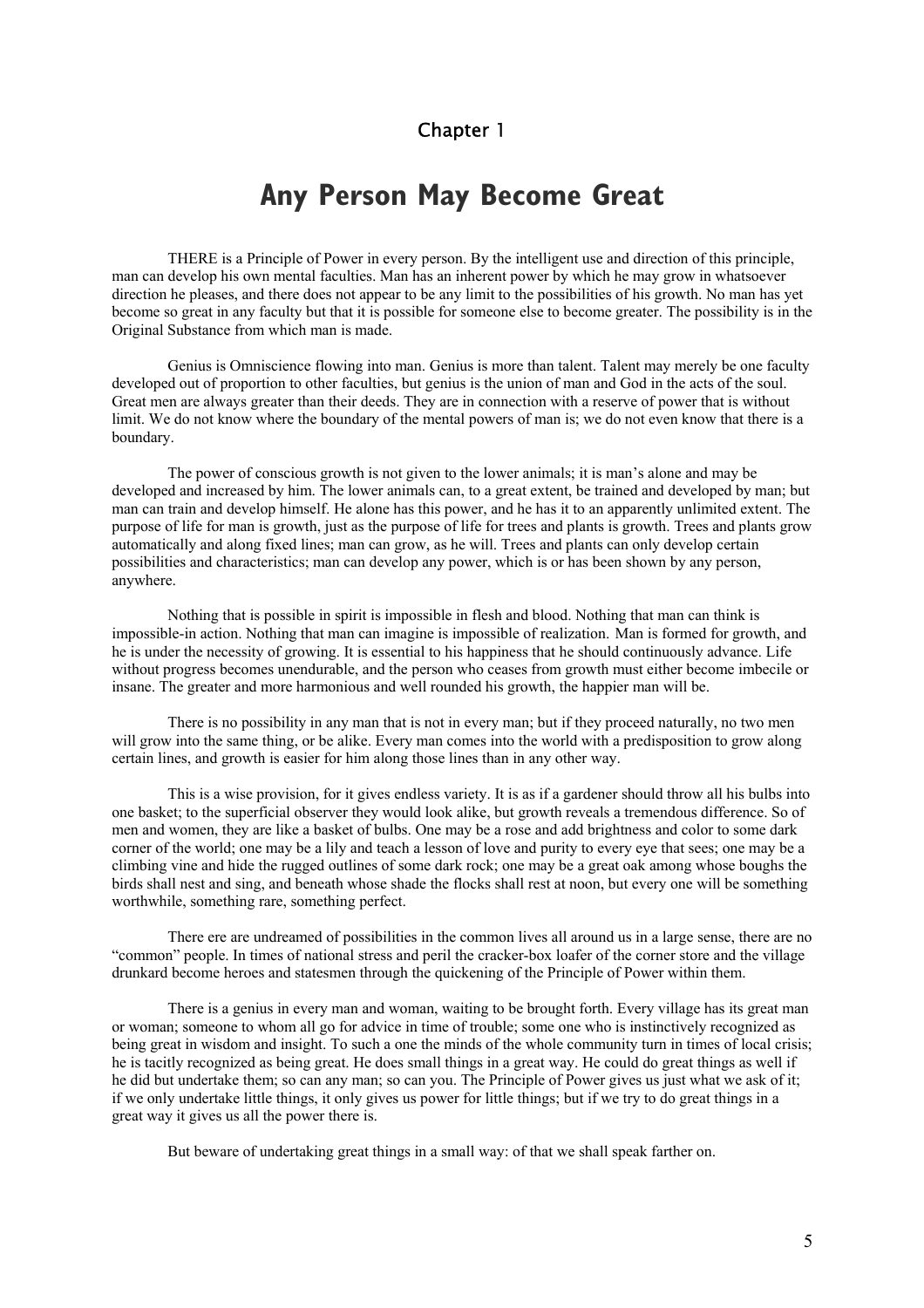There are two mental attitudes a man may take. One makes him like a football. It has resilience and reacts strongly when force is applied to it, but it originates nothing; it never acts of itself. There is no power within it. Men of this type are controlled by circumstances and environment, their destinies are decided by things external to themselves. The Principle of Power within them is never really active at all. They never speak or act from within.

The other attitude makes man like a flowing spring. Power comes out from the center of him. He has within him a well of water springing up into everlasting life, he radiates force; heist felt by his environment. The Principle of Power in him is in constant action. He is self-active. "He hath life in himself." No greater good can come to any man or woman than to become self-active.

All the experiences of life are designed by Providence to force men and women into self-activity; to compel them to cease being creatures of circumstances and master their environment. In his lowest stage, man is the child of chance and circumstance and the slave of fear. His acts are all reactions resulting from the impingement upon him of forces in his environment. He acts only as he is acted upon; he originates nothing. But the lowest savage has within him a Principle of Power sufficient to master all that he fears; and if he learns this and becomes self-active, he becomes as one of the gods.

The awakening of the Principle of Power in man is the real conversion; the passing from death to life. It is when the dead hear the voice of the Son of Man and come forth and live. It is the resurrection and the life. When it is awakened, man becomes a son of the Highest and all power is given to him in heaven and on earth. Nothing was ever in any man that is not in you; no man ever had more spiritual or mental power than you can attain, or did greater things than you can accomplish. You can become what you want to be.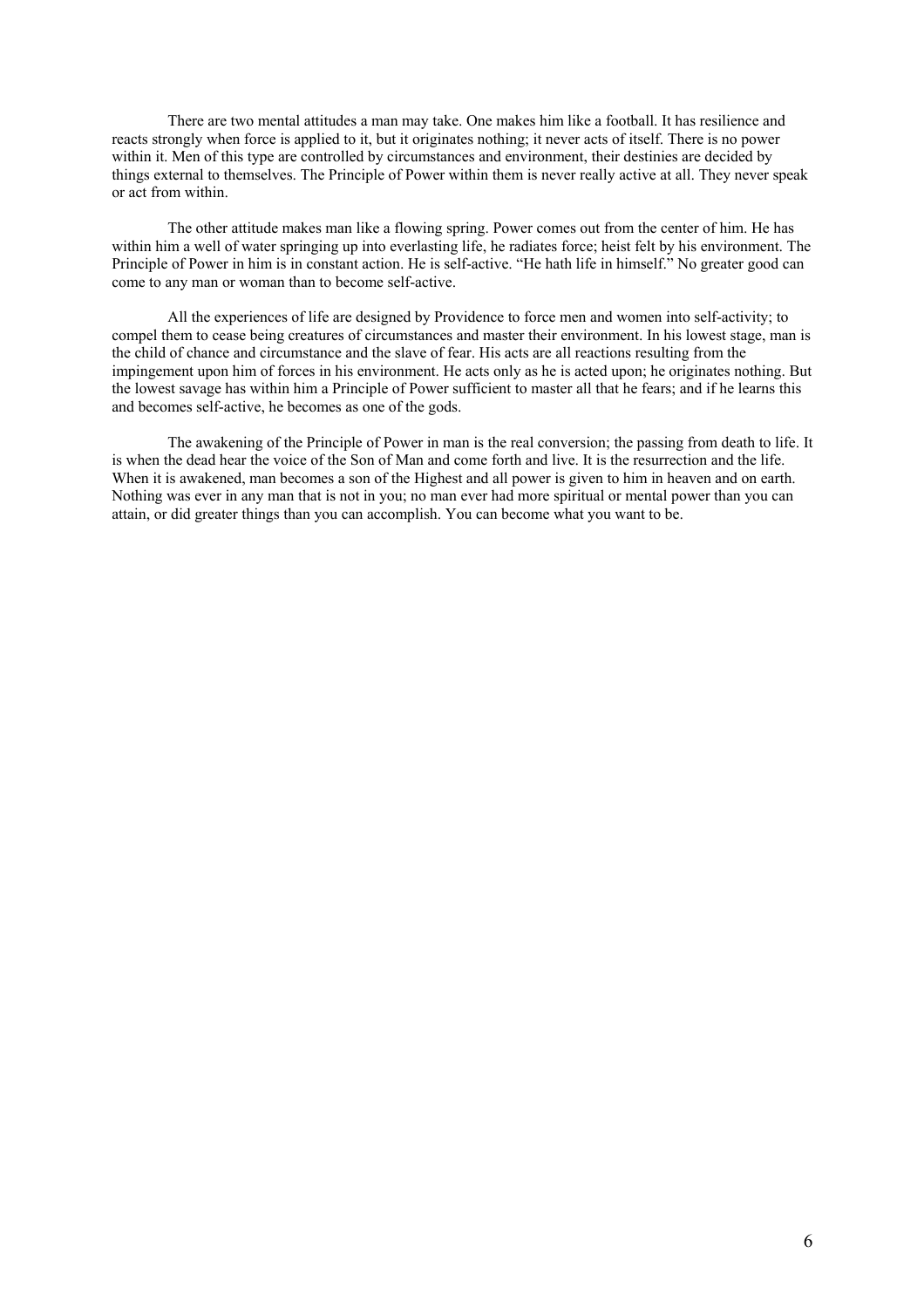### **Heredity And Opportunity**

YOU are not barred from attaining greatness by heredity. No matter who or what your ancestors may have been or how unlearned or lowly their station, the upward way is open for you. There is no such thing as inheriting a fixed mental position; no matter how small the mental capital we receive from our parents, it may be increased; no man is born incapable of growth.

Heredity counts for something. We are born with subconscious mental tendencies; as, for instance, a tendency to melancholy, or cowardice, or to ill temper; but all these subconscious tendencies may be overcome. When the real man awakens and comes forth he can throw them off very easily. Nothing of this kind need keep you down. If you have inherited undesirable mental tendencies, you can eliminate them and put desirable tendencies in their places.

An inherited mental trait is a habit of thought of your father or mother impressed upon your subconscious mind; you can substitute the opposite impression by forming the opposite habit of thought. You can substitute a habit of cheerfulness for a tendency to despondency; you can overcome cowardice or ill temper.

Heredity may count for something, too, in an inherited conformation of the skull. There is something in phrenology, if not as much as its exponents claim; it is true that the different faculties are localized in the brain, and that the power of a faculty depends upon the number of active brain cells in its area. A faculty whose brain area is large is likely to act with more power than one whose cranial section is small; hence persons with certain conformations of the skull show talent as musicians, orators, mechanics, and so on. It has been argued from this that a man's cranial formation must, to a great extent, decide his station in life, but this is an error. It has been found that a small brain section, with many fine and active cells, gives as powerful expression to faculty as a larger brain with coarser cells; and it has been found that by turning the Principle of Power into any section of the brain, with the will and purpose to develop a particular talent, the brain cells may be multiplied indefinitely. Any faculty, power, or talent you possess, no matter how small or rudimentary, may be increased; you can multiply the brain cells in this particular area until it acts as powerfully as you wish. It is true that you can act most easily through those faculties that are now most largely developed; you can do, with the least effort, the things which "come naturally"; but it is also true that if you will make the necessary effort you can develop any talent.

You can do what you desire to do and become what you want to be. When you fix upon some ideal and proceed as hereinafter directed, all the power of your being is turned into the faculties required in the realization of that ideal; more blood and nerve force go to the corresponding sections of the brain, and the cells are quickened, increased, and multiplied in number.

The proper use of the mind of man will build a brain capable of doing what the mind wants to do. The brain does not make the man; the man makes the brain. Your place in life is not fixed by heredity. Nor are you condemned to the lower levels by circumstances or lack of opportunity.

The Principle of Power in man is sufficient for all the requirements of his soul. No possible combination of circumstances can keep him down, if he makes his personal attitude right and determines to rise. The power, which formed man and purposed him for growth, also controls the circumstances of society, industry, and government; and this power is never divided against itself. The power which is in you is in the things around you, and when you begin to move forward, the things will arrange themselves for your advantage, as described in later chapters of this book.

Man was formed for growth, and all things external were designed to promote his growth. No sooner does a man awaken his soul and enter on the advancing way than he finds that not only is God for him, but nature, society, and his fellow men are for him also; and all things work together for his good if he obeys the law. Poverty is no bar to greatness, for poverty can always be removed.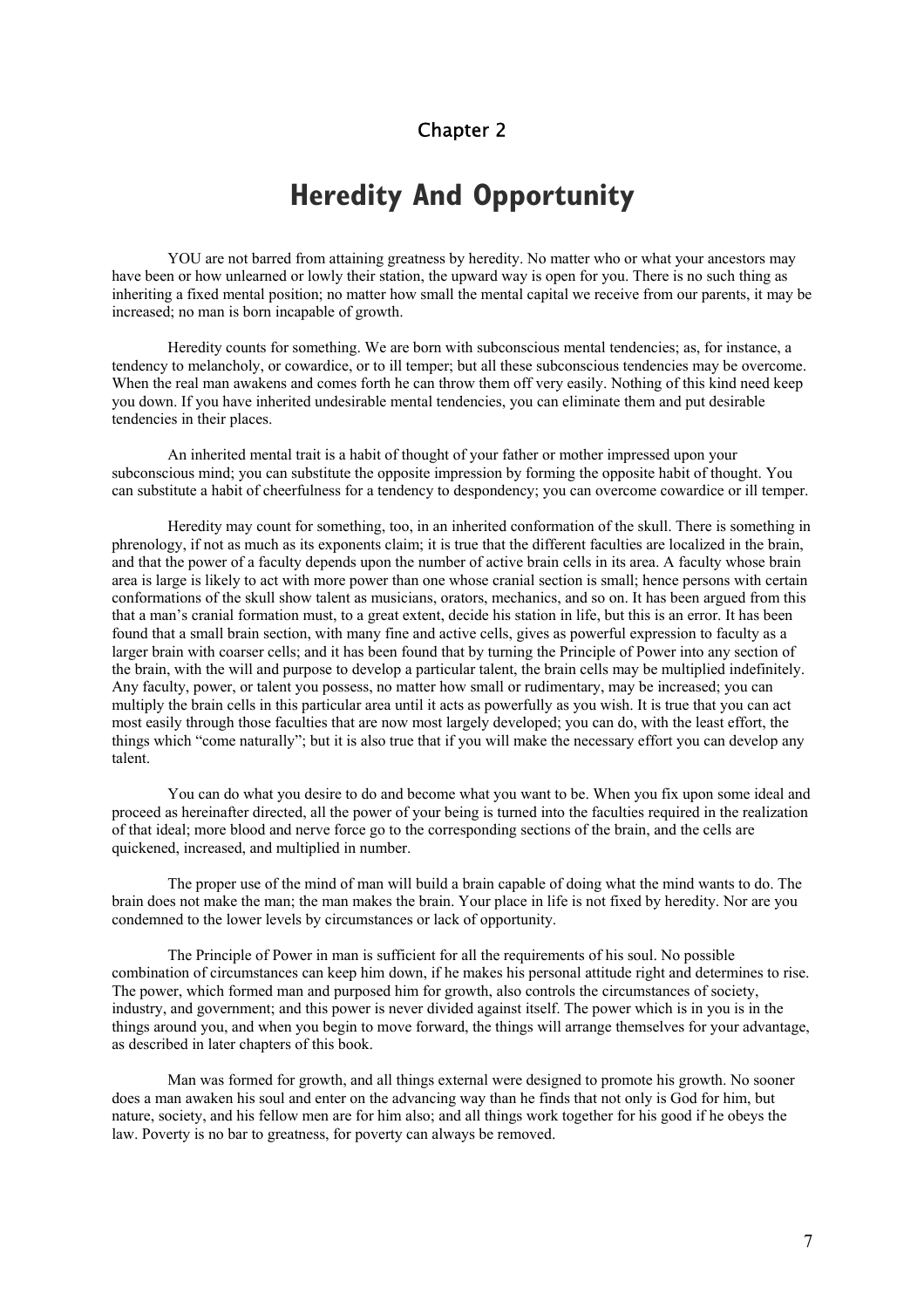Martin Luther, as a child, sang in the streets for bread. Linnaeus the naturalist had only forty dollars with which to educate himself; he mended his own shoes and often had to beg meals from his friends. Hugh Miller, apprenticed to a stonemason, began to study geology in a quarry. George Stephenson, inventor of the locomotive engine, and one of the greatest of civil engineers, was a coal miner, working in a mine, when he awakened and began to think. James Watt was a sickly child, and was not strong enough to be sent to school. Abraham Lincoln was a poor boy. In each of these cases we see a Principle of Power in the man that lifts him above all opposition and adversity.

There is a Principle of Power in you; if you use it and apply it in a certain way you can overcome all heredity, and master all circumstances and conditions and become a great and powerful personality.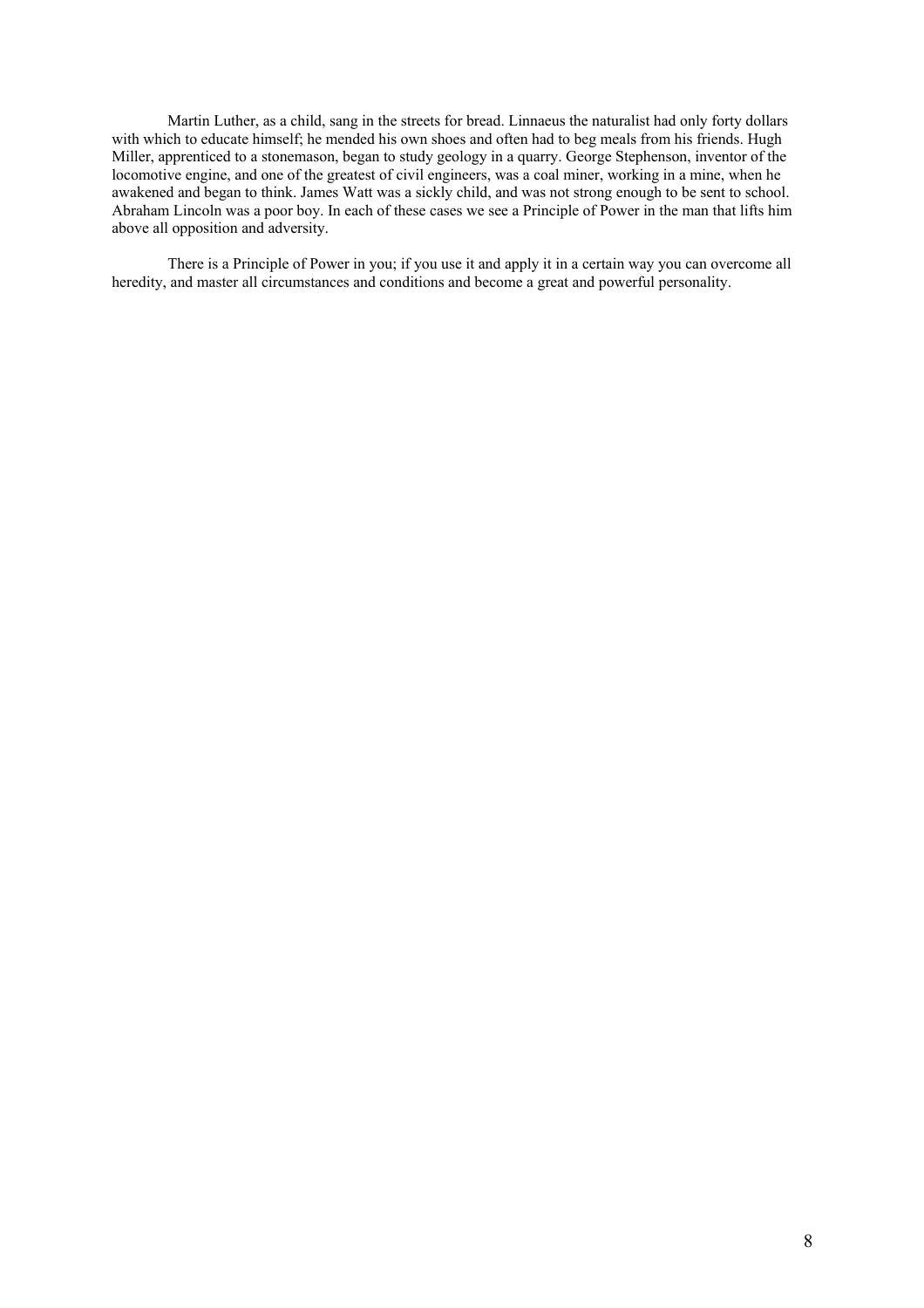### **The Source Of Power**

MAN'S brain, body, mind, faculties, and talents are the mere instruments he uses in demonstrating greatness; in themselves they do not make him great. A man may have a large brain and a good mind, strong faculties, and brilliant talents, and yet he is not a great man unless he uses all these in a great way. That quality which enables man to use his abilities in a great way makes him great; and to that quality we give the name of wisdom. Wisdom is the essential basis of greatness.

Wisdom is the power to perceive the best ends to aim at and the best means for reaching those ends. It is the power to perceive the right thing to do. The man who is wise enough to know the right thing to do, who is good enough to wish to do only the right thing, and who is able and strong enough to do the right thing is a truly great man. He will instantly become marked as a personality of power in any community and men will delight to do him honor.

Wisdom is dependent upon knowledge. Where there is complete ignorance there can be no wisdom, no knowledge of the right thing to do. Man's knowledge is comparatively limited and so his wisdom must be small, unless he can connect his mind with knowledge greater than his own and draw from it, by inspiration, the wisdom that his own limitations deny him. This he can do; this is what the really great men and women have done. Man's knowledge is limited and uncertain; therefore he cannot have wisdom in himself.

Only God knows all truth; therefore only God can have real wisdom or the right thing to do at all times, and man can receive wisdom from God. I proceed to give an illustration: Abraham Lincoln had limited education; but he had the power to perceive truth. In Lincoln we see pre-eminently apparent the fact that real wisdom consists in knowing the right thing to do at all times and under all circumstances; in having the will to do the right thing, and in having talent and ability enough to be competent and able to do the right thing.

Back in the days of the abolition agitation, and during the compromise period, when all other men were more or less confused as to what was right or as to what ought to be done, Lincoln was never uncertain. He saw through the superficial arguments of the pro-slavery men; he saw, also, the impracticability and fanaticism of the abolitionists; he saw the right ends to aim at and he saw the best means to attain those ends. It was because men recognized that he perceived truth and knew the right thing to do that they made him president.

Any man who develops the power to perceive truth, and who can show that he always knows the right thing to do and that he can be trusted to do the right thing, will be honored and advanced; the whole world is looking eagerly for such men.

When Lincoln became president he was surrounded by a multitude of so-called able advisers, hardly any two of whom were agreed. At times they were all opposed to his policies; at times almost the whole North was opposed to what he proposed to do. But he saw the truth when others were misled by appearances; his judgment was seldom or never wrong. He was at once the ablest statesman and the best soldier of the period.

Where did he, a comparatively unlearned man, get this wisdom? It was not due to some peculiar formation of his skull or to some fineness of texture of his brain. It was not due to some physical characteristic. It was not even a quality of mind due to superior reasoning power.

Processes of reason do not often reach knowledge of truth. It was due to a spiritual insight.

He perceived truth, but where did he perceive it and whence did the perception come? We see something similar in Washington, whose faith and courage, due to his perception of truth, held the colonies together during the long and often apparently hopeless struggle of the Revolution. We see something of the same thing in the phenomenal genius of Napoleon, who always knew, in military matters, the best means to adopt. We see that the greatness of Napoleon was in nature rather than in Napoleon, and we discover back of Washington and Lincoln something greater than either Washington or Lincoln.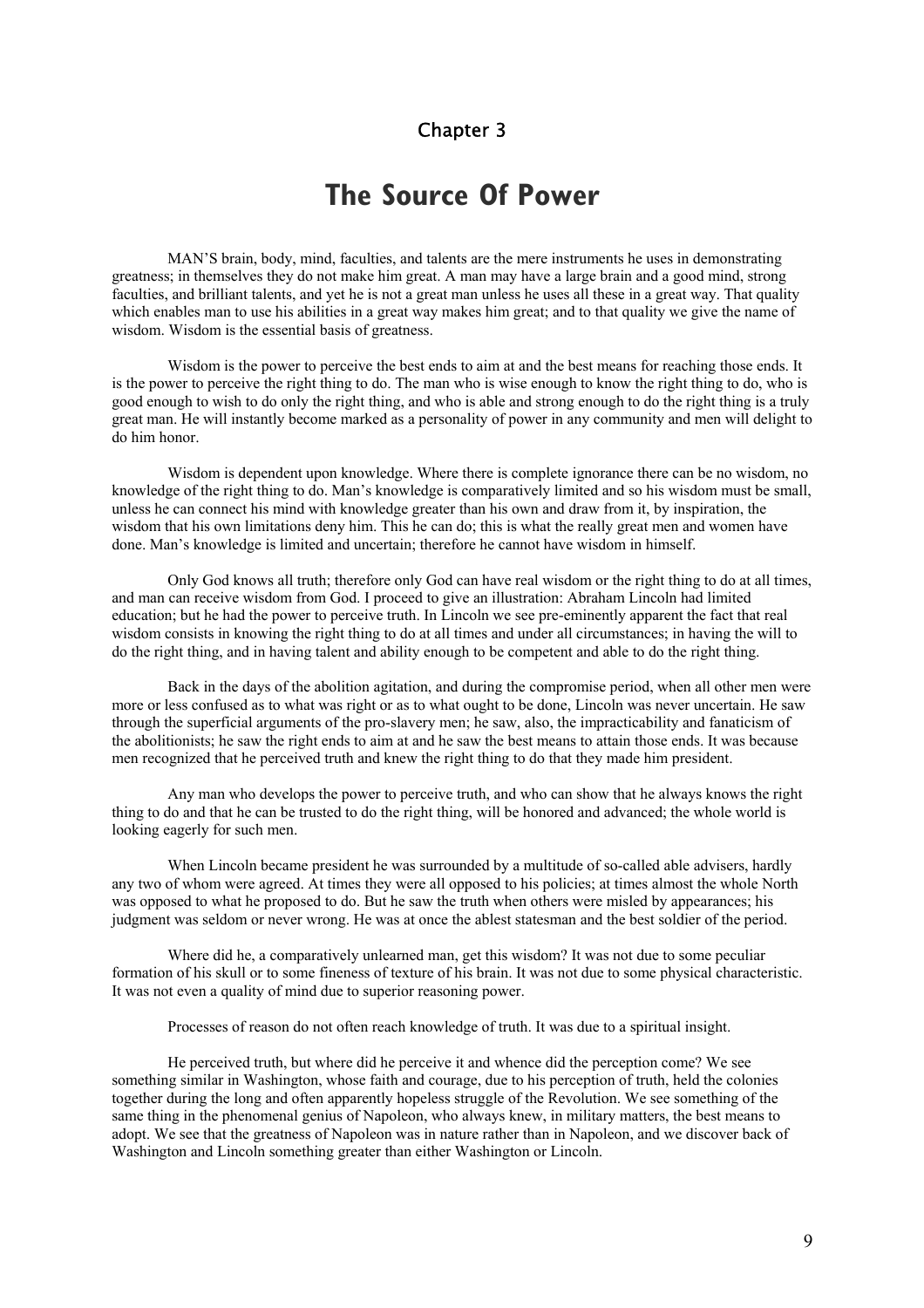We see the same thing in all great men and women. They perceive truth; but truth cannot be perceived until it exists; and there can be no truth until there is a mind to perceive it. Truth does not exist apart from mind. Washington and Lincoln were in touch and communication with a mind that knew all knowledge and contained all truth. The same is true of all who manifest wisdom.

Wisdom is obtained by reading the mind of God.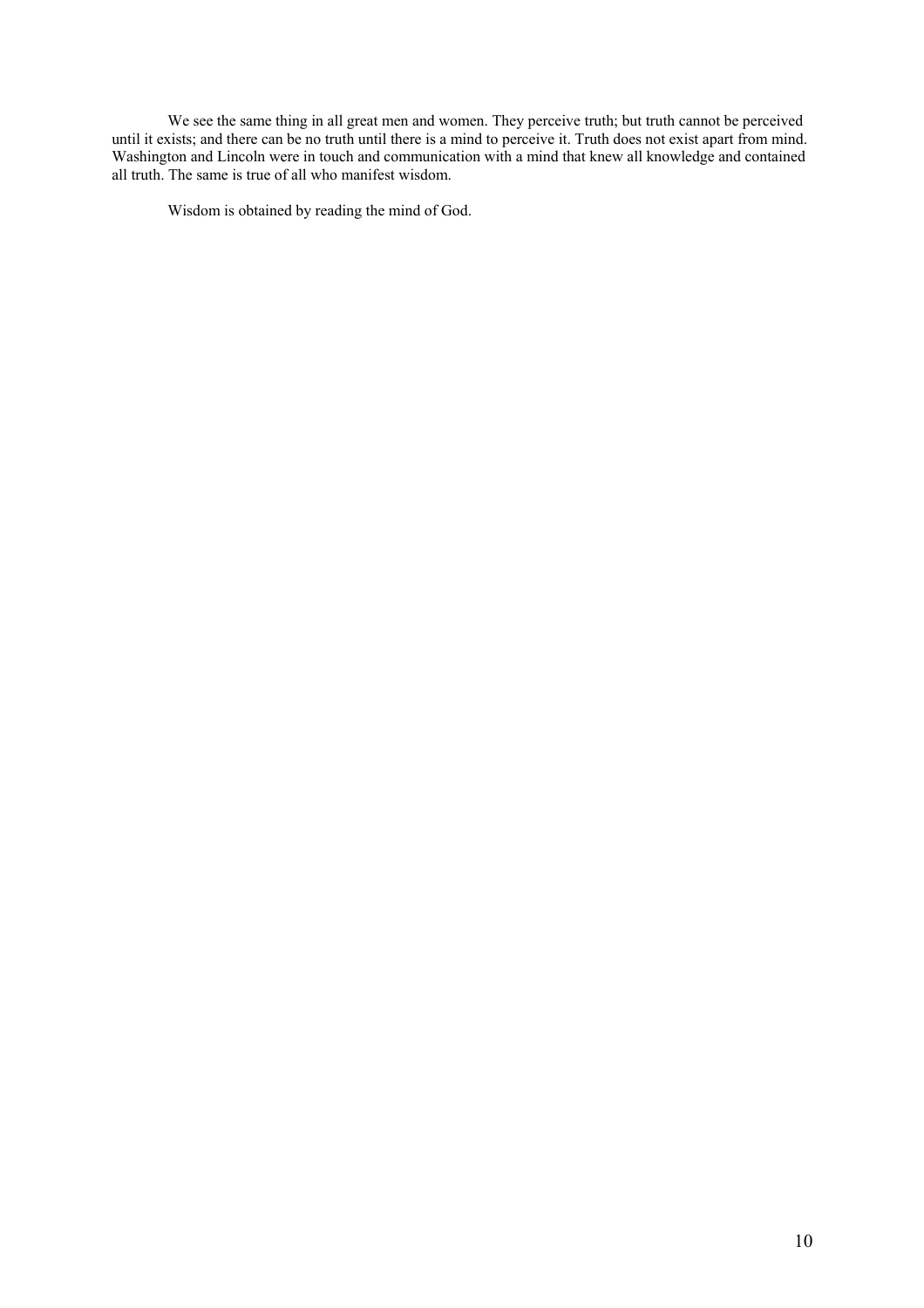### **The Mind Of God**

THERE is a Cosmic Intelligence that is in all things and through all things. This is the one real substance. From it all things proceed. It is Intelligent Substance or Mind Stuff. It is God. Where there is no substance there can be no intelligence; for where there is no substance there is nothing.

Where there is thought there must be a substance which thinks. Thought cannot be a function; for function is motion, and it is inconceivable that mere motion should think. Thought cannot be vibration, for vibration is motion, and that motion should be intelligent is not thinkable. Motion is nothing but the moving of substance; if there be intelligence shown it must be in the substance and not in the motion.

Thought cannot be the result of motions in the brain; if thought is in the brain it must be in the brain's substance and not in the motions which brain substance makes. But thought is not in the brain substance, for brain substance, without life, is quite unintelligent and dead. Thought is in the life-principle that animates the brain, in the spirit substance, which is the real man.

The brain does not think, the man thinks and expresses his thought through the brain.

There is a spirit substance that thinks. Just as the spirit substance of man permeates his body, and thinks and knows in the body, so the Original Spirit Substance, God, permeates all nature and thinks and knows in nature. Nature is as intelligent as man, and knows more than man; nature knows all things.

The All-Mind has been in touch with all things from the beginning; and it contains all knowledge. Man's experience covers a few things, and these things man knows; but God's experience covers all the things that have happened since the creation, from the wreck of a planet or the passing of a comet to the fall of a sparrow. All that is and all that has been are present in the Intelligence that is wrapped about us and enfolds us and presses upon us from every side.

All the encyclopedias men have written are but trivial affairs compared to the vast knowledge held by the mind in which men live, move, and have their being.

The truths men perceive by inspiration are thoughts held in this mind. If they were not thoughts men could not perceive them, for they would have no existence; and they could not exist as thoughts unless there is a mind for them to exist in; and a mind can be nothing else than a substance which thinks.

Man is thinking substance, a portion of the Cosmic Substance; but man is limited, while the Cosmic Intelligence from which he sprang, which Jesus calls the Father, is unlimited. All intelligence, power, and force come from the Father. Jesus recognized this and stated it very plainly. Over and over again he ascribed all his wisdom and power to his unity with the Father, and to his perceiving the thoughts of God. "My Father and I are one." This was the foundation of his knowledge and power.

He showed the people the necessity of becoming spiritually awakened; of hearing his voice and becoming like him. He compared the unthinking man who is the prey and sport of circumstances to the dead man in a tomb, and besought him to hear and come forth. "God is spirit," he said; "be born again, become spiritually awake, and you may see his kingdom. Hear my voice; see what I am and what I do, and come forth and live. The words I speak are spirit and life; accept them and they will cause a well of water to spring up within you. Then you will have life within yourself."

"I do what I see the Father do," he said, meaning that he read the thoughts of God. "The Father shows all things to the son." "If any man has the will to do the will of God, he shall know truth." "My teaching is not my own, but his that sent me." "You shall know the truth and the truth shall make you free." "The spirit shall guide you into all truth."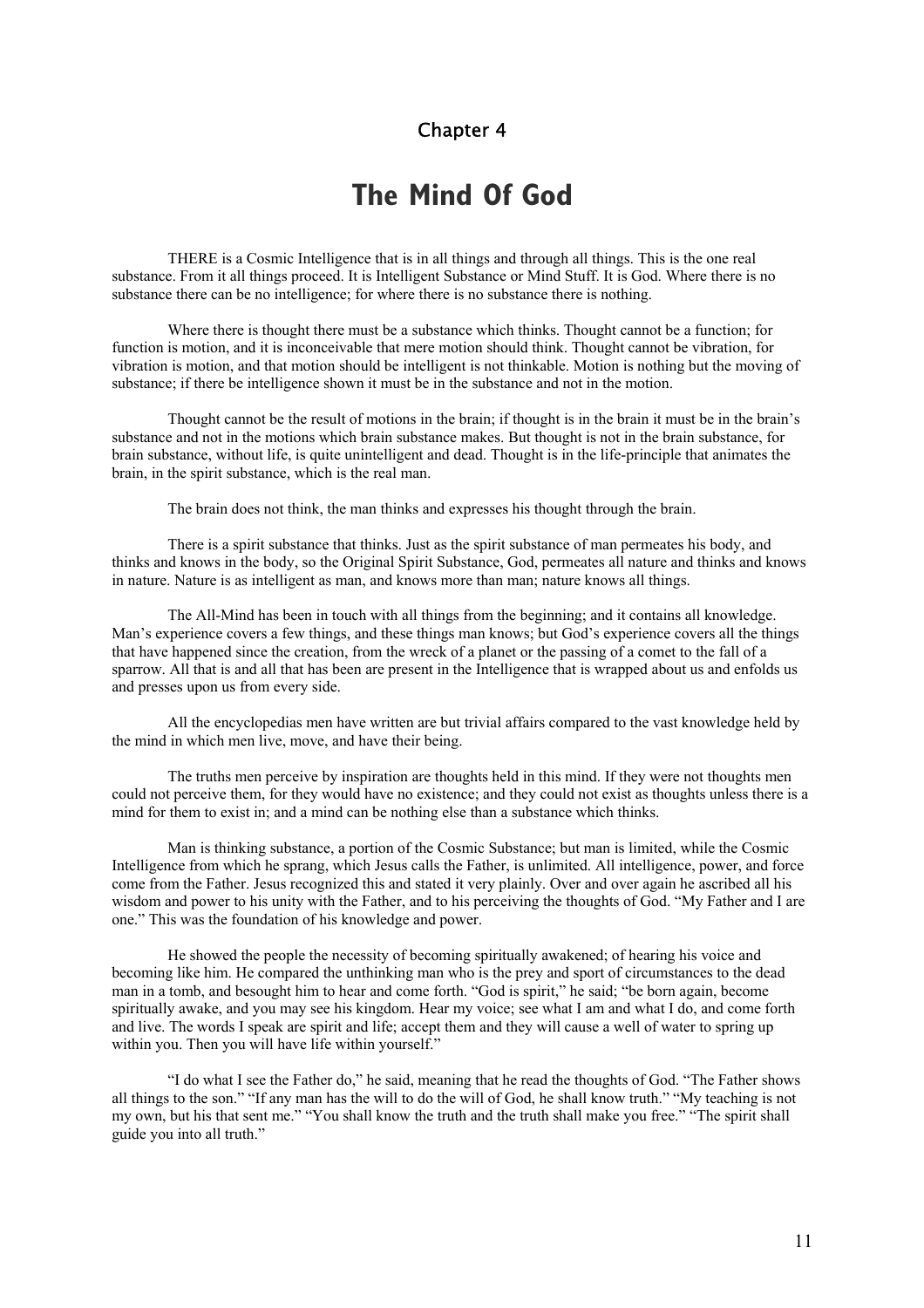We are immersed in mind and that mind contains all knowledge and all truth. It is seeking to give us this knowledge, for our Father delights to give good gifts to his children. The prophets and seers and great men and women, past and present, were made great by what they received from God, not by what they were taught by men. This limitless reservoir of wisdom and power is open to you; you can draw upon it, as you will, according to your needs.

You can make yourself what you desire to be; you can do what you wish to do; you can have what you want. To accomplish this you must learn to become one with the Father so that you may perceive truth; so that you may have wisdom and know the right ends to seek and the right means to use to attain those ends, and so that you may secure power and ability to use the means. In closing this chapter resolve that you will now lay aside all else and concentrate upon the attainment of conscious unity with God.

"Oh, when I am safe in my sylvan home, I tread on the pride of Greece and Rome, and when I am stretched beneath the pines, where the evenings tar so holy shines, I laugh at the lore and pride of man, at the Sophist schools and the learned clan, for what are they all in their high conceit, when man in the bush with God may meet?"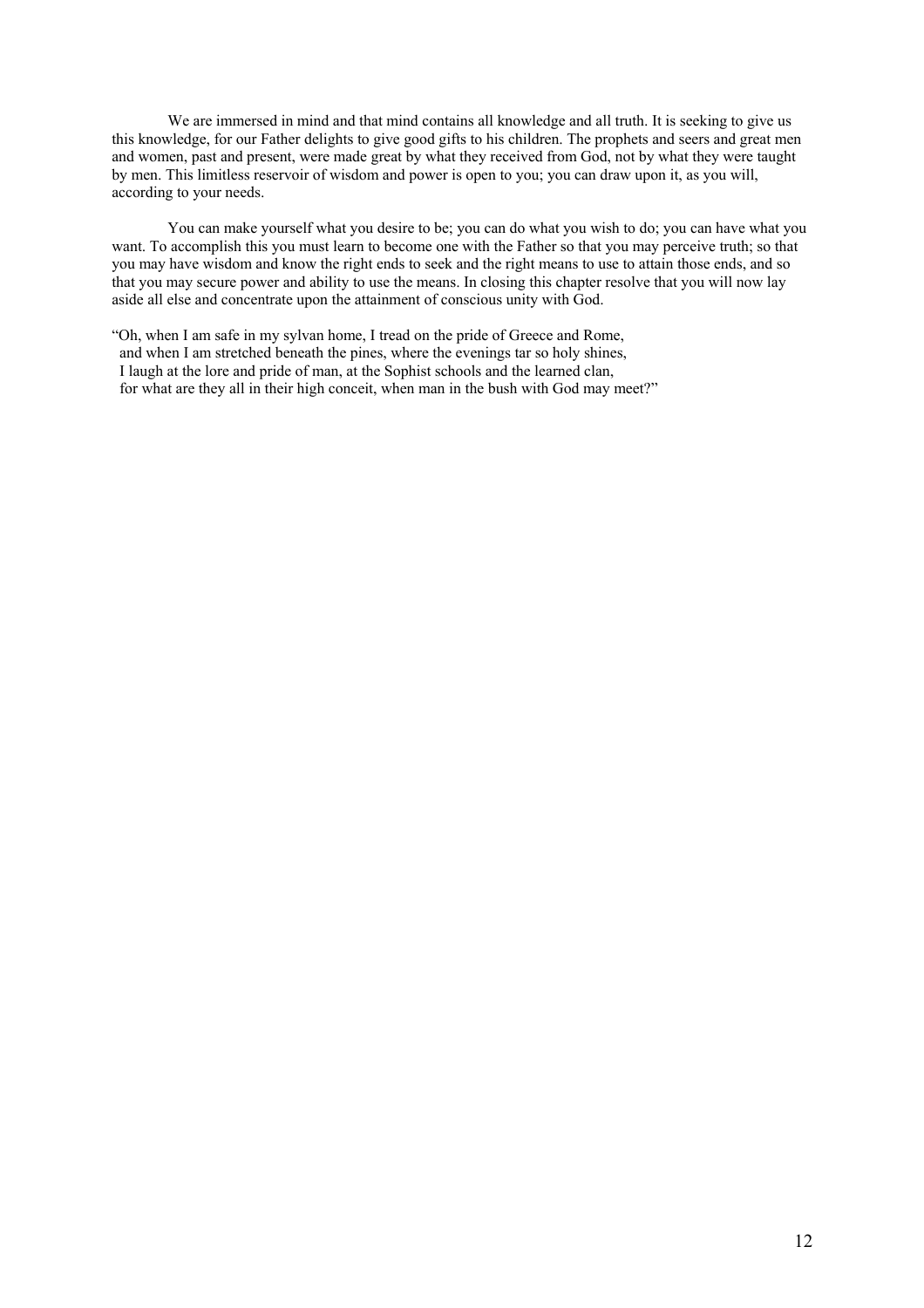### **Preparation**

"DRAW nigh to God and He will draw nigh to you."

If you become like God you can read his thoughts; and if you do not you will find the inspirational perception of truth impossible. You can never become a great man or woman until you have overcome anxiety, worry, and fear. It is impossible for an anxious person, a worried one, or a fearful one to perceive truth; all things are distorted and thrown out of their proper relations by such mental states, and those who are in them cannot read the thoughts of God.

If you are poor, or if you are anxious about business or financial matters, you are recommended to study carefully the first volume of this series, "The Science of Getting Rich". That will present to you a solution for your problems of this nature, no matter how large or how complicated they may seem to be.

There is not the least cause for worry about financial affairs; every person who wills to do so may rise above want, have all he needs, and become rich. The same source upon which you propose to draw for mental unfolding and spiritual power is at your service for the supply of all your material wants. Study this truth until it is fixed in your thoughts and until anxiety is banished from your mind; enter the Certain Way, which leads to material riches.

Again, if you are anxious or worried about your health, realize it is possible for you to attain perfect health so that you may have strength sufficient for all that you wish to do and more.

That Intelligence which stands ready to give you wealth and mental and spiritual power will rejoice to give you health also. Perfect health is yours for the asking, if you will only obey the simple laws of life and live aright. Conquer ill health and cast out fear.

But it is not enough to rise above financial and physical anxiety and worry; you must rise above moral evil-doing as well. Sound your inner consciousness now for the motives that actuate you and make sure they are right.

Cast out lust, and cease to be ruled by appetite, and you must begin to govern appetite. You must eat only to satisfy hunger, never for gluttonous pleasure, and in all things you must make the flesh obey the spirit. You must lay aside greed; have no unworthy motive in your desire to become rich and powerful. It is legitimate and right to desire riches, if you want them for the sake of the soul, but not if you desire them for the lusts of the flesh.

Cast out pride and vanity; have no thought of trying to rule over others or of outdoing them. This is a vital point; there is no temptation so insidious as the selfish desire to rule over others. Nothing so appeals to the average man or woman as to sit in the uppermost places at feasts, to be respectfully saluted in the market place, and to be called Rabbi, Master. To exercise some sort of control over others is the secret motive of every selfish person. The struggle for power over others is the battle of the competitive world, and you must rise above that world and its motives and aspirations and seek only for life.

Cast out envy; you can have all that you want, and you need not envy any man what he has. Above all things see to it that you do not hold malice or enmity toward any one; to do so cuts you off from the mind whose treasures you seek to make your own. "He that loves not his brother, loves not God."

Lay aside all narrow personal ambition and determine to seek the highest good and to be swayed by no unworthy selfishness. Go over all the foregoing and set these moral temptations out of your heart one by one; determine to keep them out. Then resolve that you will not only abandon all evil thought but that you will forsake all deeds, habits, and courses of action which do not commend themselves to your noblest ideals.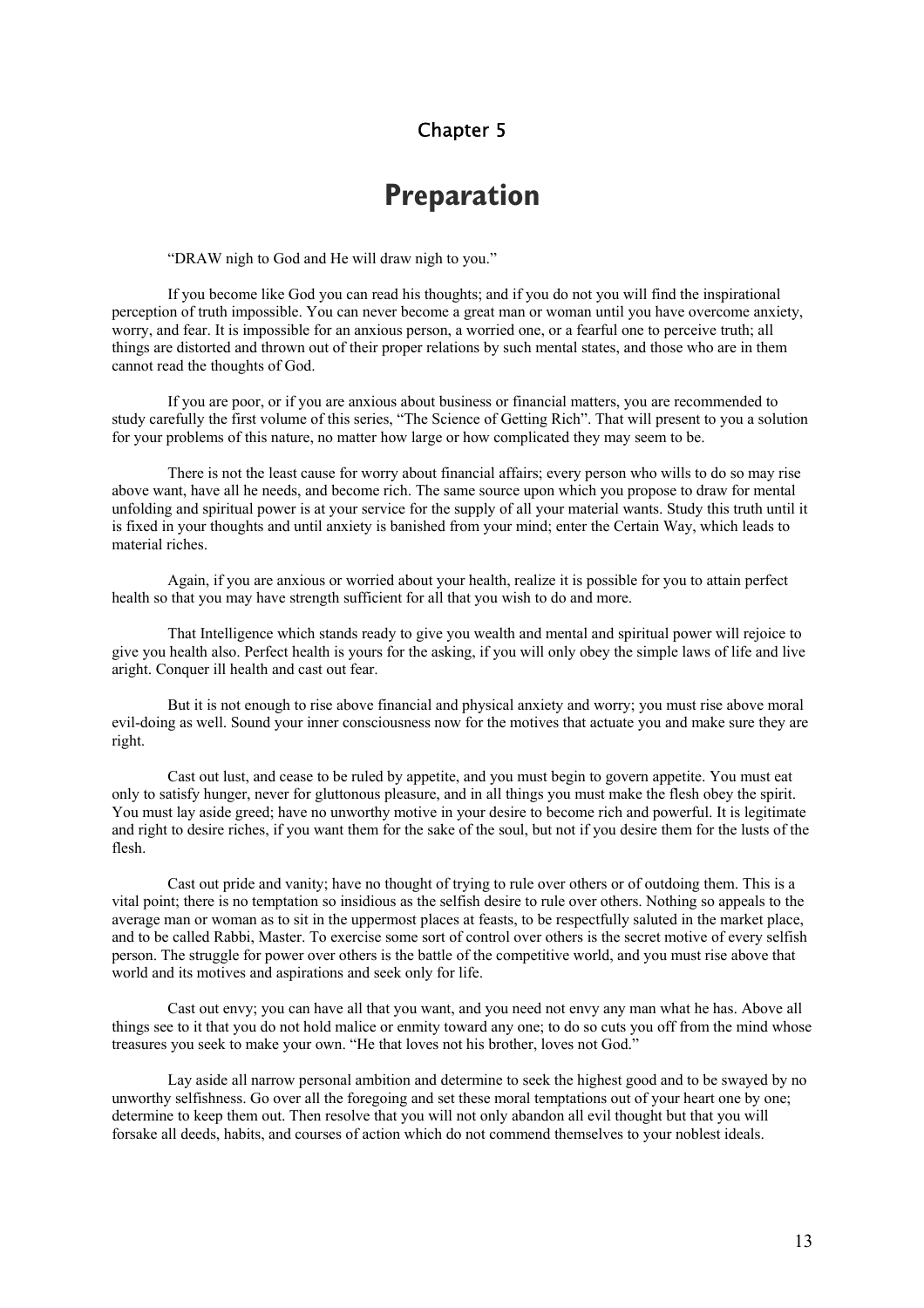This is supremely important, make this resolution with all the power of your soul, and you are ready for the next step toward greatness, which is explained in the following chapter.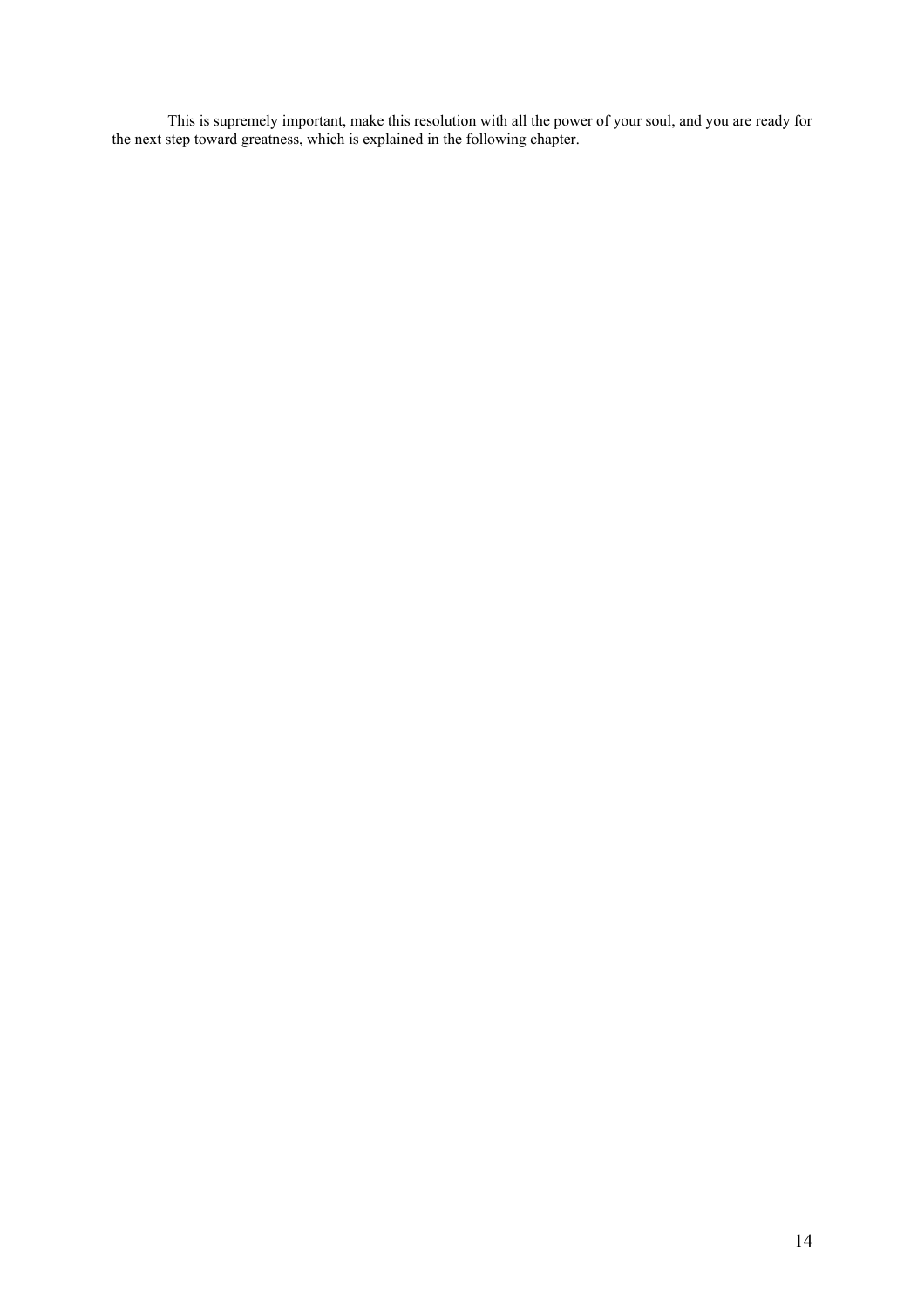### **The Social Point Of View**

"WITHOUT faith it is impossible to please God," and without faith it is impossible for you to become great. The distinguishing characteristic of all really great men and women is an unwavering faith.

We see this in Lincoln during the dark days of the war; we see it in Washington at Valley Forge; we see it in Livingstone, the crippled missionary, threading the mazes of the dark continent, his soul aflame with the determination to let in the light upon the accursed slave trade, which his soul abhorred; we see it in Luther, and in Frances Willard, in every man and woman who has attained a place on the muster roll of the great ones of the world.

Faith—not a faith in one's self or in one's own powers but faith in principle; in the Something Great which upholds right—may be relied upon to give us the victory in due time.

Without this faith it is not possible for any one to rise to real greatness. The man who has no faith in principle will always be a small man. Whether you have this faith or not depends upon your point of view. You must learn to see the world as being produced by evolution, as a something that is evolving and becoming, not as a finished work.

Millions of years ago God worked with very low and crude forms of life, low and crude, yet each perfect after its kind. Higher and more complex organisms, animal and vegetable, appeared through the successive ages; the earth passed through stage after stage in its unfolding, each stage perfect in itself, and to be succeeded by a higher one.

The so-called "lower organisms" are as perfect after their kind as the higher ones; that the world in the Eocene period was perfect for that period; it was perfect, but God's work was not finished. This is true of the world today. Physically, socially, and industrially it is all good, and it is all perfect. It is not complete anywhere or in any part, but so far as the handiwork of God has gone it is perfect.

This must be your point of view: that the world and all it contains is perfect, though not completed. "All's right with the world." That is the great fact. There is nothing wrong with anything; there is nothing wrong with anybody. All the facts of life you must contemplate from this standpoint.

There is nothing wrong with nature. Nature is a great advancing presence working beneficently for the happiness of all. All things in Nature are good; she has no evil. She is not completed; for creation is still unfinished, but she is going on to give to man even more bountifully than she has given to him in the past. Nature is a partial expression of God, and God is love. She is perfect but not complete.

So it is of human society and government. What though there are trusts and combinations of capital and strikes and lockouts and so on. All these things are part of the forward movement; they are incidental to the evolutionary process of completing society. When it is complete there will be harmony; but it cannot be completed without them.

J. P. Morgan is as necessary to the coming social order as the strange animals of the age of reptiles were to the life of the succeeding period, and just as these animals were perfect after their kind, so Morgan is perfect after his kind. Behold it is all very good. See government, and industry as being perfect now, and as advancing rapidly toward being complete; then you will understand that there is nothing to fear, no cause for anxiety, nothing to worry about.

Never complain of any of these things. They are perfect; this is the very best possible world for the stage of development man has reached.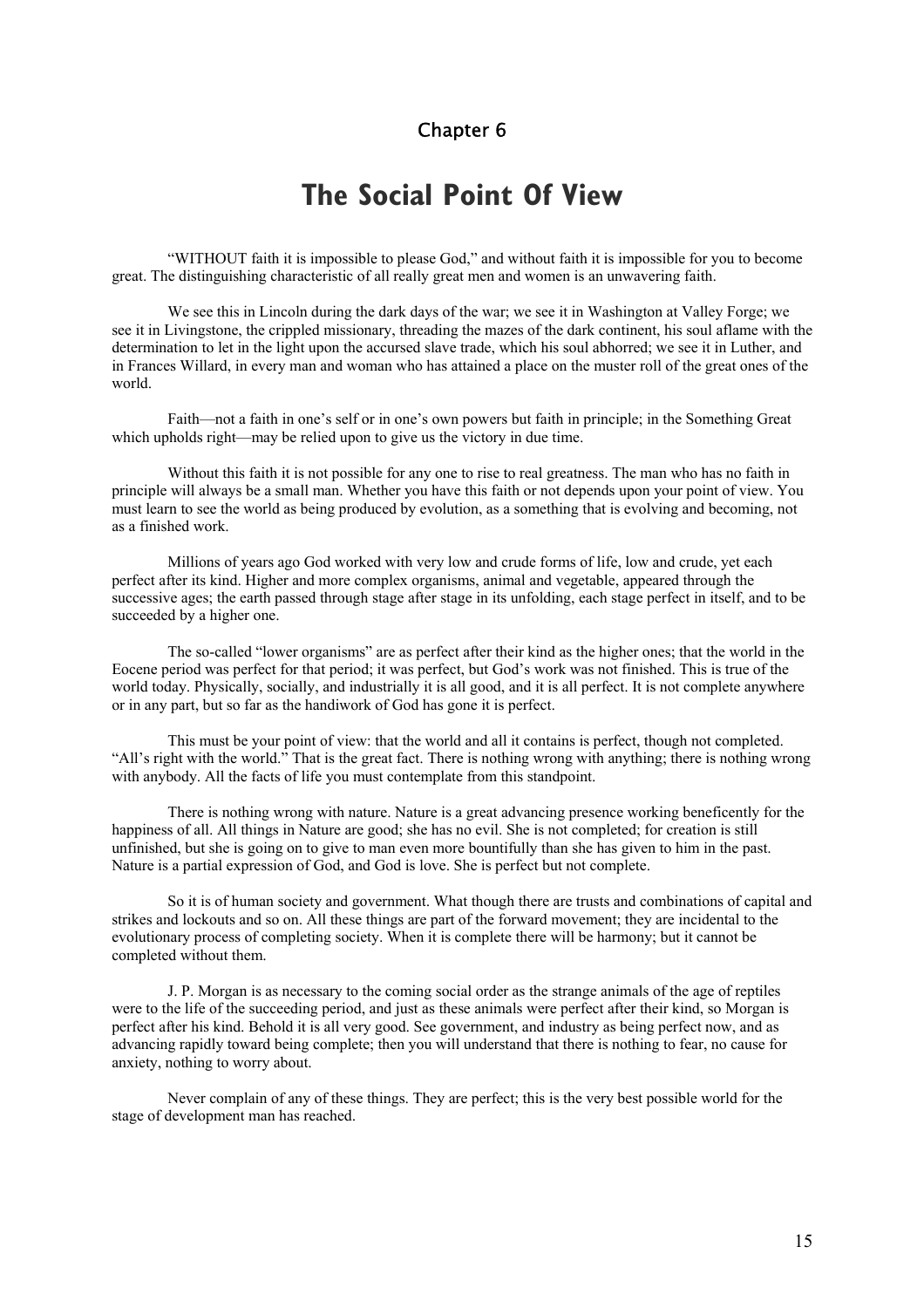This will sound like rank folly to many, perhaps to most people. "What!" they will say, "are not child labor and the exploitation of men and women in filthy and unsanitary factories evil things? Aren't saloons evil? Do you mean to say that we shall accept all these and call them good?"

Child labor and similar things are no more evil than the way of living and the habits and practices of the cave dweller were evil. His ways were those of the savage stage of man's growth, and for that stage they were perfect. Our industrial practices are those of the savage stage of industrial development, and they are also perfect. Nothing better is possible until we cease to be mental savages in industry and business, and become men and women.

This can only come about by the rise of the whole race to a higher viewpoint. And this can only come about by the rise of such individuals here and there as are ready for the higher viewpoint. The cure for all this inharmoniousness lies not with the masters or employers but with the workers themselves. Whenever they reach a higher viewpoint, whenever they shall desire to do so, they can establish complete brotherhood and harmony in Industry; they have the numbers and the power.

They are getting now what they desire. Whenever they desire more in the way of a higher, purer, more harmonious life, they will receive more. True, they want more now, but they only want more of the things that make for animal enjoyment, and so industry remains in the savage, brutal, animal stage; when the workers begin to rise to the mental plane of living and ask for more of the things that make for the life of the mind and soul, industry will at once be raised above the plane of savagery and brutality.

But it is perfect now upon its plane, behold, in fact it is all very good. So it is true of saloons and dens of vice. If the majority of the people desire these things, it is right and necessary that they should have them. When the majority desires a world without such discords, they will create such a world.

So long as men and women are on the plane of bestial thought, so long the social order will be in part disorder, and will show bestial manifestations. The people make society what it is, and as the people rise above the bestial thought, society will rise above the beastly in its manifestations. But a society which thinks in a bestial way must have saloons and dives; it is perfect after its kind, as the world was in the Eocene period, and very good.

All this does not prevent you from working for better things. You can work to complete an unfinished society, instead of to renovate a decaying one; and you can work with a better heart and a more hopeful spirit. It will make an immense difference with your faith and spirit whether you look upon civilization as a good thing that is becoming better or as a bad and evil thing that is decaying.

One viewpoint gives you an advancing and expanding mind and the other gives you a descending and decreasing mind. One viewpoint will make you grow greater and the other will inevitably cause you to grow smaller. One will enable you to work for the eternal things; to do large works in a great way toward the completing of all that is incomplete and inharmonious; and the other will make you a mere patchwork reformer, working almost without hope to save a few lost souls from what you will grow to consider a lost and doomed world. So you see it makes a vast difference to you, this matter of the social viewpoint.

"All's right with the world. Nothing can possibly be wrong but my personal attitude, and I will make that right. I will see the facts of nature and all the events, circumstances, and conditions of society, politics, government, and industry from the highest viewpoint. It is all perfect, though incomplete. It is all the handiwork of God; behold, it is all very good."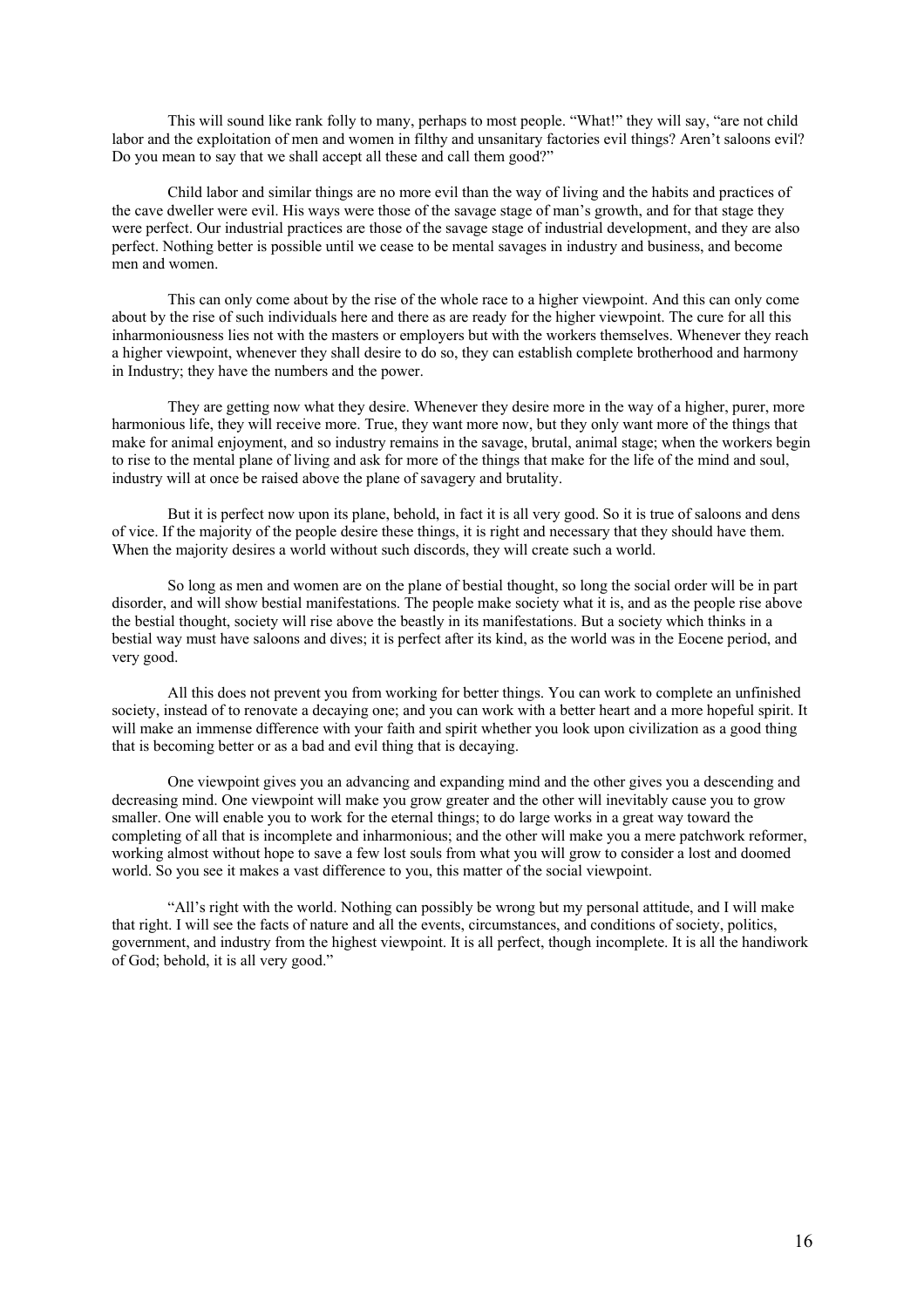### **The Individual Point Of View**

IMPORTANT as the matter of your point of view for the facts of social life is, it is of less importance than your viewpoint for your fellowmen, for your acquaintances, friends, relatives, your immediate family, and, most of all, yourself. You must learn not to look upon the world as a lost and decaying thing but as a something perfect and glorious which is going on to a most beautiful completeness; and you must learn to see men and women not as lost and accursed things, but as perfect beings advancing to become complete. There are no "bad" or "evil" people.

An engine, which is on the rails pulling a heavy train, is perfect after its kind, and it is good. The power of steam, which drives it, is good. Let a broken rail throw the engine into the ditch, and it does not become bad or evil by being so displaced; it is a perfectly good engine, but off the track. The power of steam that drives it into the ditch and wrecks it is not evil, but a perfectly good power. So that which is misplaced or applied in an incomplete or partial way is not evil.

There are no evil people; there are perfectly good people who are off the track, but they do not need condemnation or punishment; they only need to get upon the rails again.

That which is undeveloped or incomplete often appears to us as evil because of the way we have trained ourselves to think. The root of a bulb that shall produce a white lily is an unsightly thing; one might look upon it with disgust. But how foolish we should be to condemn the bulb for its appearance when we know the lily is within it. The root is perfect after its kind; it is a perfect but incomplete lily, and so we must learn to look upon every man and woman, no matter how unlovely in outward manifestation; they are perfect in their stage of being and they are becoming complete.

Behold, it is all very good. Once we come into a comprehension of this fact and arrive at this point of view, we lose all desire to find fault with people, to judge them, criticize them, or condemn them. We no longer work as those who are saving lost souls, but as those who are among the angels, working out the completion of a glorious heaven.

We are born of the spirit and we see the kingdom of God. We no longer see men as trees walking, but our vision is complete. We have nothing but good words to say. It is all good; a great and glorious humanity coming to completeness. And in our association with men this puts us into an expansive and enlarging attitude of mind; we see them as great beings and we begin to deal with them and their affairs in a great way.

But if we fall to the other point of view and see a lost and degenerate race we shrink into the contracting mind; and our dealings with men and their affairs will be in a small and contracted way. Remember to hold steadily to this point of view; if you do you cannot fail to begin at once to deal with your acquaintances and neighbors and with your own family as a great personality deals with men.

This same viewpoint must be the one from which you regard yourself. You must always see yourself as a great advancing soul. Learn to say: "There is THAT in me of which I am made, which knows no imperfection, weakness, or sickness. The world is incomplete, but God in my own consciousness is both perfect and complete. Nothing can be wrong but my own personal attitude, and my own personal attitude can be wrong only when I disobey THAT which is within. I am a perfect manifestation of God so far as I have gone, and I will press on to be complete. I will trust and not be afraid."

When you are able to say this understandingly you will have lost all fear and you will be far advanced upon the road to the development of a great and powerful personality.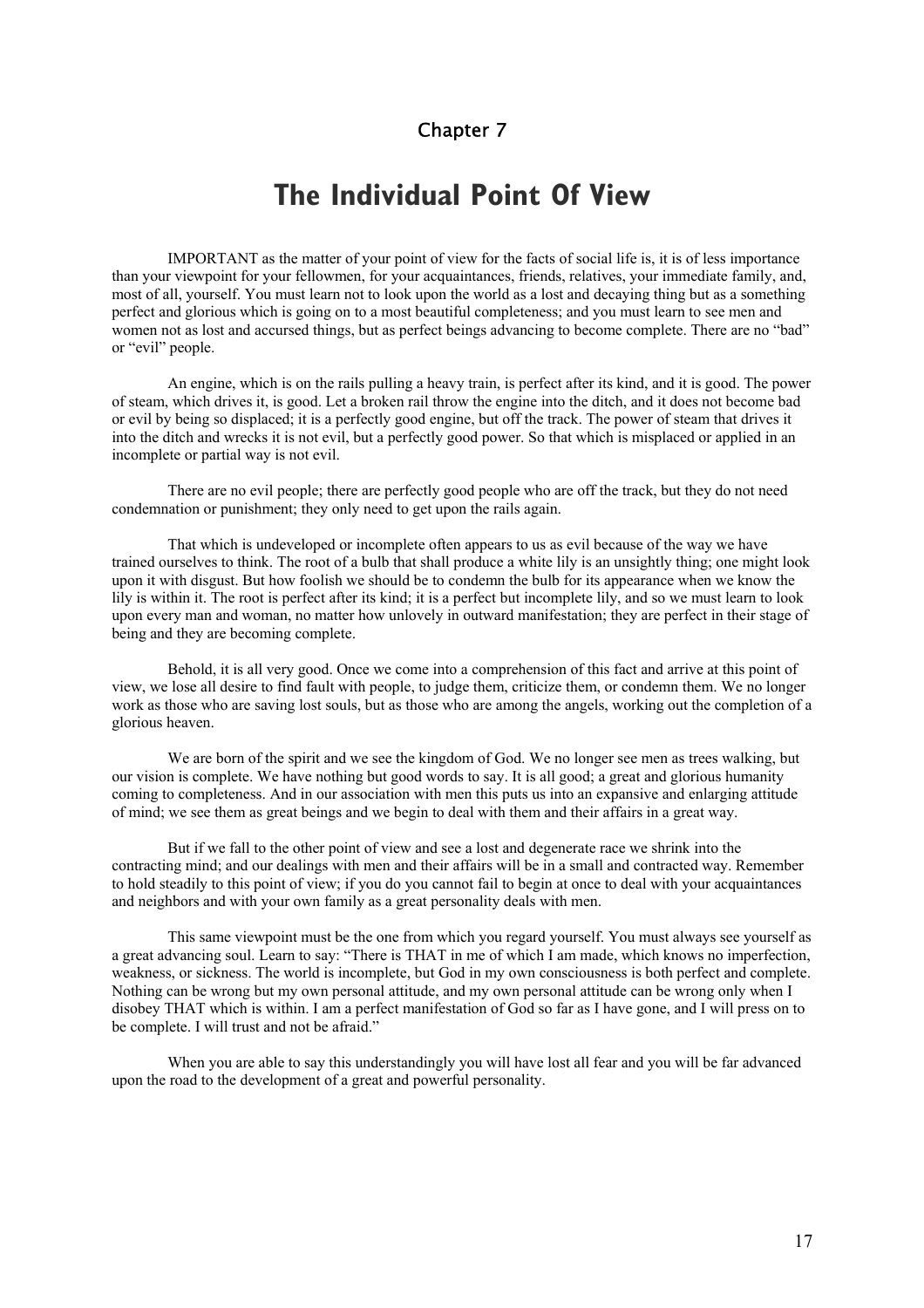### **Consecration**

HAVING attained to the viewpoint that puts you into the right relations with the world and with your fellowmen, the next step is consecration; and consecration in its true sense simply means obedience to the soul.

You have that within you that which is always impelling you toward the upward and advancing way; and that impelling something is the divine Principle of Power; you must obey it without question. No one will deny the statement that if you are to be great, the greatness must be a manifestation of something within; nor can you question that this something must be the very greatest and highest that is within. It is not the mind, or the intellect, or the reason. You cannot be great if you go no farther back for principle than to your reasoning power. Reason knows neither principle nor morality.

Your reason is like a lawyer in that it will argue for either side. The intellect of a thief will plan robbery and murder as readily as the intellect of a saint will plan a great philanthropy. Intellect helps us to see the best means and manner of doing the right thing, but intellect never shows us the right thing.

Intellect and reason serve the selfish man for his selfish ends as readily as they serve the unselfish man for his unselfish ends. Use intellect and reason without regard to principle, and you may become known as a very able person, but you will never become known as a person whose life shows the power of real greatness. There is too much training of the intellect and reasoning powers and too little training in obedience to the soul. This is the only thing that can be wrong with your personal attitude—when it fails to be one of obedience to the Principle of Power.

By going back to your own center you can always find the pure idea of right for every relationship. To be great and to have power it is only necessary to conform your life to the pure idea as you find it in the GREAT WITHIN. Every compromise on this point is made at the expense of a loss of power.

This you must remember. There are many ideas in your mind that you have outgrown, and which, from force of habit you still permit to dictate the actions of your life. Cease all this; abandon everything you have outgrown. There are many ignoble customs, social and other, which you still follow, although you know they tend to dwarf and belittle you and keep you acting in a small way.

Rise above all this. I do not say that you should absolutely disregard conventionalities, or the commonly accepted standards of right and wrong. You cannot do this; but you can deliver your soul from most of the narrow restrictions that bind the majority of your fellowmen.

Do not give your time and strength to the support of obsolete institutions, religious or otherwise; do not be bound by creeds in which you do not believe. Be free. You have perhaps formed some sensual habits of mind or body; abandon them. You still indulge in distrustful fears that things will go wrong, or that people will betray you, or mistreat you; get above all of them.

You still act selfishly in many ways and on many occasions; cease to do so. Abandon all these, and in place of them put the best actions you can form a conception of in your mind. If you desire to advance, and you are not doing so, remember that it can be only because your thought is better than your practice. You must do as well as you think. Let your thoughts be ruled by principle, and then live up to your thoughts. Let your attitude in business, in politics, in neighborhood affairs, and in your own home be the expression of the best thoughts you can think.

Let your manner toward all men and women, great and small, and especially to your own family circle, always be the most kindly, gracious, and courteous you can picture in your imagination. Remember your viewpoint; you are a god in the company of gods and must conduct yourself accordingly.

The steps to complete consecration are few and simple. You cannot be ruled from below if you are to be great; you must rule from above. Therefore you cannot be governed by physical impulses; you must bring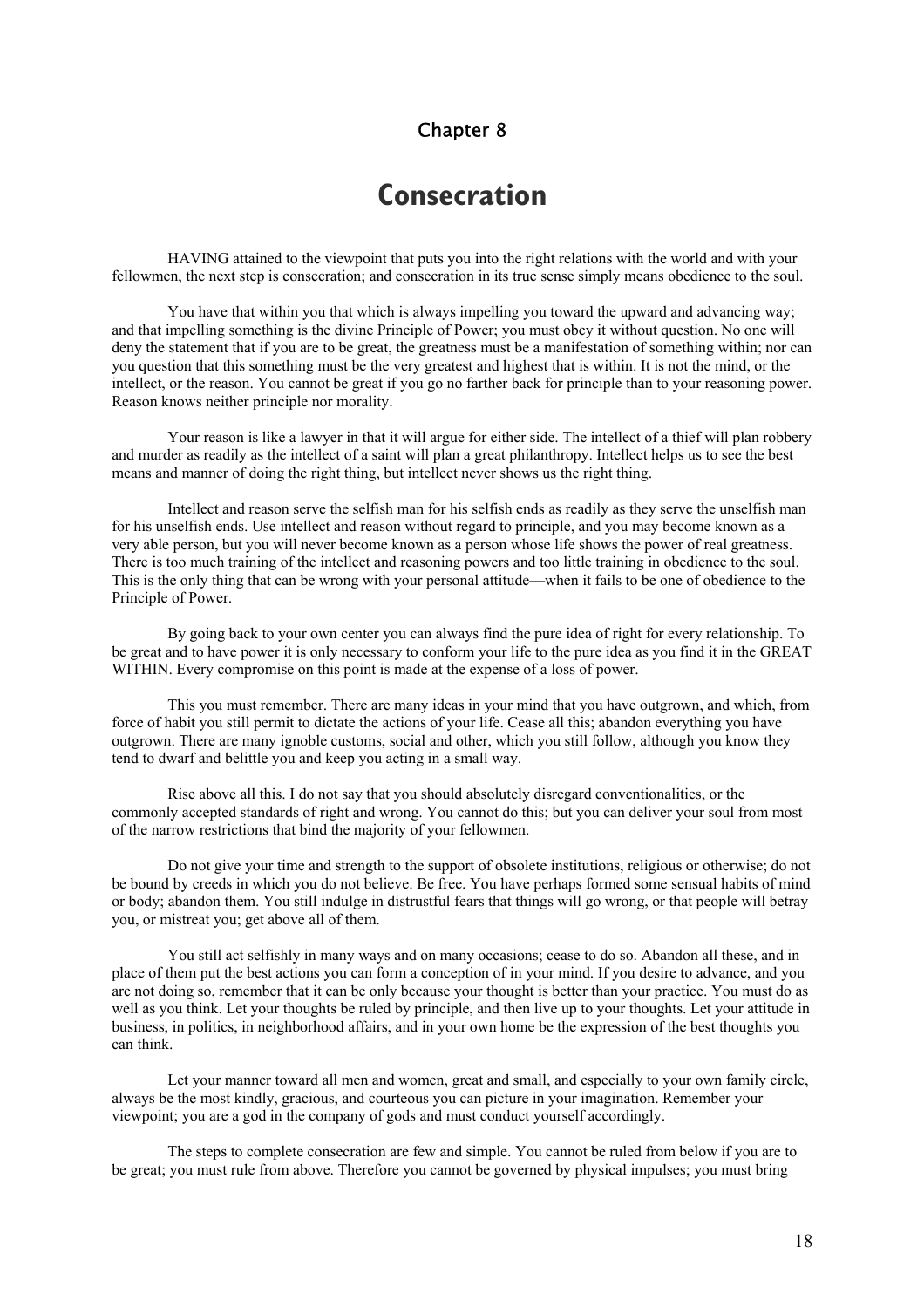your body into subjection to the mind; but your mind, without principle, may lead you into selfishness and immoral ways; you must put the mind into subjection to the soul, and your soul is limited by the boundaries of your knowledge; you must put it into subjection to that Our soul which needs no searching of the understanding but before whose eye all things are spread. That constitutes consecration. Say: "I surrender my body to be ruled by my mind; I surrender my mind to be governed by my soul, and I surrender my soul to the guidance of God." Make this consecration complete and thorough, and you have taken the second great step in the way of greatness and power.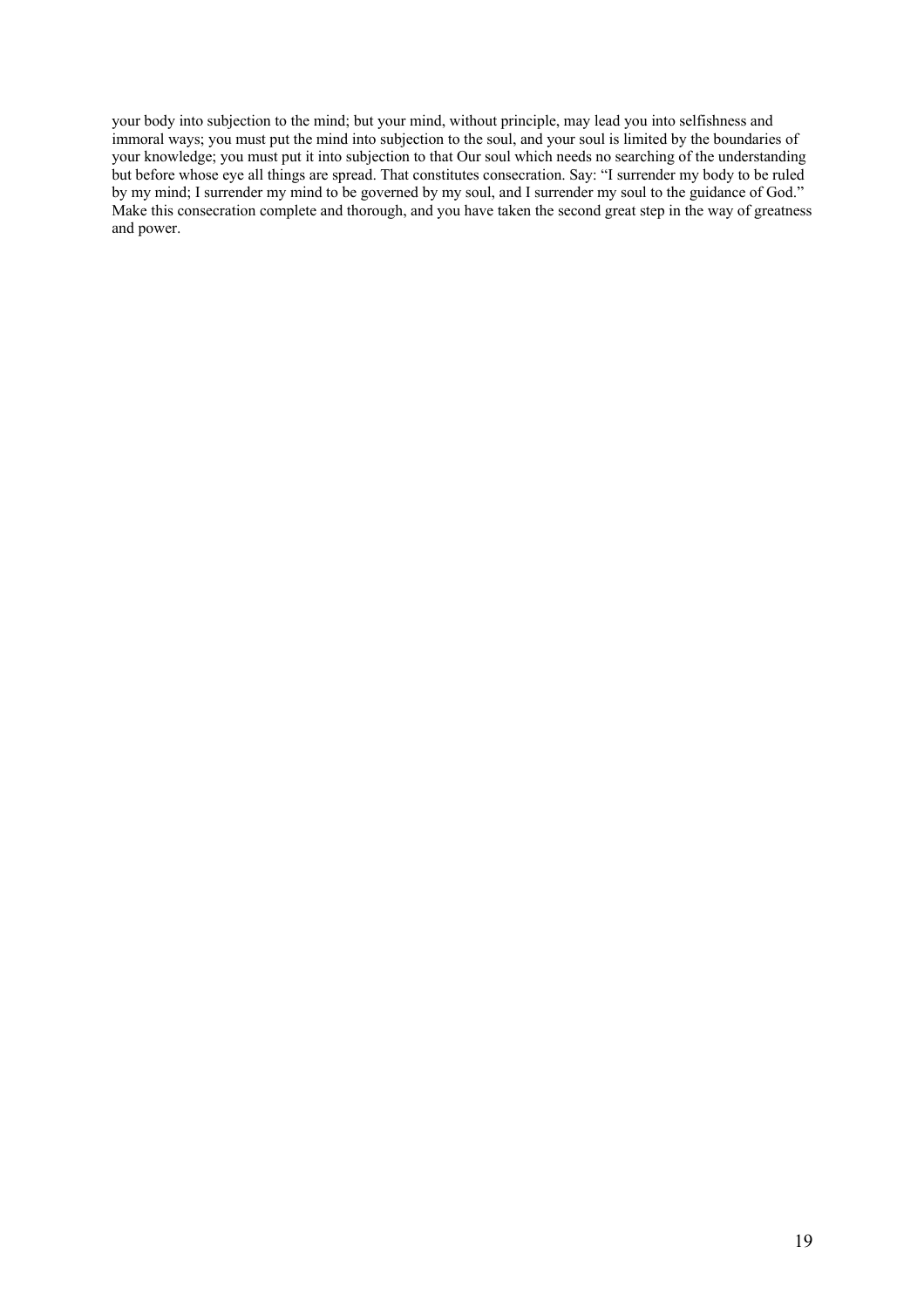### **Identification**

HAVING recognized God as the advancing presence in nature, society, and your fellowmen, and harmonized yourself with all these, and having consecrated your self to that within you which impels toward the greatest and the highest, the next step is to become aware of and recognize fully the fact that the Principle of Power within you is God Himself.

You must consciously identify yourself with the Highest. This is not some false or untrue position to be assumed; it is a fact to be recognized. You are already one with God; you want to become consciously aware of it.

There is one substance, the source of all things, and this substance has within itself the power that creates all things; all power is inherent in it. This substance is conscious and thinks; it works with perfect understanding and intelligence. You know that this is so, because you know that substance exists and that consciousness exists; and that it must be substance that is conscious.

Man is conscious and thinks; man is substance, he must be substance, else he is nothing and does not exist at all. If man is substance and thinks, and is conscious, then he is Conscious Substance. It is not conceivable that there should be more than one Conscious Substance; so man is the original substance, the source of all life and power embodied in a physical form.

Man cannot be something different from God. Intelligence is one and the same everywhere, and must be everywhere an attribute of the same substance. There cannot be one kind of intelligence in God and another kind of intelligence in man; intelligence can only be in intelligent substance, and Intelligent Substance is God. Man is of one and the same stuff with God, and so all the talents, powers, and possibilities that are in God are in man, not just in a few exceptional men but in everyone. "All power is given to man, in heaven and on earth." "Is it not written, ye are gods?"

The Principle of Power in man is man himself, and man himself is God. But while man is original substance, and has within him all power and possibilities, his consciousness is limited. He does not know all there is to know, and so he is liable to error and mistake.

To save himself from these he must unite his mind to that outside him which does know all; he must become consciously one with God. There is a Mind surrounding him on every side, closer than breathing, nearer than hands and feet, and in this mind is the memory of all that has ever happened, from the greatest convulsions of nature in prehistoric days to the fall of a sparrow in this present time; and all that is in existence now as well.

Held in this Mind is the great purpose that is behind all nature, and so it knows what is going to be. Man is surrounded by a Mind that knows all there is to know, past, present, and to come. Everything that men have said or done or written is present there. Man is of the same one identical stuff with this Mind; he proceeded from it; and he can so identify himself with it that he may know what it knows. "My Father is greater than I," said Jesus, "I come from him." "I and my Father are one. He shows the son all things." "The spirit shall guide you into all truth."

Your identification of yourself with the Infinite must be accomplished by conscious recognition on your part. Recognizing it as a fact, that there is only God, and that all intelligence is in the one substance, you must affirm something like this: "There is only one and that one is everywhere. I surrender myself to conscious unity with the highest. Not I, but the Father. I will to be one with the Supreme and to lead the divine life. I am one with infinite consciousness; there is but one mind, and I am that mind. I that speak unto you am he."

If you have been thorough in the work as outlined in the preceding chapters; if you have attained to the true viewpoint, and if your consecration is complete, you will not find conscious identification hard to attain; and once it is attained, the power you seek is yours, for you have made yourself one with all the power there is.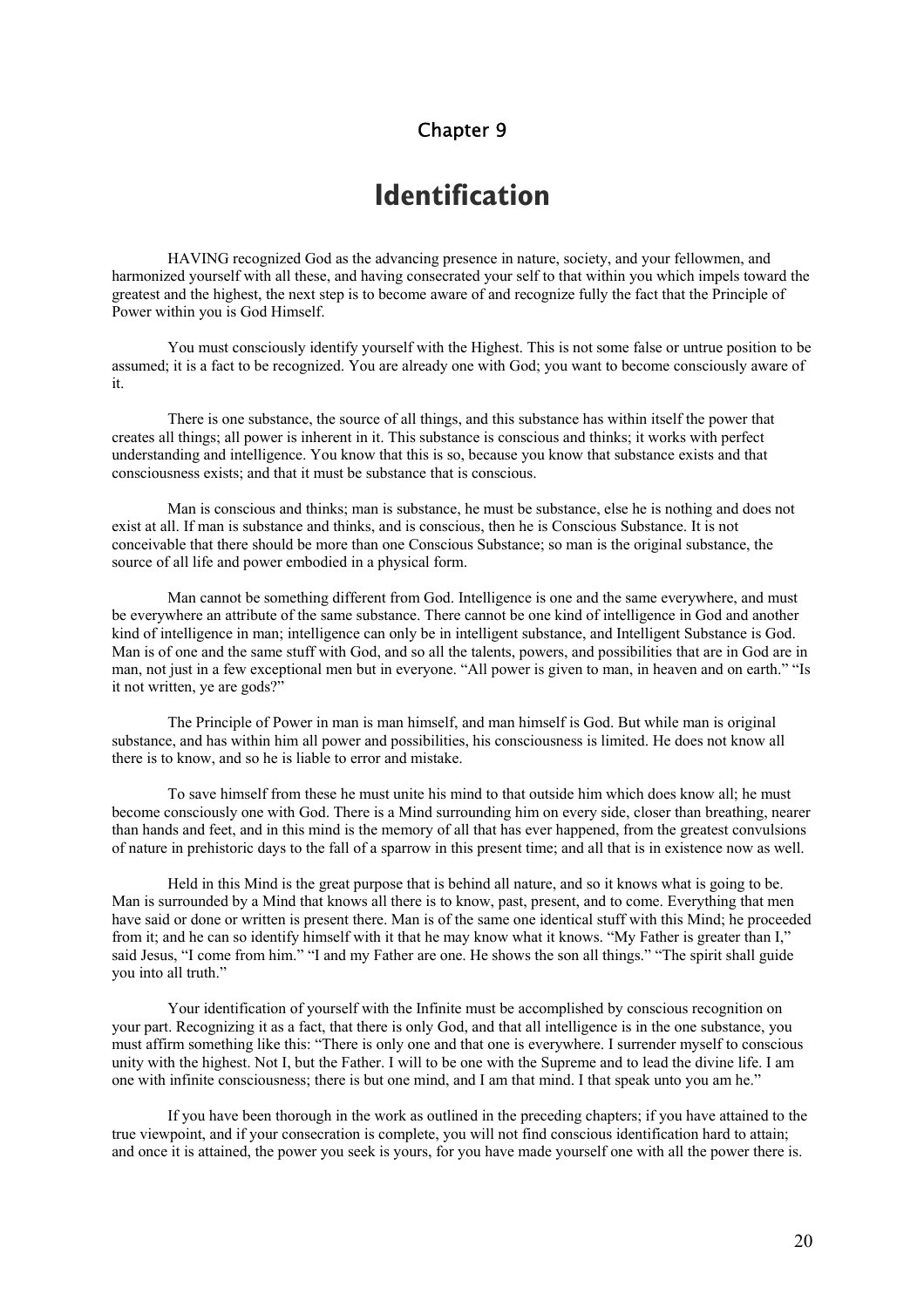### **Idealization**

YOU are a thinking center in original substance, and the thoughts of original substance have creative power; whatever is formed in its thought and held as a thought-form must come into existence as a visible and so-called material form, and a thought-form held in thinking substance is a reality; it is a real thing, whether it has yet become visible to mortal eye or not.

This is a fact that you should impress upon your understanding-that a thought held in thinking substance is a real thing; a form, and has actual existence, although it is not visible to you.

You internally take the form in which you think of your self; and you surround yourself with the invisible forms of those things with which you associate in your thoughts.

If you desire a thing, picture it clearly and hold the picture steadily in mind until it becomes a definite thought-form; and if your practices are not such as to separate you from God, the thing you want will come to you in material form. It must do so in obedience to the law by which the universe was created.

Make no thought-form of yourself in connection with disease or sickness, but form a conception of health. Make a thought-form of yourself as strong and hearty and perfectly well; impress this thought-form on creative intelligence, and if your practices are not in violation of the laws by which the physical body is built, your thought-form will become manifest in your flesh.

This also is certain; it comes by obedience to law. Make a thought-form of yourself, as you desire to be, and set your ideal as near to perfection as your imagination is capable of forming the conception.

Let me illustrate: If a young law student wishes to become great, let him picture himself (while attending to the viewpoint, consecration, an d identification, as previously directed) as a great lawyer, pleading his case with matchless eloquence and power before the judge and jury; as having an unlimited command of truth, of knowledge and of wisdom. Let him picture himself as the great lawyer in every possible situation and contingency; while he is still only the student in all circumstances let him never forget or fail to be the great lawyer in his thought-form of himself.

As the thought-form grows more definite and habitual in his mind, the creative energies, both within and without, are set at work, he begins to manifest the form from within and all the essentials without, which go into the picture, begin to be impelled toward him. He makes himself into the image and God works with him; nothing can prevent him from becoming what hem wishes to be.

In the same general way the musical student pictures himself as performing perfect harmonies, and as delighting vast audiences; the actor forms the highest conception he is capable of in regard to his art, and applies this conception to himself. The farmer and the mechanic do exactly the same thing. Fix upon your ideal of what you wish to make of yourself; consider well and be sure that you make the right choice; that is, the one that will be the most satisfactory to you in a general way.

Do not pay too much attention to the advice or suggestions of those around you: do not believe that any one can know, better than yourself, what is right for you. Listen to what others have to say, but always form your own conclusions. Do not let other people decide what you are to be. Be what you feel that you want to be.

Do not be misled by a false notion of obligation or duty. You can owe no possible obligation or duty to others that should prevent you from making the most of yourself. Be true to yourself, and you cannot then be false to any man. When you have fully decided what thing you want to be, form the highest conception of that thing that you are capable of imagining, and make that conception a thought-form.

Hold that thought-form as a fact, as the real truth about yourself, and believe in it. Close your ears to all adverse suggestions. Never mind if people call you a fool and a dreamer. Dream on.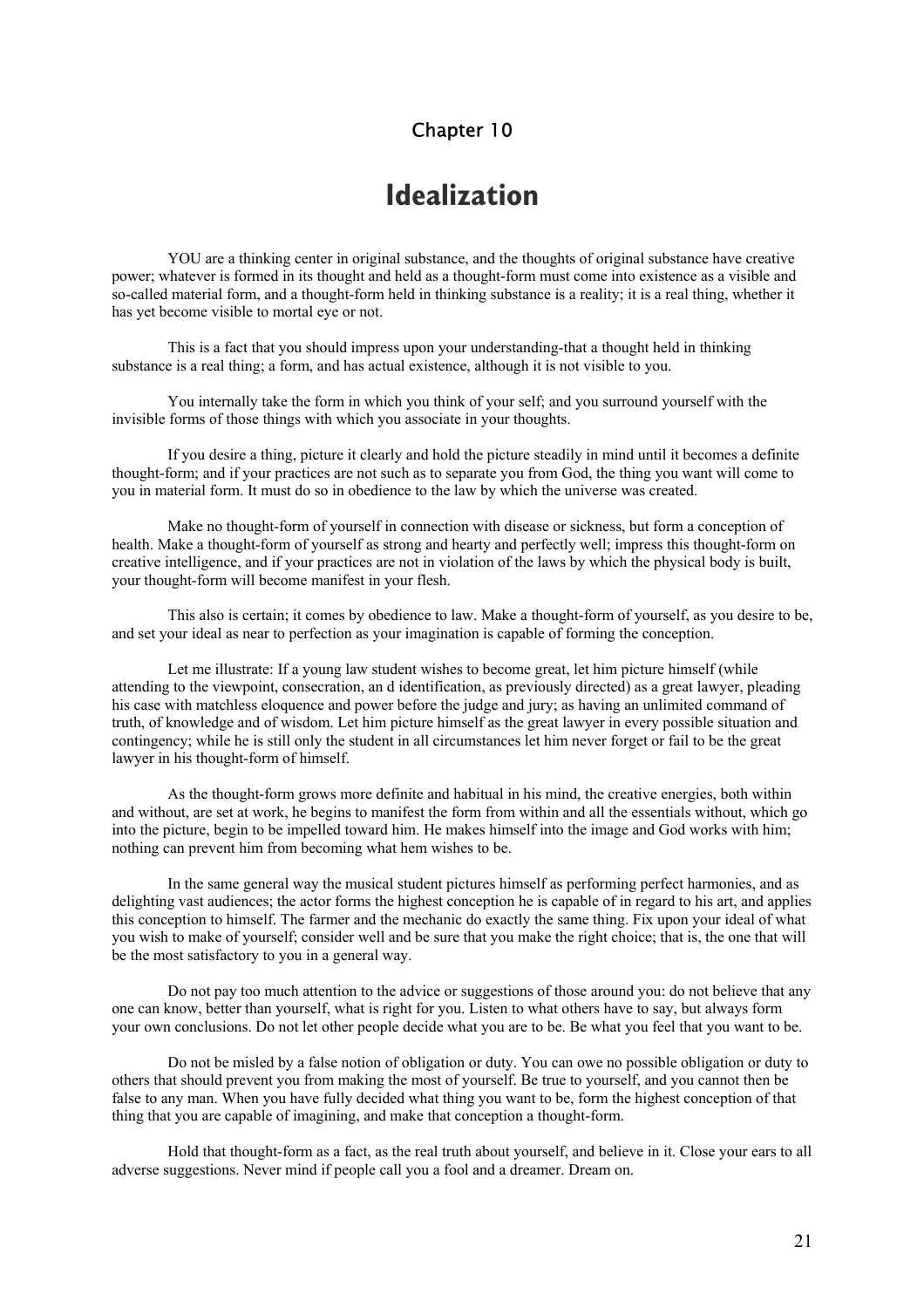Remember that Bonaparte, the half-starved lieutenant, always saw himself as the general of armies and the master of France, and he became in outward realization what he held himself to be in mind. So likewise will you. Attend carefully to all that has been said in the preceding chapters, and act as directed in the following ones, and you will become what you want to be.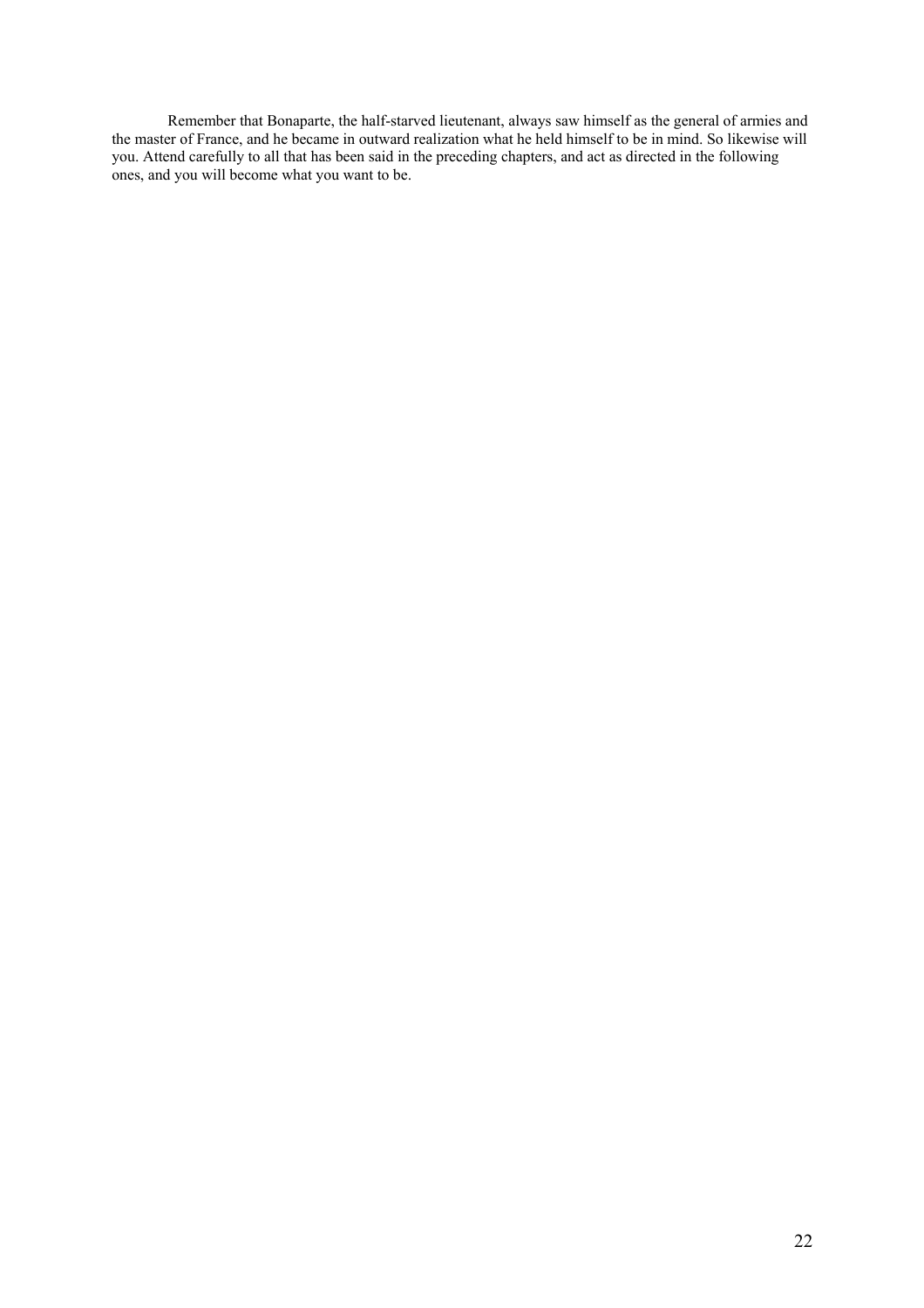### **Realization**

IF you were to stop with the close of the last chapter, however, you would never become great; you would be indeed a mere dreamer of dreams, a castle-builder. Too many do stop there; they do not understand the necessity for present action in realizing the vision and bringing the thought-form into manifestation.

Two things are necessary; firstly, the making of the thought-form and secondly, the actual appropriation to yourself of all that goes into, and around, the thought-form.

We have discussed the first, now we will proceed to give directions for the second. When you have made your thought-form, you are already, in your interior, what you want to be; next you must become externally what you want to be. You are already great within, but you are not yet doing the great things without. You cannot begin, on the instant, to do the great things; you cannot be before the world the great actor, or lawyer, or musician, or personality you know yourself to be; no one will entrust great things to you as ye t for you have not made yourself known. But you can always begin to do small things in a great way.

Here lies the whole secret. You can begin to be great today in your own home, in your store or office, on the street, everywhere; you can begin to make yourself known as great, and you can do this by doing everything you do in a great way.

You must put the whole power of your great soul in to every act, however small and commonplace, and so reveal to your family, your friends, and neighbors what you really are. Do not brag or boast of yourself; do not go about telling people what a great personage you are, simply live in a great way.

No one will believe you if you tell him you are a great man, but no one can doubt your greatness if you show it in your actions. In your domestic circle be so just, so generous, so courteous, and kindly that your family, your wife, husband, children, brothers, and sisters shall know that you are a great and noble soul. In all your relations with men be great, just, generous, courteous, and kindly. The great are never otherwise. This is your attitude.

Next, and most important, you must have absolute faith in your own perceptions of truth. Never act in haste or hurry; be deliberate in everything; wait until you feel that you know the true way. And when you do feel that you know the true way, be guided by your own faith though the entire world shall disagree with you. If you do not believe what God tells you in little things, you will never draw upon his wisdom and knowledge in larger things.

When you feel deeply that a certain act is the right act, do it and have perfect faith that the consequences will be good. When you are deeply impressed that a certain thing is true, no matter what the appearances to the contrary may be, accept that thing as true and act accordingly. The one way to develop a perception of truth in large things is to trust absolutely to your present perception of Truth in small things.

Remember that you are seeking to develop this very power or faculty—the perception of truth; you are learning to read the thoughts of God. Nothing is great and nothing is small in the sight of Omnipotence; he holds the sun in its place, but he also notes a sparrow's fall, and numbers the hairs of your head.

God is as much interested in the little matters of everyday life as he is in the affairs of nations. You can perceive truth about family and neighborhood affairs as well as about matters of statecraft. And the way to begin is to have perfect faith in the truth in these small matters, as it is revealed to you from day to day.

When you feel deeply impelled to take a course that seems contrary to all reason and worldly judgment, take that course. Listen to the suggestions and advice of others, but always do what you feel deeply in the within to be the true thing to do. Rely with absolute faith, at all times, on your own perception of truth; but be sure that you listen to God—that you do not act in haste, fear, or anxiety.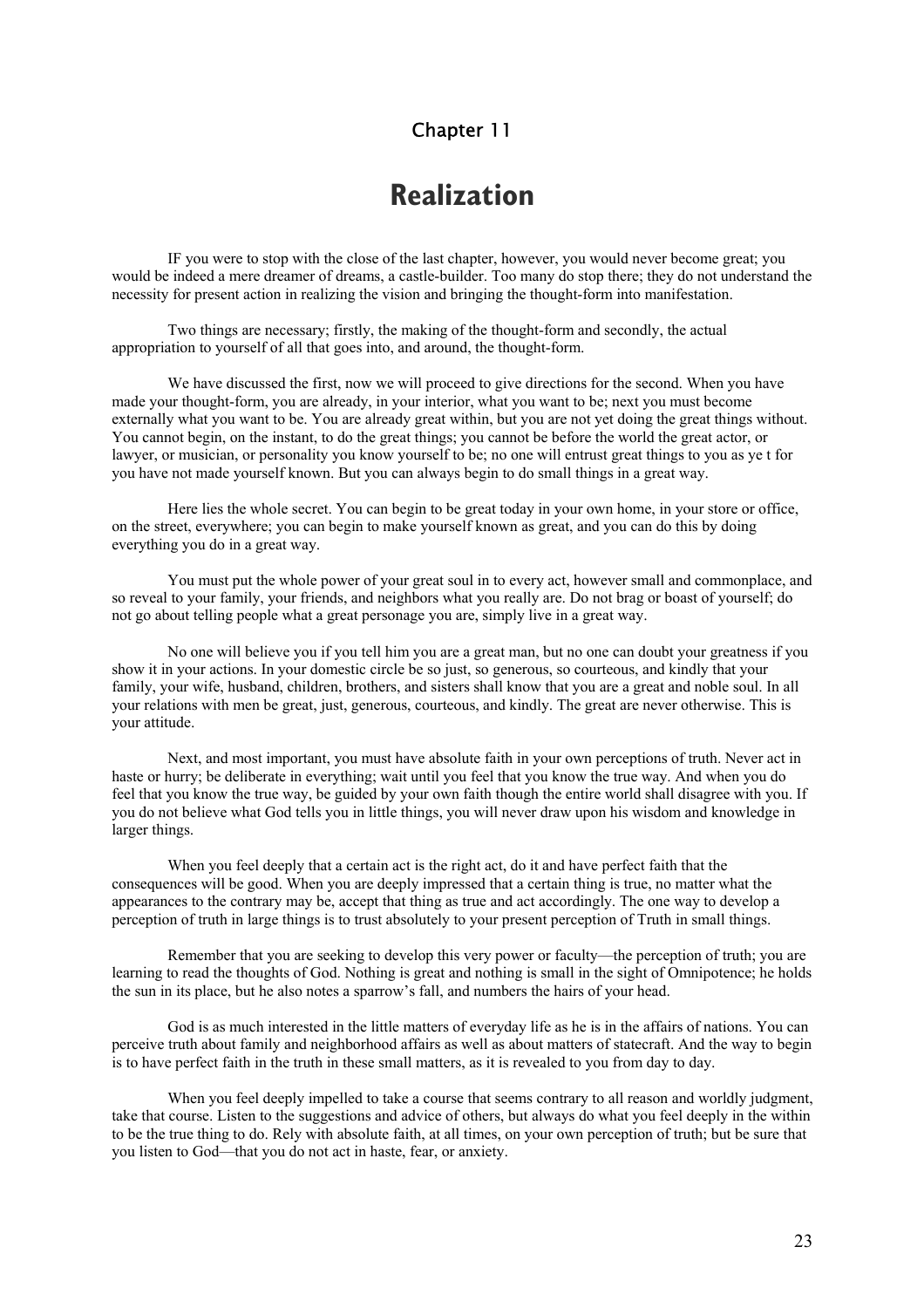Rely upon your perception of truth in all the facts and circumstances of life. If you deeply feel that a certain man will be in a certain place on a certain day, go there with perfect faith to meet him; he will be there, no matter how unlikely it may seem. If you feel sure that certain people are making certain combinations, or doing certain things, act in the faith that they are doing those things. If you feel sure of the truth of any circumstance or happening, near or distant, past, present, or to come, trust in your perception.

You may make occasion al mistakes at first because of your imperfect understanding of the within; but you will soon be guided almost invariably right. Soon your family and friends will begin to defer, more and more, to your judgment and to be guided by you. Soon your neighbors and townsmen will be coming to you for counsel and advice; soon you will be recognized as one who is great in small things, and you will be called upon more and more to take charge of larger things.

All that is necessary is to be guided absolutely, in all things, by your inner light, your perception of truth. Obey your soul, have perfect faith in yourself. Never think of yourself with doubt or distrust, or as one who makes mistakes. "If I judge, my judgment is just, for I seek not honor from men, but from the Father only."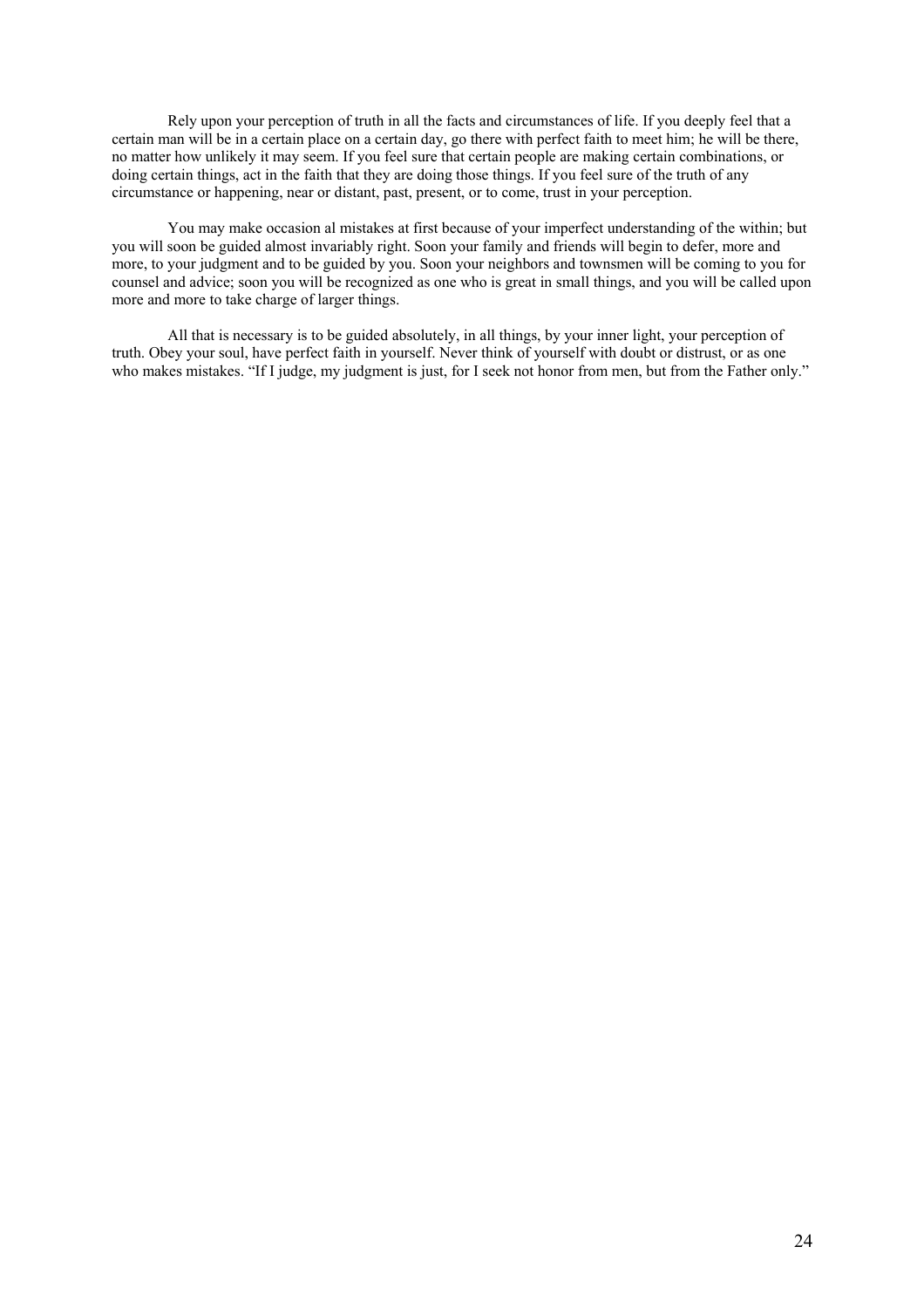### **Hurry And Habit**

NO doubt you have many problems, domestic, social, physical, and financial, which seem to you to be pressing for instant solution. You have debts that must be paid, or other obligations that must be met; you are unhappily or inharmoniously placed, and feel that something must be done at once. Do not get into a hurry and act from superficial impulses. You can trust God for the solution of all your personal riddles. There is no hurry. There is only God, and all is well with the world.

There is an invincible power in you, and the same power is in the things you want. It is bringing them to you and bringing you to them. This is a thought that you must grasp, and hold continuously that the same intelligence that is in you is in the things you desire. They are impelled toward you as strongly and decidedly as your desire impels you toward them. The tendency, therefore, of a steadily held thought must be to bring the things you desire to you and to group them around you.

So long as you hold your thought and your faith right all must go well. Nothing can be wrong but your own personal attitude, and that will not be wrong if you trust and are not afraid.

Hurry is a manifestation of fear; he who fears not has plenty of time. If you act with perfect faith in your own perceptions of truth, you will never be too late or too early; and nothing will go wrong. If things appear to be going wrong, do not get disturbed in mind; it is only in appearance. Nothing can go wrong in this world but yourself; and you can go wrong only by getting into the wrong mental attitude.

Whenever you find yourself getting excited, worried, or into the mental attitude of hurry, sit down and think it over, play a game of some kind, or take a vacation. Go on a trip, and all will be right when you return. So surely as you find yourself in the mental attitude of haste, just so surely may you know that you are out of the mental attitude of greatness.

Hurry and fear will instantly cut your connection with the universal mind; you will get no power, no wisdom, and no information until you are calm. And to fall into the attitude of hurry will check the action of the Principle of Power within you. Fear turns strength to weakness.

Remember that poise and power are inseparably associated. The calm and balanced mind is the strong and great mind; the hurried and agitated mind is the weak one. Whenever you fall into the mental state of hurry you may know that you have lost the right viewpoint; you are beginning to look upon the world, or some part of it, as going wrong. At such times read Chapter Six of this book; consider the fact that this work is perfect, now, with all that it contains. Nothing is going wrong; nothing can be wrong; be poised, be calm, be cheerful; have faith in God.

Next as to habit, it is probable that your greatest difficulty will be to overcome your old habitual ways of thought, and to form new habits. The world is ruled by habit. Kings, tyrants, masters, and plutocrats hold their positions solely because the people have come to habitually accept them. Things are as they are only because people have formed the habit of accepting them as they are. When the people change their habitual thought about governmental, social, and industrial institutions, they will change the institutions.

#### Habit rules us all.

You have formed, perhaps, the habit of thinking of yourself as a common person, as one of a limited ability, or as being more or less of a failure. Whatever you habitually think yourself to be, that you are.

You must form, now, a greater and better habit; you must form a conception of yourself as a being of limitless power, and habitually think that you are that being. It is the habitual, not the periodical thought that decides your destiny. It will avail you nothing to sit apart for a few moments several times a day to affirm that you are great, if during all the balance of the day, while you are about your regular vocation, you think of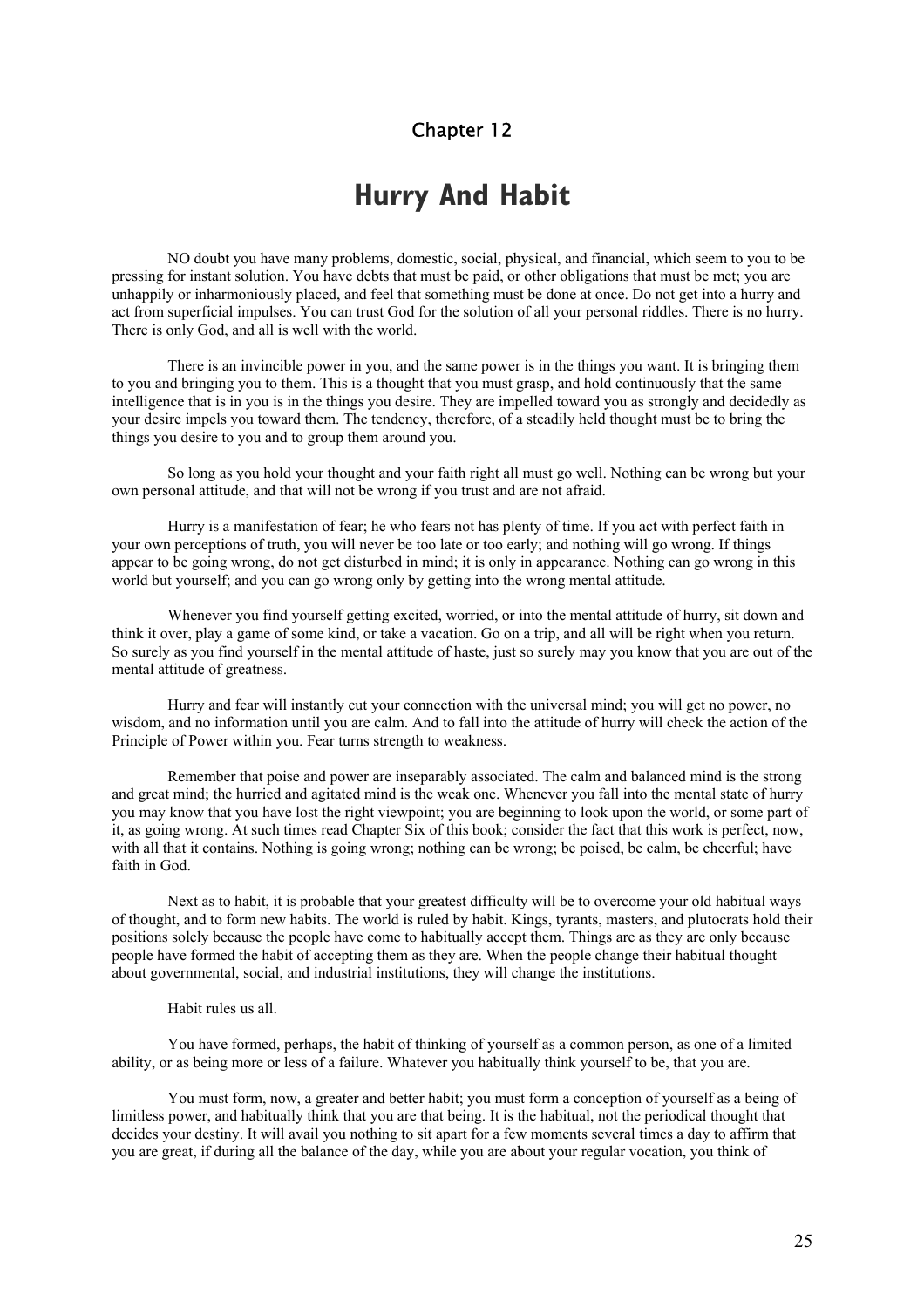yourself as not great. No amount of praying or affirmation will make you great if you still habitually regard yourself as being small.

The use of prayer and affirmation is to change your habit of thought. Any act, mental or physical, often repeated, becomes a habit. The purpose of mental exercises is to repeat certain thoughts over and over until the thinking of those thoughts becomes constant and habitual.

The thoughts we continually repeat become convictions. What you must do is to repeat the new thought of yourself until it is the only way in which you think of yourself. Habitual thought, and not environment or circumstance, has made you what you are. Every person has some central idea or thought-form of himself, and by this idea he classifies and arranges all his facts and external relationships.

You are classifying your facts either according to the idea that you are a great and strong personality, or according to the idea that you are limited, common, or weak.

If the latter is the case you must change your central idea. Get a new mental picture of yourself. Do not try to become great by repeating mere strings of words or superficial formulas; but repeat over and over the THOUGHT of your own power and ability until you classify external facts, and decide your place everywhere by this idea.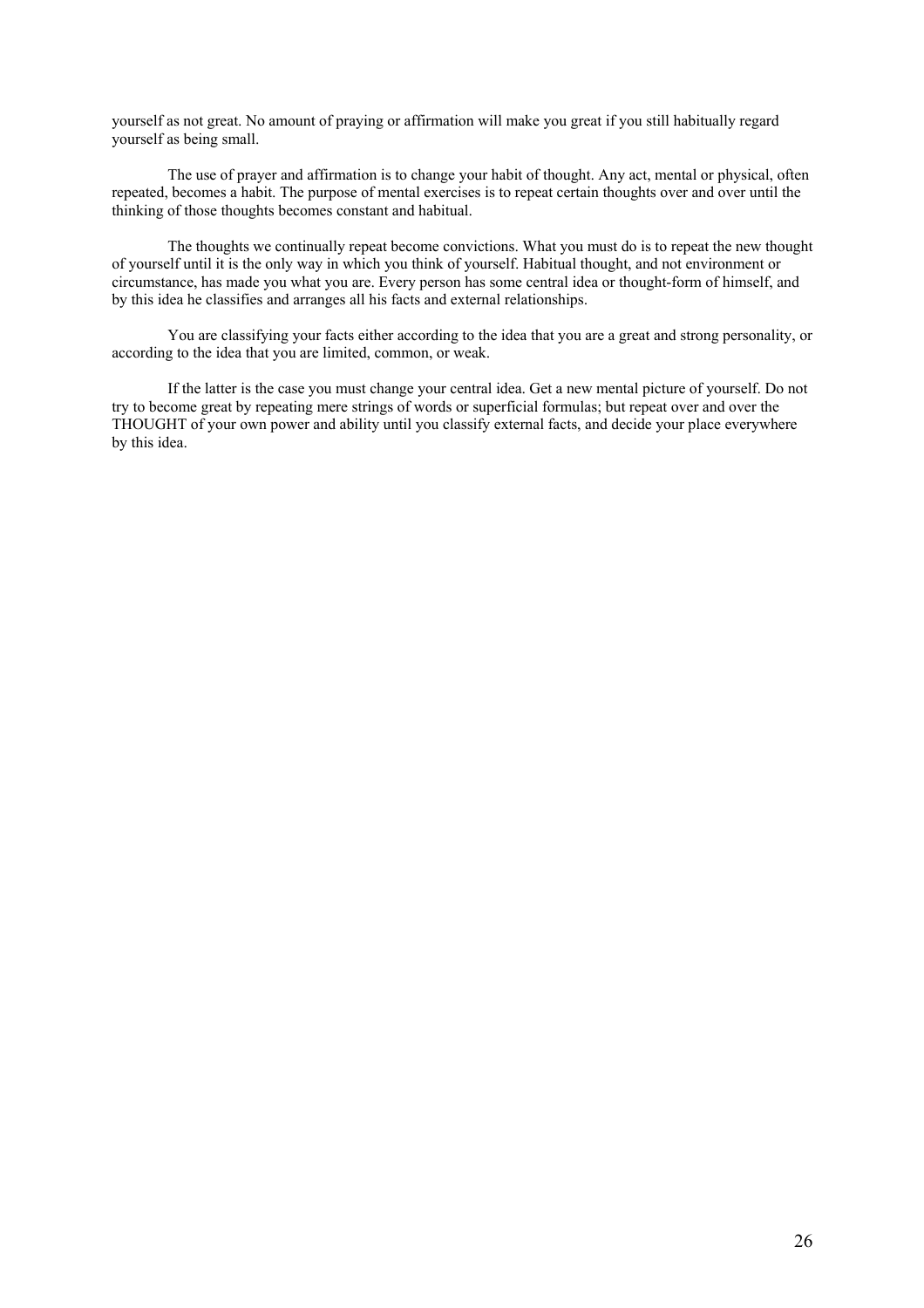# **Thought**

GREATNESS is only attained by the constant thinking of great thoughts. No man can become great in outward personality until he is great internally; and no man can be great internally until he THINKS.

No amount of education, reading, or study can make you great without thought; but thought can make you great with very little study. There are altogether too many people who are trying to make something of themselves, by reading books without thinking; all such will fail. You are not mentally developed by what you read, but by what you think about what you read.

Thinking is the hardest and most exhausting of all labor; and hence many people shrink from it. God has so formed us that we are continuously impelled to thought; we must either think or engage in some activity to escape thought. The headlong, continuous chase for pleasure in which most people spend all their leisure time is only an effort to escape thought. If they are alone, or if they have nothing amusing to take their attention, as a novel to read or a show to see, they must think; and to escape from thinking they resort to novels, shows, and all the endless devices of the purveyors of amusement.

Most people spend the greater part of their leisure time running away from thought, hence they are where they are. We never move forward until we begin to think. Read less and think more. Read about great things and think about great questions and issues.

We have at the present time few really great figures in the political life of our country; our politicians are a petty lot. There is no Lincoln, no Webster, no Clay, Calhoun, or Jackson. Why? Because our present statesmen deal only with sordid and petty issues—questions of dollars and cents, of expediency and party success, of material prosperity without regard to ethical right. Thinking along these lines does not call forth great souls. The statesmen of Lincoln's time and previous times dealt with questions of eternal truth, of human rights and justice. Men thought upon great themes; they thought great thoughts, and they became great men.

Thinking, not mere knowledge or information, makes personality. Thinking is growth; you cannot think without growing. Every thought engenders another thought. Write one idea and others will follow until you have written a page. You cannot fathom your own mind; it has neither bottom nor boundaries. Your first thoughts may be crude; but as you go on thinking you will use more and more of yourself; you will quicken new brain cells into activity and you will develop new faculties.

Heredity, environment, circumstances—all things must give way before you if you practice sustained and continuous thought. But, on the other hand, if you neglect to think for yourself and only use other people's thought, you will never know what you are capable of; and you will end by being incapable of anything. There can be no real greatness without original thought.

All that a man does outwardly is the expression and completion of his inward thinking. No action is possible without thought, and no great action is possible until a great thought has preceded it. Action is the second form of thought, and personality is the materialization of thought. Environment is the result of thought; things group themselves or arrange themselves around you according to your thought.

There is, as Emerson says, some central idea or conception of yourself by which all the facts of your life are arranged and classified. Change this central idea and you change the arrangement or classification of all the facts and circumstances of your life.

You are what you are because you thin k as you do; you are where you are because you think as you do.

You see then the immense importance of thinking about the great essentials set forth in the preceding chapters. You must not accept them in any superficial way; you must think about them until they are a part of your central idea. Go back to the matter of the point of view and consider, in all its bearings, the tremendous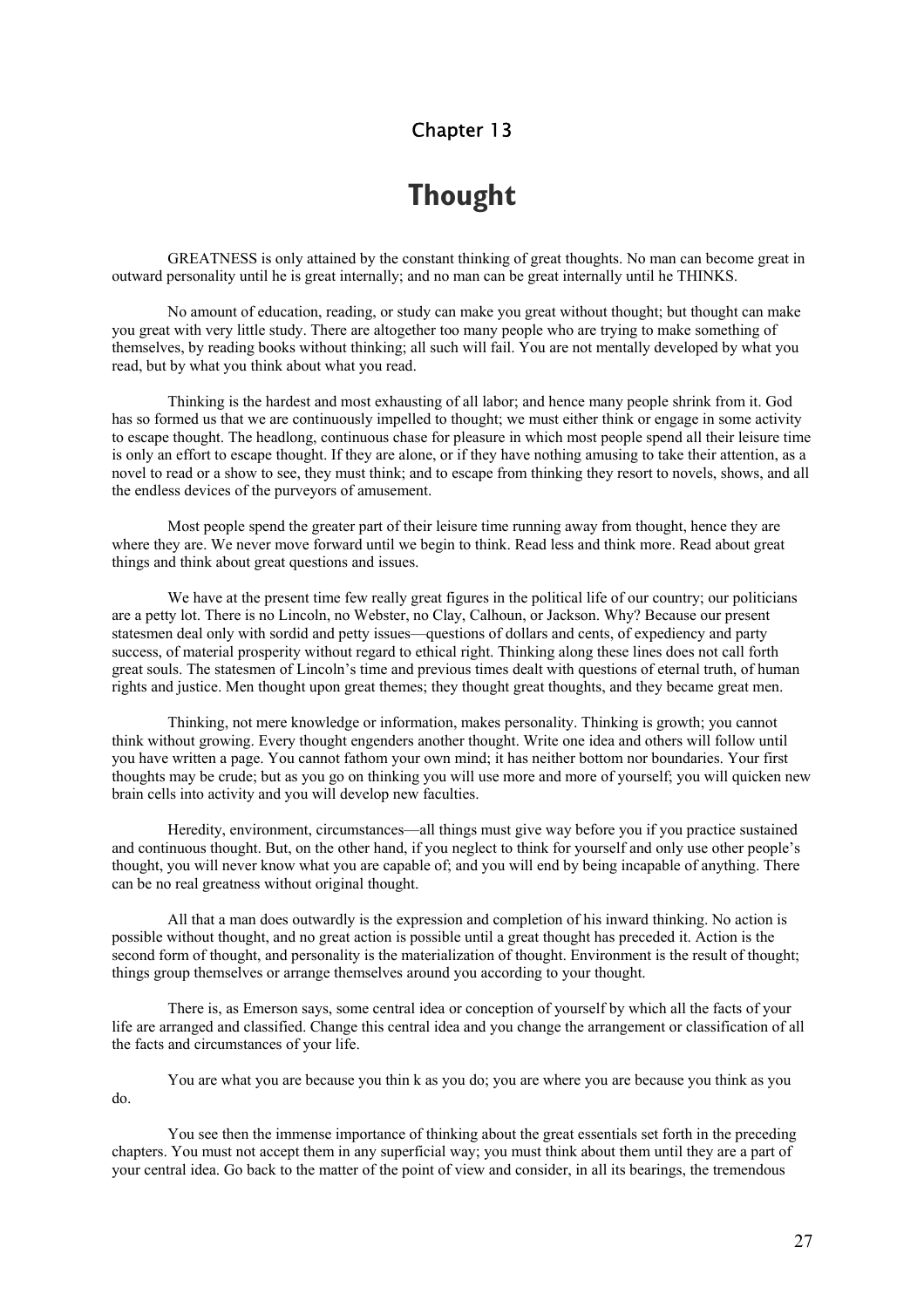thought that you live in a perfect world among perfect people, and that nothing can possibly be wrong with you but your own personal attitude.

Think about all this until you fully realize all that it means to you. Consider that this is God's world and that it is the best of all possible worlds; that he has brought it thus far toward completion by the processes of organic, social, and industrial evolution, and that it is going on to greater completeness and harmony.

Consider that there is one great, perfect, intelligent Principle of Life and Power, causing all the changing phenomena of the cosmos. Think about all this until you see that it is true, and until you comprehend how you should live and act as a citizen of such a perfect whole.

Next, think of the wonderful truth that this great Intelligence is in you; it is your own intelligence. It is an Inner Light impelling you toward the right thing and the best thing, the greatest act, and the highest happiness. It is a Principle of Power in you, giving you all the ability and genius there is. It will infallibly guide you to the best if you will submit to it and walk in the light.

Consider what is meant by your consecration of yourself when you say: "I will obey my soul." This is a sentence of tremendous meaning; it must revolutionize the attitude and behavior of the average person. Then think of your identification with this Great Supreme; that all its knowledge is yours, and all its wisdom is yours, for the asking. You are a god if you think like a god.

If you think like a god you cannot fail to act like a god. Divine thoughts will surely externalize themselves in a divine life. Thoughts of power will end in a life of power. Great thoughts will manifest in a great personality. Think well of all this, and then you are ready to act.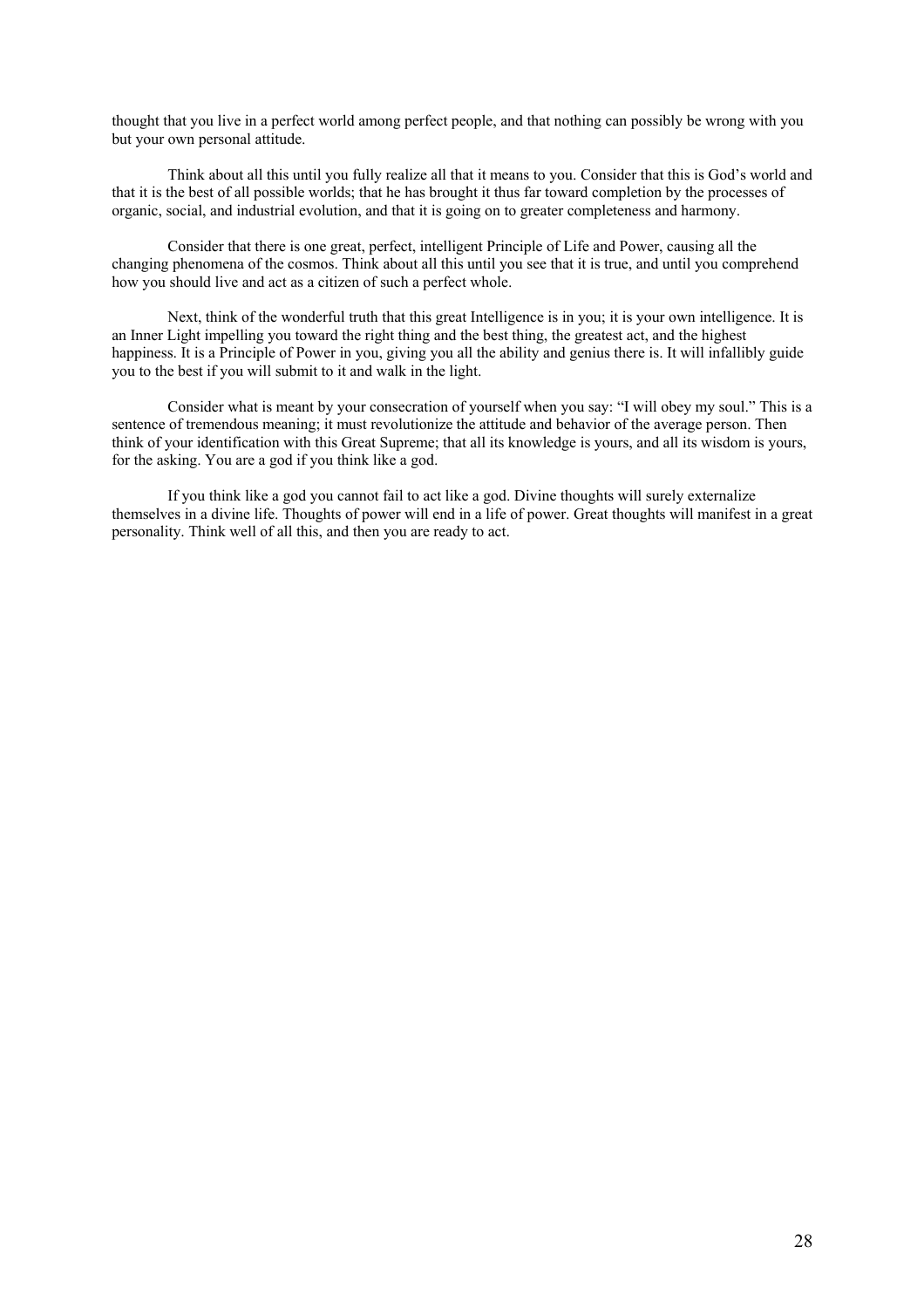### **Action At Home**

DO not merely think that you are going to become great; think that you are great now. Do not think that you will begin to act in a great way at some future time; begin now. Do not think that you will act in a great way when you reach a different environment; act in a great way where you are now.

Do not think that you will begin to act in a great way when you begin to deal with great things; begin to deal in a great way with small things. Do not think that you will begin to be great when you get among more intelligent people, or among people who understand you better; begin now to deal in a great way with the people around you. If you are not in an environment where there is scope for your best powers and talents you can move in due time; but meanwhile you can be great where you are.

Lincoln was as great when he was a backwoods lawyer as when he was President; as a backwoods lawyer he did common things in a great way, and that made him President. Had he waited until he reached Washington to begin to be great, he would have remained unknown.

You are not made great by the location in which you happen to be nor by the things with which you may surround yourself. You are not made great by what you receive from others, and you can never manifest greatness so long as you depend on others. You will manifest greatness only when you begin to stand alone. Dismiss all thought of reliance on externals, whether things, books, or people.

As Emerson said, "Shakespeare will never be made by the study of Shakespeare." Shakespeare will be made by the thinking of Shakespearean thoughts. Never mind how the people around you, including those of your own household, may treat you. That has nothing at all to do with your being great; that is, it cannot hinder you from being great. People may neglect you and be unthankful and unkind in their attitude toward you; does that prevent you from being great in your manner and attitude toward them?

"Your Father," said Jesus, "is kind to the unthankful and the evil." Would God be great if he should go away and sulk because people were unthankful and did not appreciate him? Treat the unthankful and the evil in a great and perfectly kind way, just as God does.

Do not talk about your greatness; you are really, in essential nature, no greater than those around you. You may have entered upon a way of living and thinking which they have not yet found, but they are perfect on their own plane of thought and action. You are entitled to no special honor or consideration for your greatness.

You are a god, but you are among gods. You will fall into the boastful attitude if you see other people's shortcomings and failures and compare them with your own virtues and successes; and if you fall into the boastful attitude of mind, you will cease to be great, and become small.

Think of yourself as a perfect being among perfect beings, and meet every person as an equal, not as either superior or an inferior. Give yourself no airs; great people never do. Ask no honors and seek for no recognition, honors and recognition will come fast enough if you are entitled to them.

Begin at home. It is a great person who can always be poised, assured, calm, and perfectly kind and considerate at home. If your manner and attitude in your own family are always the best you can think, you will soon become the one on whom all the others will rely. You will be a tower of strength and a support in time of trouble. You will be loved and appreciated.

At the same time do not make the mistake of throwing yourself away in the service of others. The great person respects himself; he serves and helps, but he is never slavishly servile. You cannot help your family by being a slave to them, or by doing for them those things that by right they should do for themselves. You do a person an injury when you wait on him too much.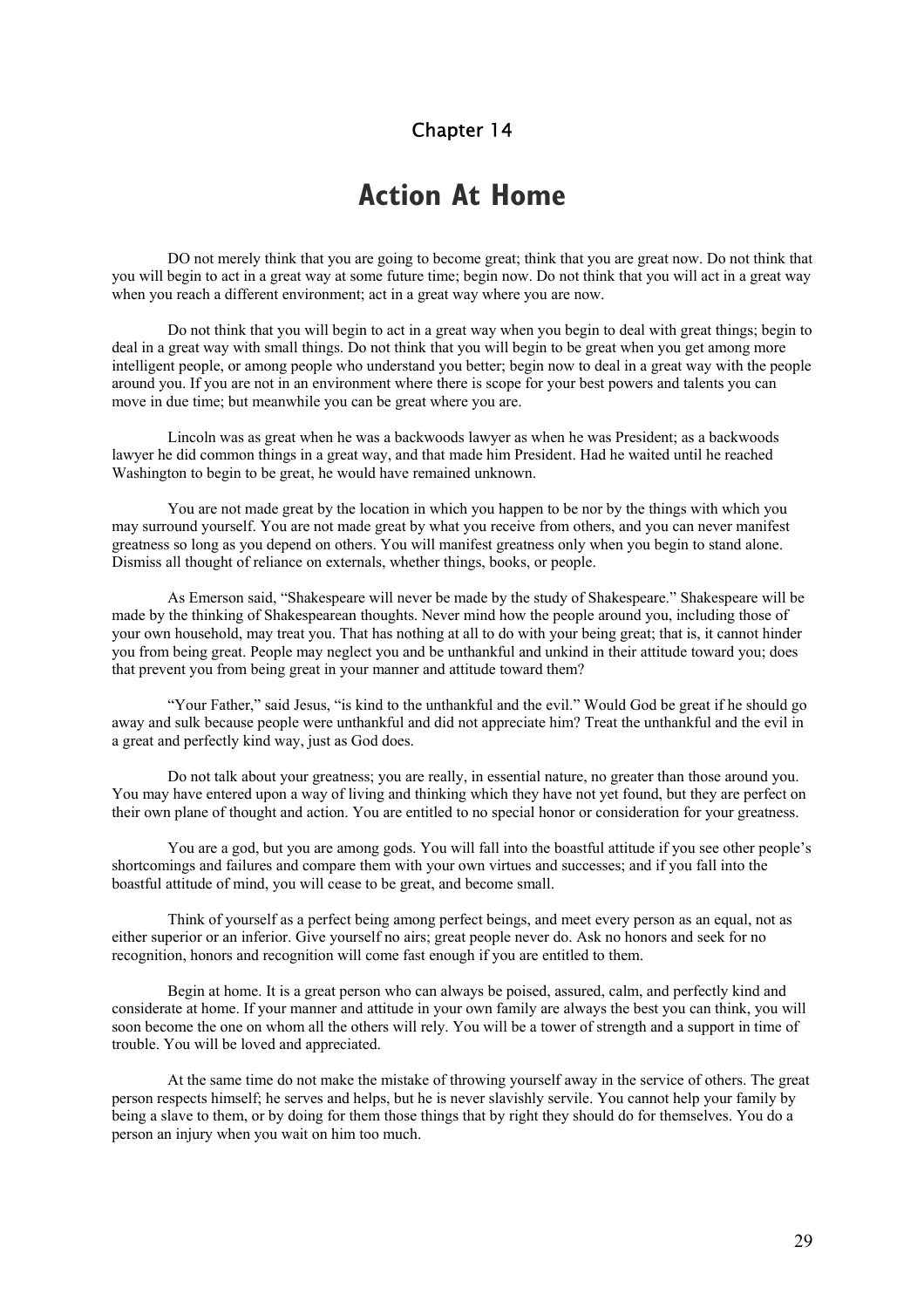The selfish and exacting are a great deal better off if their exactions are denied. The ideal world is not one where there are a lot of people being waited on by other people; it is a world where everybody waits on himself. Meet all demands, selfish and otherwise, with perfect kindness and consideration; but do not allow yourself to be made a slave to the whims, caprices, exactions, or slavish desires of any member of your family. To do so is not great, and it works an injury to the other party.

Do not become uneasy over the failures or mistakes of any member of your family, and feel that you must interfere. Do not be disturbed if others seem to be going wrong, and feel that you must step in and set them right. Remember that every person is perfect on his own plane; you cannot improve on the work of God.

Do not meddle with the personal habits and practices of others, though they are your nearest and dearest; these things are none of your business. Nothing can be wrong but your own personal attitude; make that right and you will know that all else is right. You are a truly great soul when you can live with those who do things that you do not do, and yet refrain from either criticism or interference.

Do the things that are right for you to do, and believe that every member of your family is doing the things that are right for him. Nothing is wrong with anybody or anything, behold, it is all very good.

Do not be enslaved by any one else, but be just as careful that you do not enslave any one else to your own notions of what is right. Think, and think deeply and continuously; be perfect in your kindness and consideration; let your attitude be that of a god among gods, and not that of a god among inferior beings. This is the way to be great in your own home.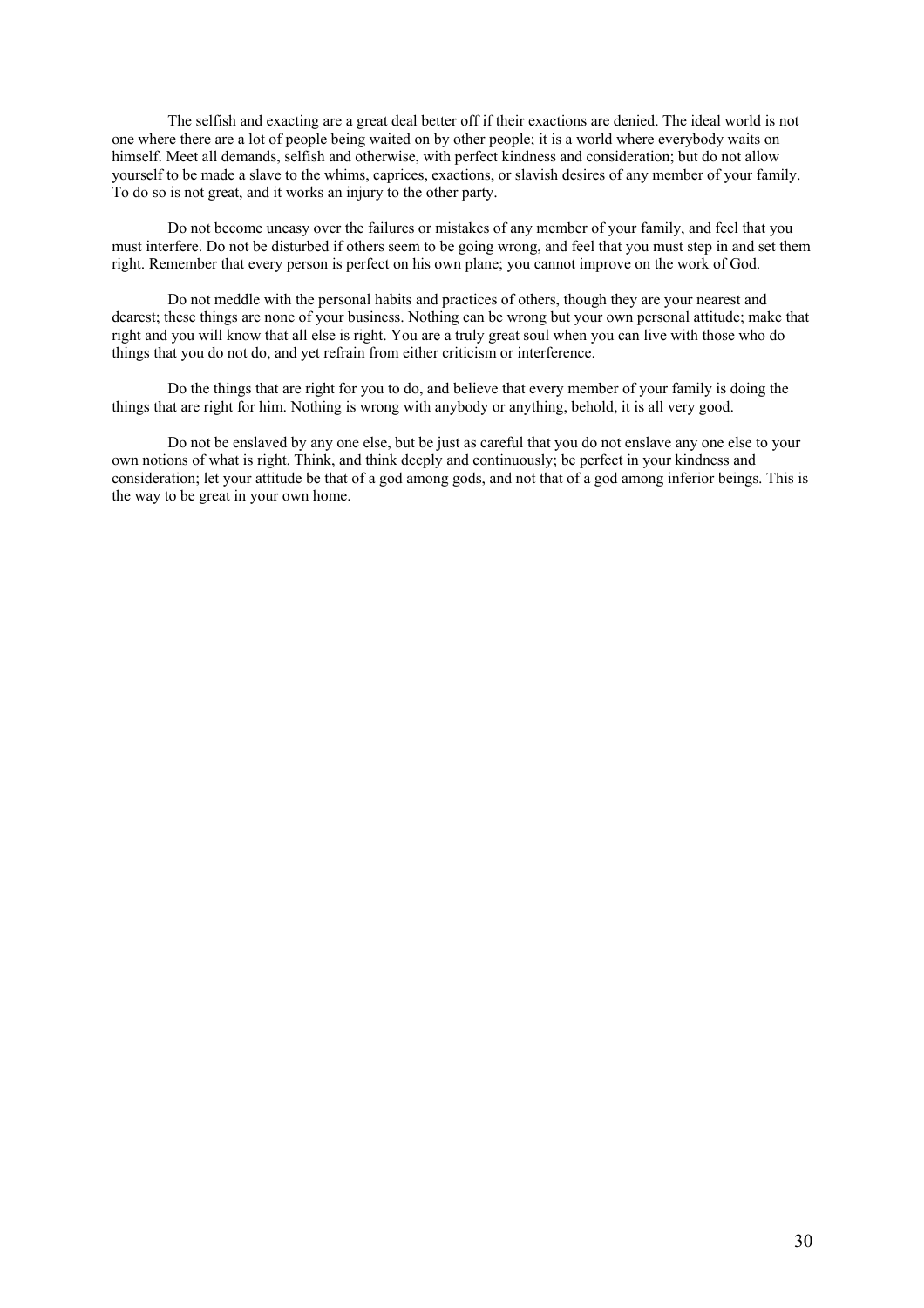### **Action Abroad**

THE rules that apply to your action at home must apply to your action everywhere. Never forget for an instant that this is a perfect world, and that you are a god among gods. You are as great as the greatest, but all are your equals. Rely absolutely on your perception of truth. Trust to the inner light rather than to reason, but be sure that your perception comes from the inner light; act in poise and calmness; be still and attend on God.

Your identification of yourself with the All-Mind will give you all the knowledge you need for guidance in any contingency that may arise in your own life or in the lives of others. It is only necessary that you should be supremely calm, and rely upon the eternal wisdom that is within you.

If you act in poise and faith, your judgment will always be right, and you will always know exactly what to do. Do not hurry or worry; remember Lincoln in the dark days of the war. James Freeman Clarke relates that after the battle of Fredericksburg, Lincoln alone furnished a supply of faith and hope for the nation. Hundreds of leading men, from all parts of the country, went sadly into his room and came out cheerful and hopeful. They had stood face to face with the Highest, and had seen God in this lank, ungainly, patient man, although they knew it not.

Have perfect faith in yourself and in your own ability to cope with any combination of circumstances that may arise. Do not be disturbed if you are alone; if you need friends they will be brought to you at the right time. Do not be disturbed if you feel that you are ignorant, the information that you need will be furnished you when it is time for you to have it.

That which is in you impelling you forward is in the things and people you need, impelling them toward you. If there is a particular man you need to know, he will be introduced to you; if there is a particular book you need to read it will be placed in your hands at the right time.

All the knowledge you need is coming to you from both external and internal sources. Your information and your talents will always be equal to the requirements of the occasion. Remember that Jesus told his disciples not to worry as to what they should say when brought before the judges; he knew that the power in them would be sufficient for the needs of the hour.

As soon as you awaken and begin to use your faculties in a great way you will apply power to the development of your brain; new cells will be created and dormant cells quickened into activity, and your brain will be qualified as a perfect instrument for your mind.

Do not try to do great things until you are ready to go about them in a great way. If you undertake to deal with great matters in a small way—that is, from a low viewpoint or with incomplete consecration and wavering faith and courage—you will fail. Do not be in a hurry to get to the great things.

Doing great things will not make you great, but becoming great will certainly lead you to the doing of great things. Begin to be great where you are and in the things you do every day. Do not be in haste to be found out or recognized as a great personality. Do not be disappointed if men do not nominate you for office within a month after you begin to practice what you read in this book. Great people never seek for recognition or applause; they are not great because they want to be paid for being so.

Greatness is reward enough for itself; the joy of being something and of knowing that you are advancing is the greatest of all joys possible to man.

If you begin in your own family, as described in the preceding chapter, and then assume the same mental attitude with your neighbors, friends, and those you meet in business, you will soon find that people are beginning to depend on you. Your advice will be sought, and a constantly increasing number of people will look to you for strength and inspiration, and rely upon your judgment.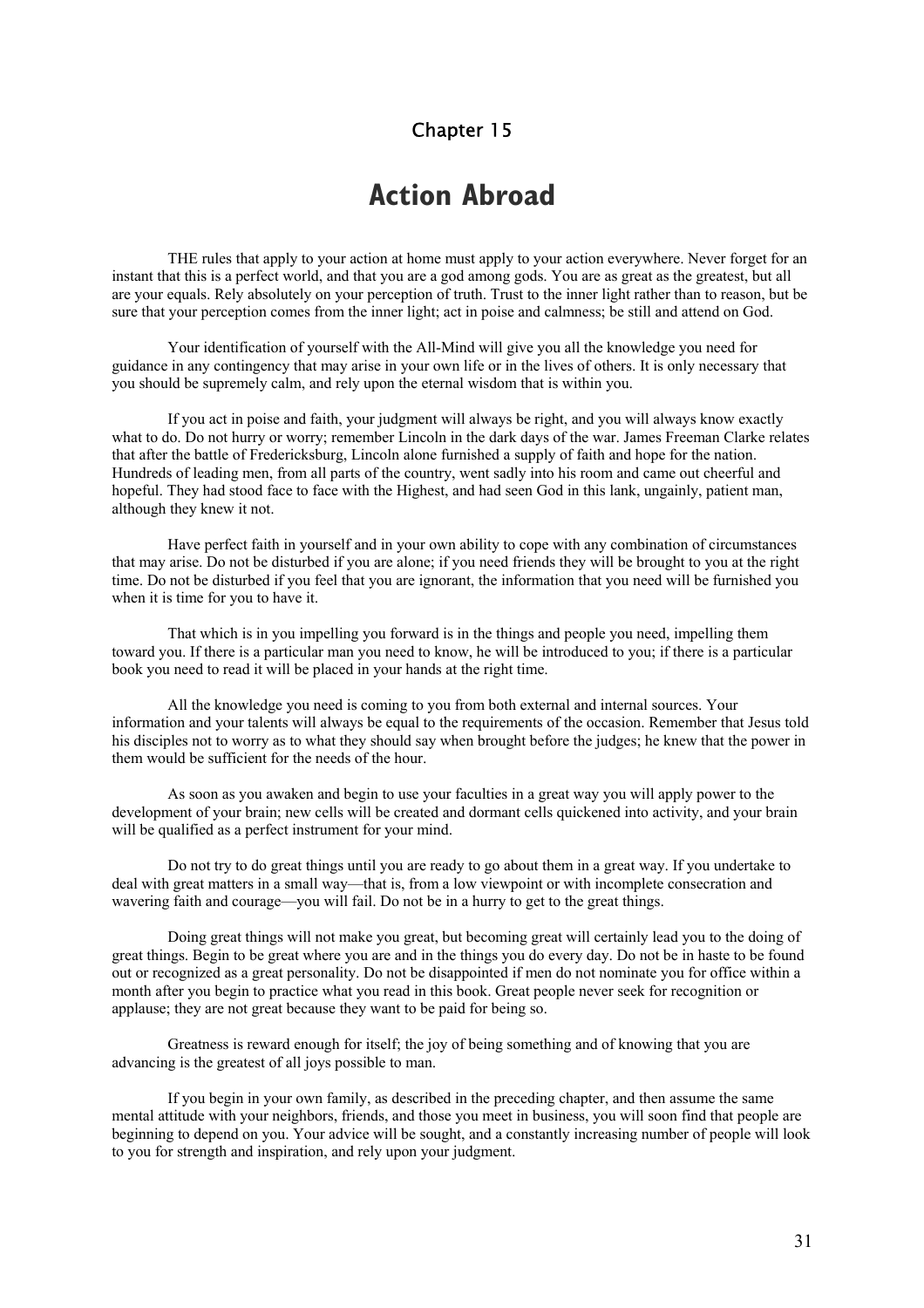Here, as in the home, you must avoid meddling with other people's affairs. Help all who come to you, but do not go about officiously endeavoring to set other people right. Mind your own business. It is no part of your mission in life to correct people's morals, habits, or practices.

Lead a great life, doing all things with a great spirit and in a great way; give to him that asks of you as freely as you have received, but do not force your help or your opinions upon any man.

If your neighbor wishes to smoke or drink, it is his business; it is none of yours until he consults you about it. If you lead a great life and do no preaching, you will save a thousand times as many souls as one who leads a small life and preaches continuously. If you hold the right viewpoint of the world, others will find it out and be impressed by it through your daily conversation and practice.

Do not try to convert others to your point of view, except by holding it and living accordingly. If your consecration is perfect you do not need to tell any one; it will speedily become apparent to all that you are guided by a higher principle than the average man or woman. If your identification with God is complete, you do not need to explain the fact to others; it will become self-evident.

To become known as a great personality, you have nothing to do but to live. Do not imagine that you must go charging about the world like Don Quixote, tilting at windmills, and overturning things in general, in order to demonstrate that you are somebody. Do not go hunting for big things to do.

Live a great life where you are, and in the daily work you have to do, and greater works will surely find you out. Big things will come to you, asking to be done. Be so impressed with the value of a man that you treat even a beggar or the tramp with the most distinguished consideration.

All is God. Every man and woman is perfect. Let your manner be that of a god addressing other gods. Do not save all your consideration for the poor; the millionaire is as good as the tramp. This is a perfectly good world, and there is not a person or thing in it but is exactly right; be sure that you keep this in mind in dealing with things and men.

Form your mental vision of yourself with care. Make the thought-form of yourself as you wish to be, and hold this with the faith that it is being realized, and with the purpose to realize it completely. Do every common act as a god should do it; speak every word as a god should speak it; meet men and women of both low and high estate as a god meets other divine beings.

Begin thus and continue thus, and your unfolding in ability and power will be great and rapid.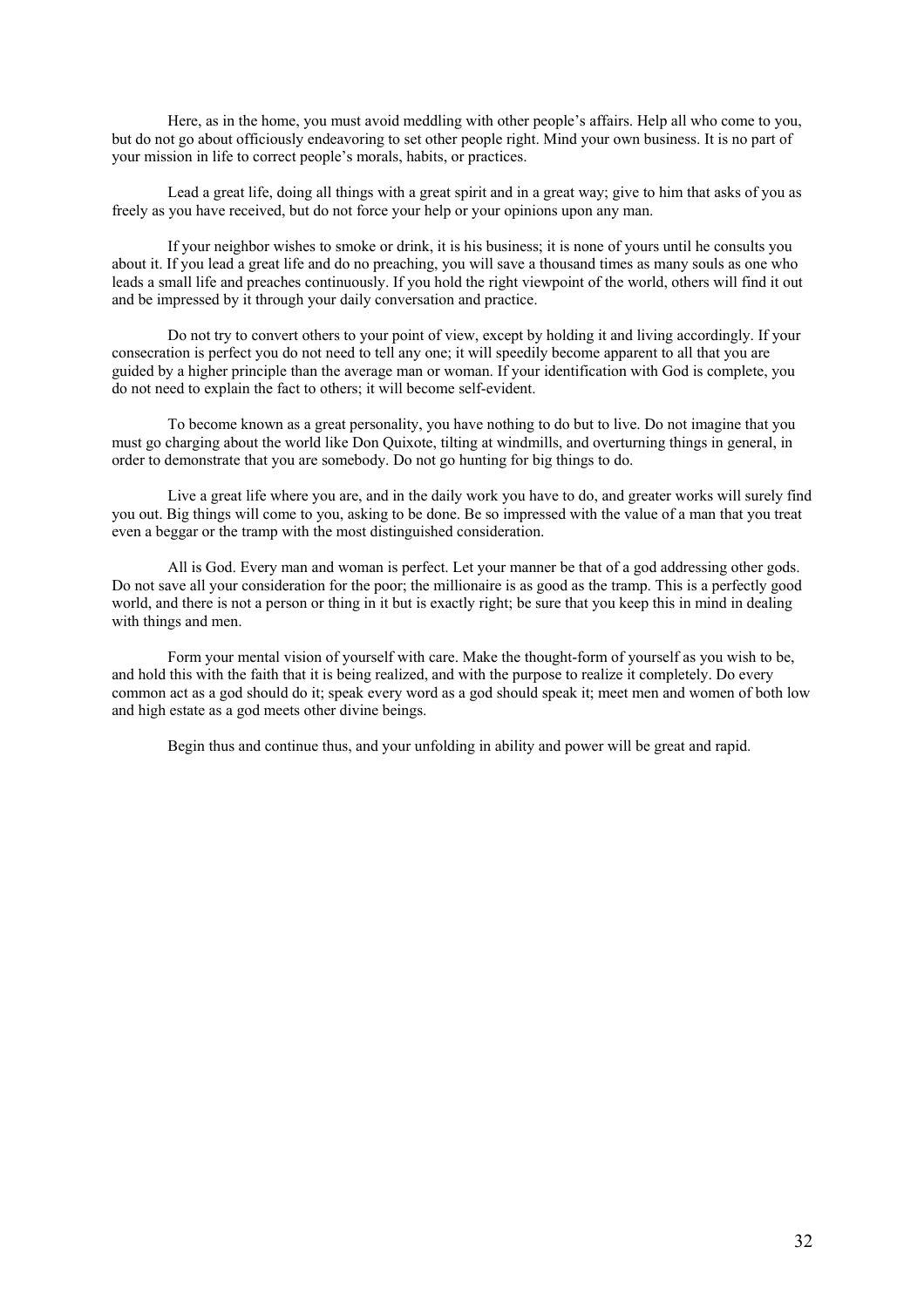### **Some Further Explanations**

WE go back here to the matter of the point of view, for, besides being vitally important, it is the one that is likely to give the student the most trouble. We have been trained, partly by mistaken religious teachers, to look upon the world as being like a wrecked ship, storm-driven upon a rocky coast; utter destruction is inevitable at the end, and the most that can be done is to rescue, perhaps, a few of the crew.

This view teaches us to consider the world as essentially bad and growing worse; and to believe that existing discords and inharmoniousness must continue and intensify until the end. It robs us of hope for society, government, and humanity, and gives us a decreasing outlook and contracting mind.

This is all wrong. The world is not wrecked. It is like a magnificent steamer with the engines in place and the machinery in perfect order. The bunkers are full of coal, and the ship is amply provisioned for the cruise; there is no lack of any good thing. Every provision Omniscience could devise has been made for the safety, comfort, and happiness of the crew; the steamer is out on the high seas tacking hither and thither because no one has yet learned the right course to steer. We are learning to steer, and in due time will come grandly into the harbor of perfect harmony.

The world is good, and growing better. Existing discords and inharmoniousness are but the pitching of the ship incidental to our own imperfect steering; they will all be removed in due time. This view gives us an increasing outlook and an expanding mind; it enables us to think largely of society and of ourselves, and to do things in a great way.

Furthermore, we see that nothing can be wrong with such a world or with any part of it, including our own affairs. If it is all moving on toward completion, then it is not going wrong; and as our own personal affairs are a part of the whole, they are not going wrong. You and all that you are concerned with are moving on toward completeness.

Nothing can check this forward movement but yourself; and you can only check it by assuming a mental attitude that is at cross-purposes with the mind of God. You have nothing to keep right but yourself; if you keep yourself right, nothing can possibly go wrong with you, and you can have nothing to fear. No business or other disaster can come upon you if your personal attitude is right, for you are a part of that which is increasing and advancing, and you must increase and advance with it.

Moreover your thought-form will be mostly shaped according to your viewpoint of the cosmos. If you see the world as a lost and ruined thing you will see yourself as a part of it, and as partaking of its sins and weaknesses. If your outlook for the world as a whole is hopeless, your outlook for yourself cannot be hopeful. If you see the world as declining toward its end, you cannot see yourself as advancing.

Unless you think well of all the works of God you cannot really think well of yourself, and unless you think well of yourself you can never become great.

I repeat that your place in life, including your material environment, is determined by the thought-form you habitually hold of yourself. When you make a thought-form of yourself you can hardly fail to form in your mind a corresponding environment. If you think of yourself as an incapable, inefficient person, you will think of yourself with poor or cheap surroundings.

Unless you think well of yourself you will be sure to picture yourself in a more or less poverty stricken environment. These thoughts, habitually held, become invisible forms in the surrounding mind-stuff, and are with you continually. In due time, by the regular action of the eternal creative energy, the invisible thoughtforms are produced in material stuff, and you are surrounded by your own thoughts made into material things.

See nature as a great living and advancing presence, and see human society in exactly the same way. It is all one, coming from one source, and it is all good. You yourself are made of the same stuff as God. All the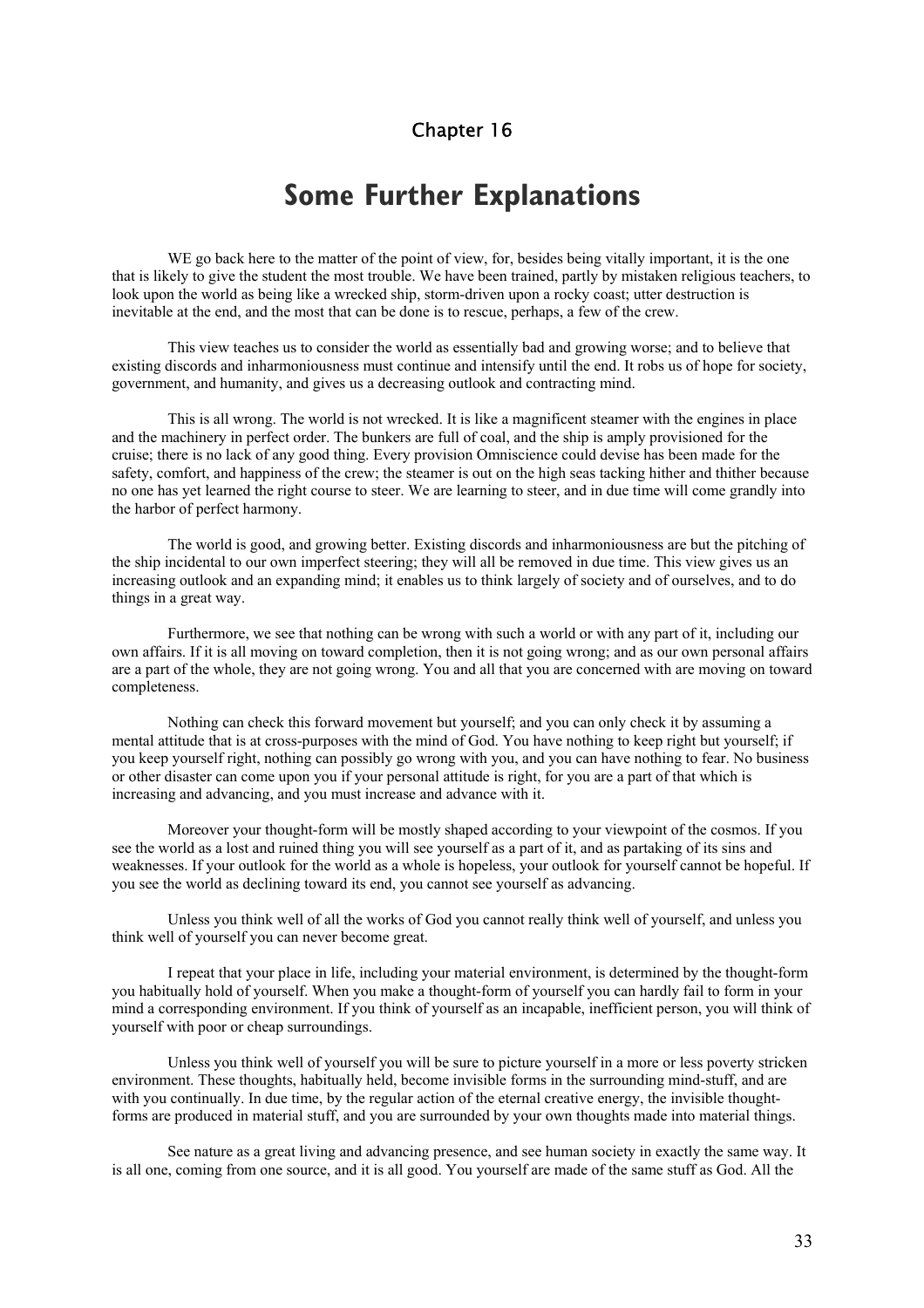constituents of God are parts of you; every power that God has is a constituent of man. You can move forward as you see God doing. You have within yourself the source of every power.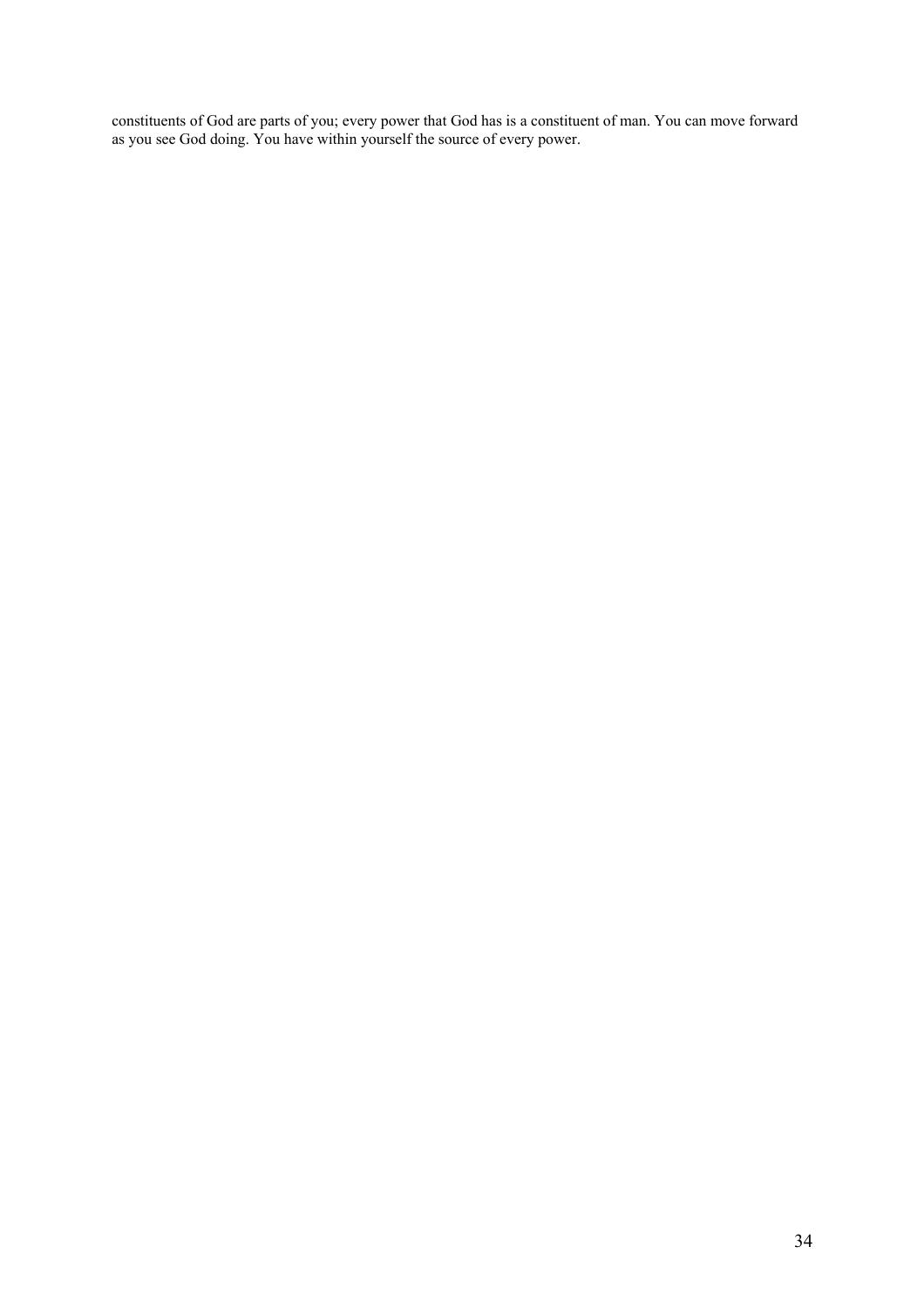### **More About Thought**

GIVE place here to some further consideration of thought. You will never become great until your own thoughts make you great, and therefore it is of the first importance that you should THINK. You will never do great things in the external world until you think great things in the internal world; and you will never think great things until you think about truth; about the verities.

To think great things you must be absolutely sincere; and to be sincere you must know that your intentions are right. Insincere or false thinking is never great, however logical and brilliant it may be. The first and most important step is to seek the truth about human relations, to know what you ought to be to other men, and what they ought to be to you. This brings you back to the search for a right viewpoint.

You should study organic and social evolution. Read Darwin and Walter Thomas Mills, and when you read, THINK; think the whole matter over until you see the world of things and men in the right way. THINK about what God is doing until you can SEE what he is doing.

Your next step is to think yourself into the right personal attitude. Your viewpoint tells you what the right attitude is, and obedience to the soul puts you into it. It is only by making a complete consecration of yourself to the highest that is within you that you can attain to sincere thinking.

So long as you know you are selfish in your aims, or dishonest or crooked in any way in your intentions or practices, your thinking will be false and your thoughts will have no power. TH INK about the way you are doing things; about all your intentions, purposes, and practices, until you know that they are right.

The fact of his own complete unity with God is one that no person can grasp without deep and sustained thinking. Any one can accept the proposition in a superficial way, but to feel and realize a vital comprehension of it is another matter. It is easy to think of going outside of yourself to meet God, but it is not so easy to think of going inside yourself to meet God.

But God is there, and in the holy of holies of your own soul you may meet him face to face. It is a tremendous thing; this fact that all you need is already within you; that you do not have to consider how to get the power to do what you want to do or to make yourself what you want to be. You have only to consider how to use the power you have in the right way. And there is nothing to do but to begin.

Use your perception of truth; you can see so me truth today; live fully up to that and you will see more truth tomorrow. To rid yourself of the old false ideas you will have to think a great deal about the value of menthe greatness and worth of a human soul. You must cease from looking at human mistakes and look at successes; cease from seeing faults and see virtues.

You can no longer look upon men and women as lost and ruined beings that are descending into hell; you must come to regard them as shining souls who are ascending toward heaven. It will require some exercise of will power to do this, but this is the legitimate use of the will-to decide what you will thin k about and how you will think. The function of the will is to direct thought.

Think about the good side of men; the lovely, attractive part, and exert your will in refusing to think of anything else in connection with them.

I know of no one who has attained to so much on this one point as Eugene V. Debs, twice the Socialist candidate for president of the United States. Mr. Debs reverences humanity. No appeal for help is ever made to him in vain. No one receives from him an unkind or censorious word. You cannot come into his presence without being made sensible of his deep and kindly personal interest in you.

Every person, be he millionaire, grimy workingman, or toil worn woman, receives the radiant warmth of a brotherly affection that is sincere and true. No ragged child speaks to him on the street without receiving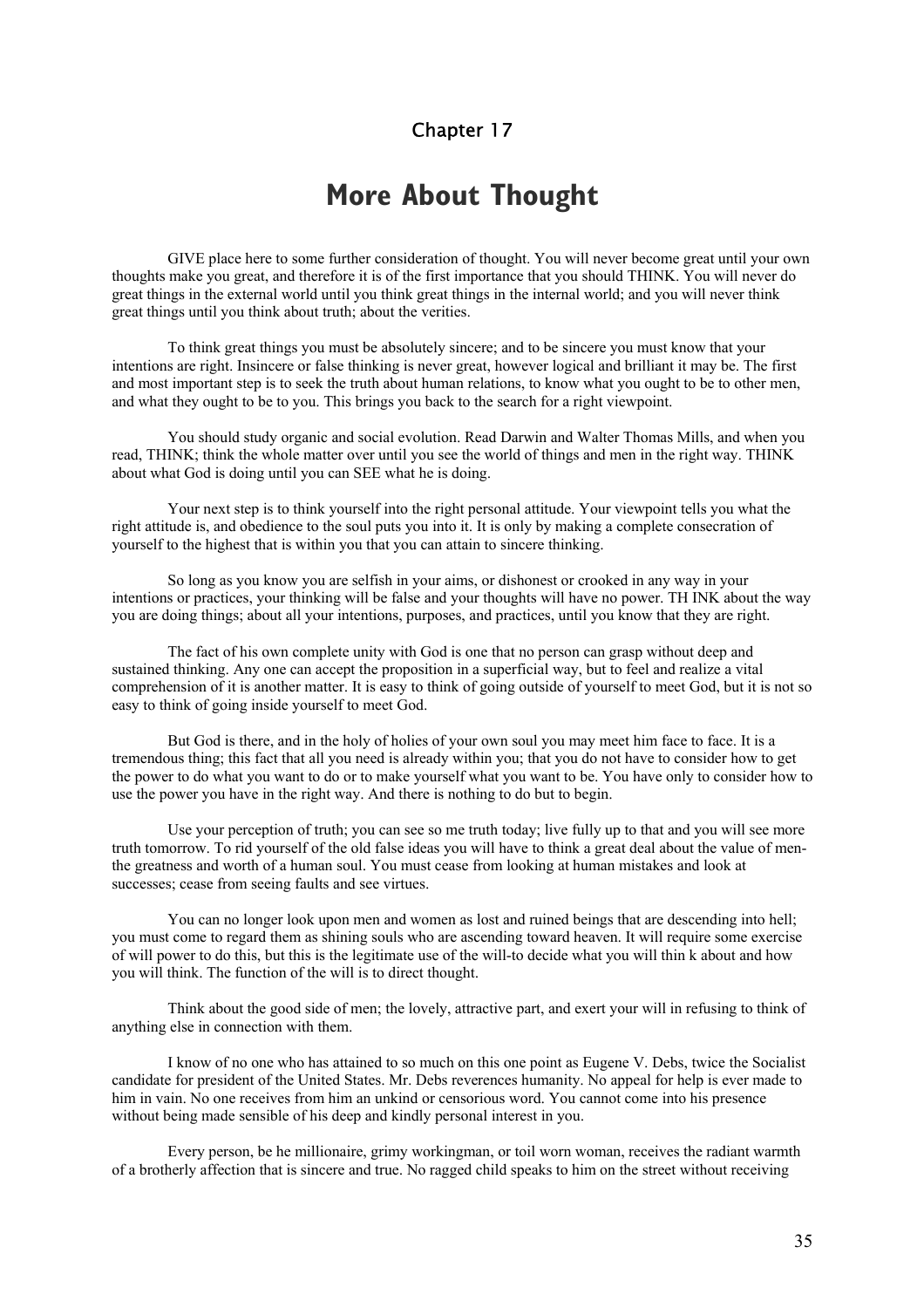instant and tender recognition. Debs loves men. This has made him the leading figure in a great movement, the beloved hero of a million hearts, and will give him a deathless name. It is a great thing to love men so and it is only achieved by thought.

Nothing can make you great but thought.

"We may divide thinkers into those who think for themselves and those who think through others. The latter are the rule and the former the exception. The first are original thinkers in a double sense, and egotists in the noblest meaning of the word." – Sehopenhauer.

"The key to every man is his thought. Sturdy and defiant though he looks he has a helm which he obeys, which is the idea after which all his facts are classified. He can only be reformed by showing him a new idea which commands his own." – Emerson.

"All truly wise thoughts have been thought already thousands of times; but to make them really ours we must think them over again honestly till they take root in our personal expression." – Goethe.

"All that a man is outwardly is but the expression and completion of his inward thought. To work effectively he must think clearly. To act nobly he must think nobly." – Channing.

"Great men are they who see that spirituality is stronger than any material force; that thoughts rule the world." – Emerson.

"Some people study all their lives, and at their death they have learned everything except to think." – Domergue.

"It is the habitual thought that frames itself into our life. It affects us even more than our intimate social relations do. Our confidential friends have not so much to do in shaping our lives as the thoughts have which we harbor?" – J. W. Teal.

"When God lets loose a great thinker on this planet, then all things are at risk. There is not a piece of science but its flank may be turned tomorrow, nor any literary reputation or the so-called eternal names of fame that may not be refused and condemned." – Emerson.

Think! Think!! THINK!!!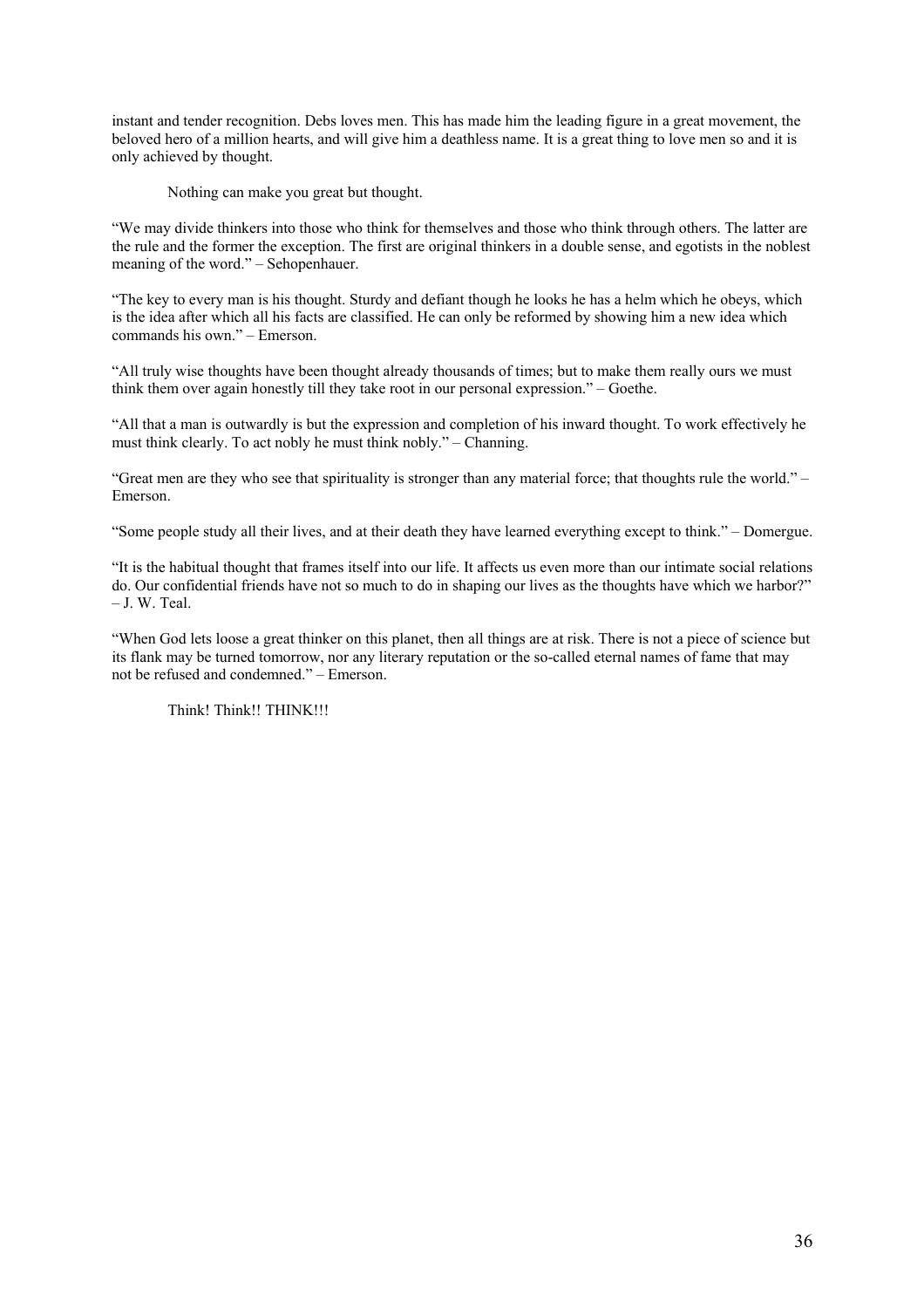# **Jesus' Idea Of Greatness**

IN the twenty-third chapter of Matthew Jesus makes a very plain distinction between true and false greatness; and also points out the one great danger to all who wish to become great; the most insidious of temptations which all must avoid and fight unceasingly who desire to really climb in the world.

Speaking to the multitude and to his disciples he bids them be ware of adopting the principle of the Pharisees. He points out that while the Pharisees are just and righteous men, honorable judges, true lawgivers and upright in their dealings with men, they "love the uppermost seats at feasts and greetings in the market place, and to be called Master, Master"; and in comparison with this principle, he says: "He that will be great among you let him serve."

The average person's idea of a great man, rather than of one who serves, is of one who succeeds in getting himself served. He gets himself in a position to command men; to exercise power over them, making them obey his will. The exercise of dominion over other people, to most persons, is a great thing. Nothing seems to be sweeter to the selfish soul than this.

You will always find every selfish and undeveloped person trying to domineer over others, to exercise control over other men. Savage men were no sooner placed upon the earth than they began to enslave one another. For ages the struggle in war, diplomacy, politics, and government has been aimed at the securing of control over other men. Kings and princes have drenched the soil of the earth in blood and tears in the effort to extend their dominions and their power to rule more people.

The struggle of the business world today is the same as that on the battlefields of Europe a century ago so far as the ruling principle is concerned. Robert O. Ingersoll could not understand why men like Rockefeller and Carnegie seek for more money and make themselves slaves to the business struggle when they already have more than they can possibly use. He thought it a kind of madness and illustrated it as follows: "Suppose a man had fifty thousand pairs of pants, seventy-five thousand vests, one hundred thousand coats, and one hundred and fifty thousand neckties, what would you think of him if he arose in the morning before light and worked until after it was dark every day, rain or shine, in all kinds of weather, merely to get another necktie?"

But it is not a good simile. The possession of neckties gives a man no power over other men, while the possession of dollars does. Rockefeller, Carnegie, and their kind are not after dollars but power. It is the principle of the Pharisee; it is the struggle for the high place. It develops able men, cunning men, resourceful men, but not great men.

I want you to contrast these two ideas of greatness sharply in your minds. "He that will be great among you let him serve."

Let me stand before the average American audience and ask the name of the greatest American and the majority will think of Abraham Lincoln; and is this not because in Lincoln above all the other men who have served us in public life we recognize the spirit of service? Not servility, but service.

Lincoln was a great man because he knew how to be a great servant. Napoleon, able, cold, selfish, seeking the high places, was a brilliant man. Lincoln was great; Napoleon was not.

The very moment you begin to advance and are recognized as one who is doing things in a great way you will find yourself in danger. The temptation to patronize, advise, or take upon yourself the direction of other people's affairs is sometimes almost irresistible.

Avoid, however, the opposite danger of falling into servility, or of completely throwing yourself away in the service of others. To do this has been the ideal of a great many people. The completely self-sacrificing life has been thought to be the Christ-like life, because, as I think, of a complete misconception of the character and teachings of Jesus.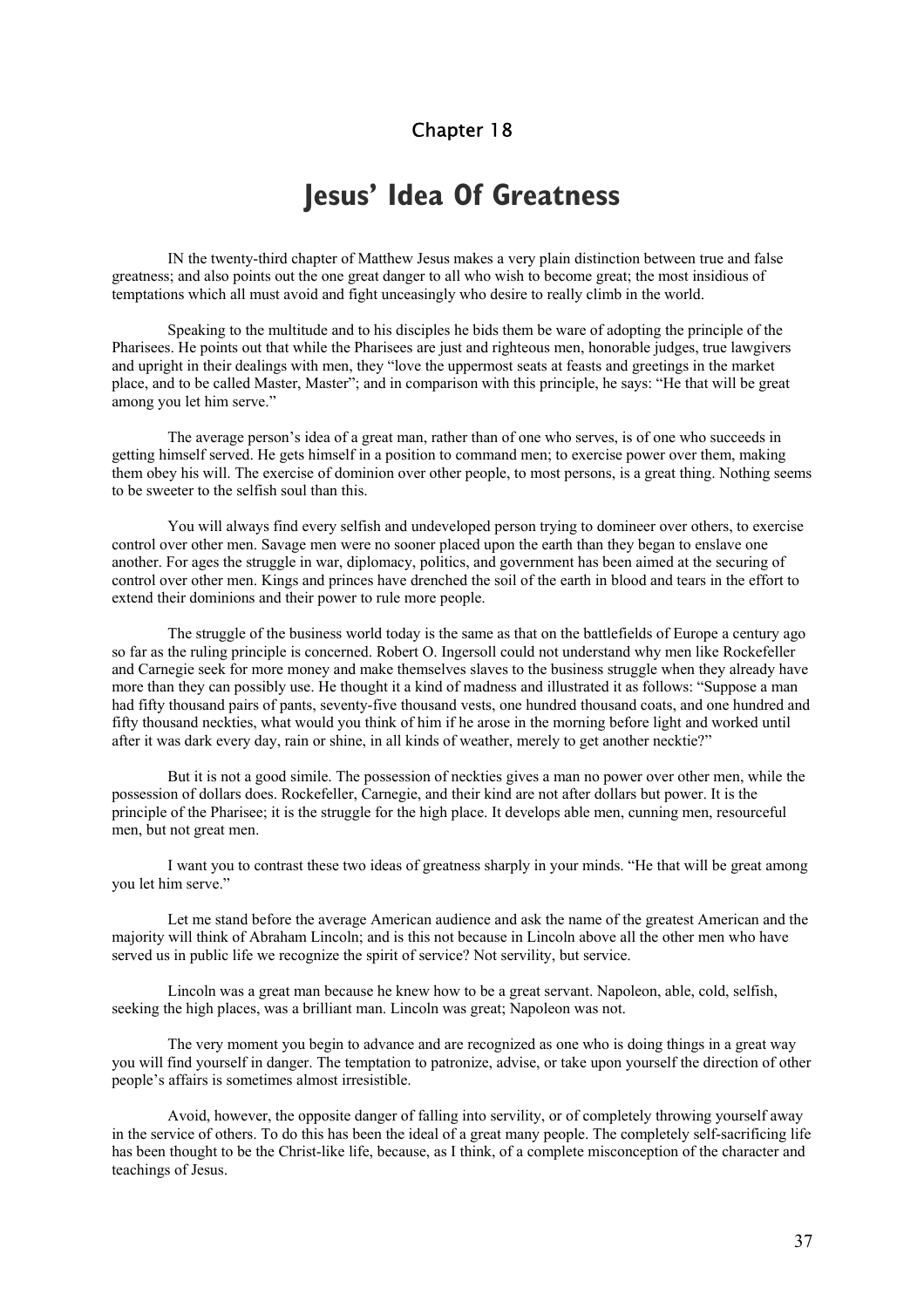I have explained this misconception in a little book that I hope you may all sometime read, "A New Christ". Thousands of people imitating Jesus, as they suppose, have belittled themselves and given up all else to go about doing good; practicing an altruism that is really as morbid and as far from great as the rankest selfishness. The finer instincts which respond to the cry of trouble or distress are not by any means all of you; they are not necessarily the best part of you. There are other things you must do besides helping the unfortunate, although it is true that a large part of the life and activities of every great person must be given to helping other people.

As you begin to advance they will come to you. Do not turn them away. But do not make the fatal error of supposing that the life of complete self-abnegation is the way of greatness. To make another point here, let me refer to the fact that Swedenborg's classification of fundamental motives is exactly the same as that of Jesus.

He divides all men into two groups: those who live in pure love, and those who live in what he calls the love of ruling for the love of self. It will be seen that this is exactly the same as the lust for place and power of the Pharisees. Swedenborg saw this selfish love of power as the cause of all sin. It was the only evil desire of the human heart, from which all other evil desires sprang. Over against this he places pure love. He does not say love of God or love of man, but merely love.

Nearly all religionists make more of love and service to God than they do of love and service to man. But it is a fact that love to God is not sufficient to save a man from the lust for power, for some of the most ardent lovers of the Deity have been the worst of tyrants. Lovers of God are often tyrants, and lovers of men are often meddlesome and officious.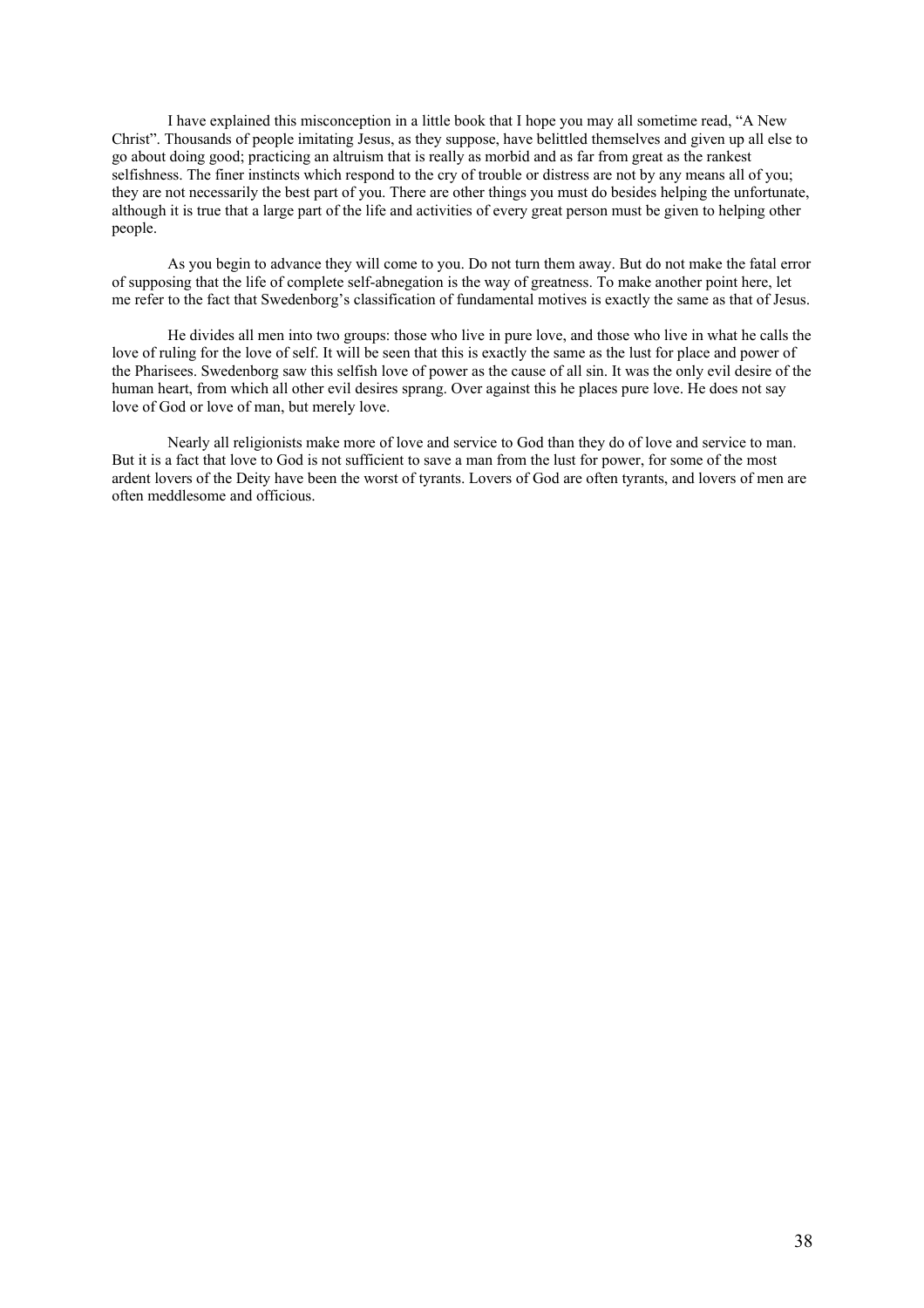### **A View Of Evolution**

BUT how shall we avoid throwing ourselves into altruistic work if we are surrounded by poverty, ignorance, suffering, and every appearance of misery as very many people are? Those who live where the withered hand of want is thrust upon them from every side appealingly for aid must find it hard to refrain from continuous giving.

Again, there are social and other irregularities, injustices done to the weak, which fire generous souls with an almost irresistible desire to set things right. We want to start a crusade; we feel that the wrongs will never be righted until we give ourselves wholly to the task. In all this we must fall back upon the point of view. We must remember that this is not a bad world but a good world in the process of becoming.

Beyond all doubt there was a time when there was no life upon this earth. The testimony of geology to the fact that the globe was once a ball of burning gas and molten rock, clothed about with boiling vapors, is indisputable. And we do not know how life could have existed under such conditions; that seems impossible. Geology tells us that later on a crust formed, the globe cooled and hardened, the vapors condensed and became mist or fell in rain. The cooled surface crumbled into soil; moisture accumulated, ponds and seas were gathered together, and at last somewhere in the water or on the land appeared something that was alive.

It is reasonable to suppose that this first life was in single-celled organisms, but behind these cells was the insistent urge of Spirit, the Great One Life seeking expression. And soon organisms having too much life to express themselves with one cell had two cells and then many, and still more life was poured into them.

Multiple-celled organisms were formed; plants, trees, vertebrates, and mammals, many of them with strange shapes, but all were perfect after their kind as everything is that God makes. No doubt there were crude and almost monstrous forms of both animal and plant life; but everything filled its purpose in its day and it was all very good.

Then another day came, the great day of the evolutionary process, a day when the morning stars sang together and the sons of God shouted for joy to behold the beginning of the end, for man, the object aimed at from the beginning, had appeared upon the scene. An ape-like being, little different from the beasts around him in appearance, but infinitely different capacity for growth and thought.

Art and beauty, architecture and song, poetry and music, all these were unrealized possibilities in that ape man's soul. And for his time and kind he was very good. "It is God that works in you to will and to do of his good pleasure," says St. Paul.

From the day the first man appeared God began to work IN men, putting more and more of himself into each succeeding generation, urging them on to larger achievements and to better conditions, social, governmental, and domestic. Those who looking back into ancient history see the awful conditions which existed, the barbarities, idolatries, and sufferings, and reading about God in connection with these things are disposed to feel that he was cruel and unjust to man, should pause to think.

From the ape-man to the coming Christ, man the race has had to rise. And it could only be accomplished by the successive unfolding of the various powers and possibilities latent in the human brain. Naturally the cruder and more animal-like part of man came to its full development first. For ages men were brutal. Their governments were brutal, their religions were brutal, their domestic institutions were brutal, and what appears to be an immense amount of suffering resulted from this brutality.

But God is never delighted in suffering, and in every age he has given men a message, telling them how to avoid it. And all the while the urge of life, insistent, powerful, compelling, made humanity keep moving forward: a little less brutality in each age. And God kept on working in man.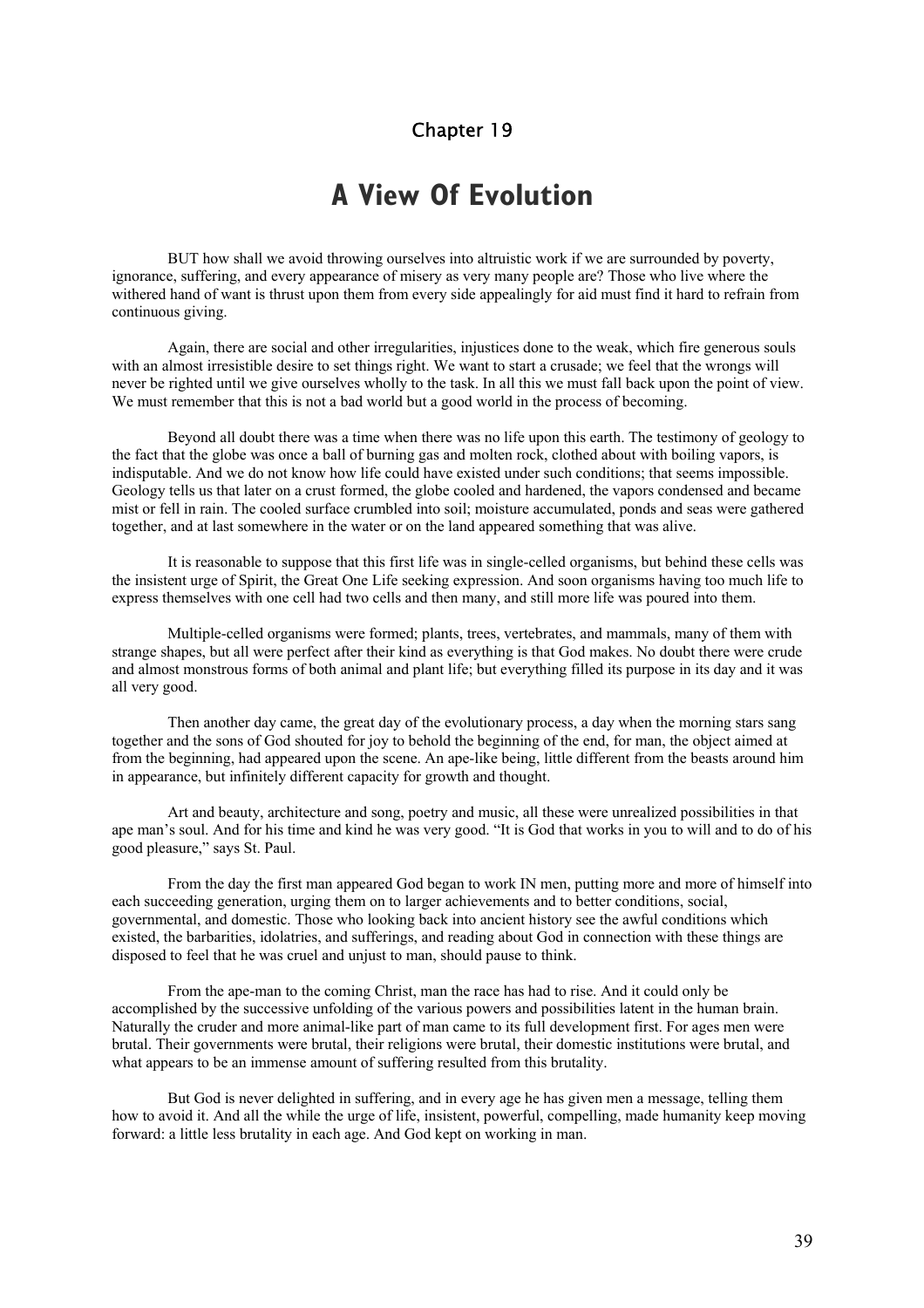In every age there have been some individuals who were in advance of the mass and who heard and understood God better than their fellows. Upon these the inspiring hand of Spirit was laid and they were compelled to become interpreters. These were the prophets and seers, sometimes the priests and kings, and oftener still they were martyrs driven to the stake, the block, or the cross. It is to these who have heard God, spoken his word, and lived his truth in their lives that all progress is really due.

Again, considering for a moment the presence of what is called evil in the world, we see that which appears to us to be evil is only undeveloped. That the undeveloped is perfectly good in its own stage. Because all things are necessary to man's complete unfoldment, all things in life are the work of God. The graft rings in our cities, the red-light districts and their unfortunate inmates, these he consciously and voluntarily produced. Their part in the plan of unfoldment must be played. When their part has been played he will sweep them off the stage as he did the strange and poisonous monsters which filled the swamps of the past ages. In concluding this vision of evolution we might ask why it was all done, what is it for? This question should be easy for the thoughtful mind to answer.

God desired to express himself, to live in form, and not only that, but to live in a form through which he could express himself on the highest moral and spiritual plane. God wanted to evolve a form in which he could live as a god and manifest himself as a god.

This was the aim of the evolutionary force. The ages of warfare, bloodshed, suffering, injustice, and cruelty were tempered in many ways with love and just ice as time advanced. And this was developing the brain of man to a point where it should be capable of giving full expression to the love and justice of God.

The end is not yet; God aims not at the perfection of a few choice specimens for exhibition, like the large berries at the top of the box, but at the glorification of the race. The time will come when the Kingdom of God shall be established on earth; the time foreseen by the dreamer of the Isle of Patmos, when there shall be no more crying, neither shall there be any more pain, for the former things are all passed away, and there shall be no night there.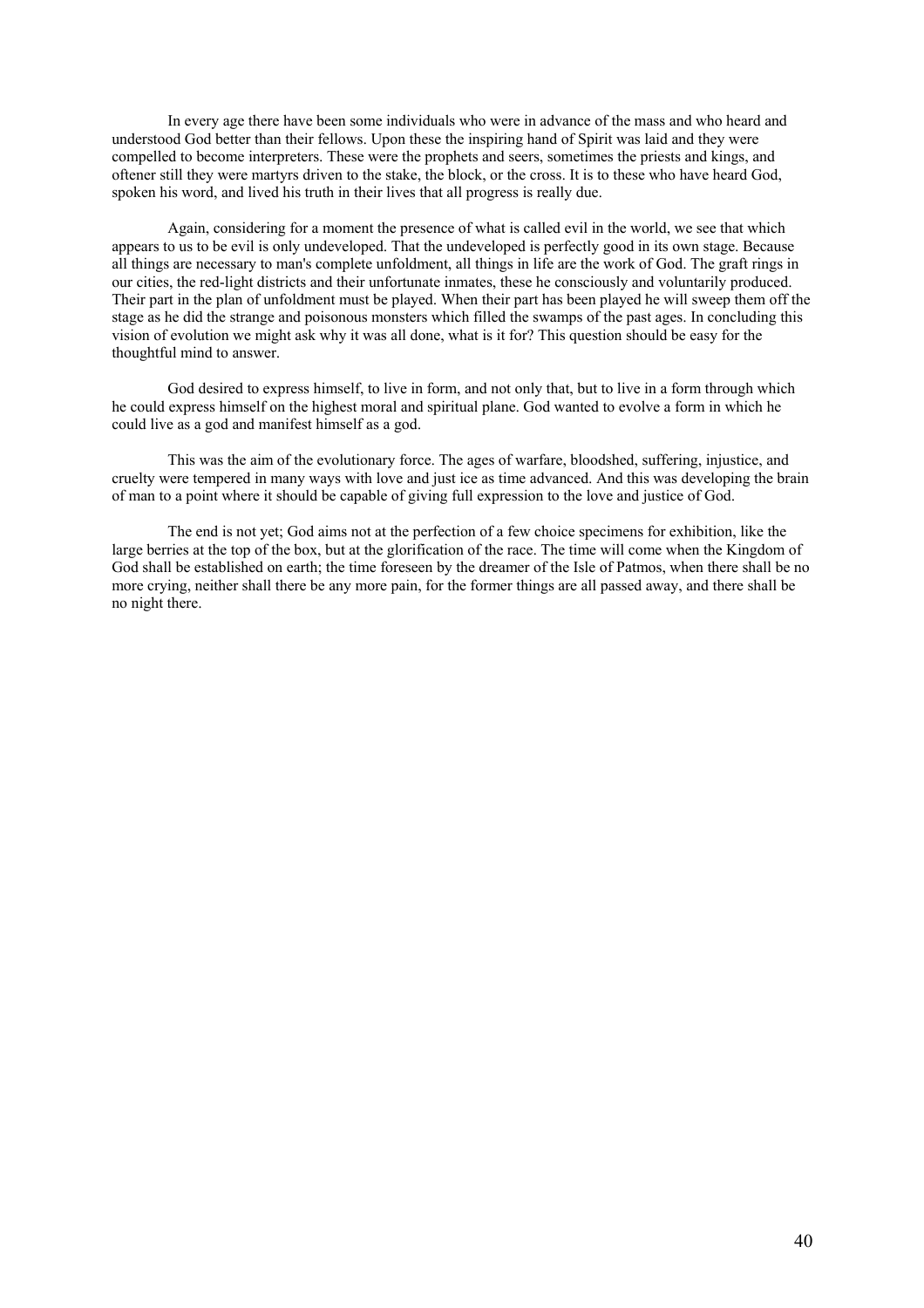# **Serving God**

I HAVE brought you thus far through the two preceding chapters with a view to finally settling the question of duty. This is one that puzzles and perplexes very many people who are earnest and sincere, and gives them a great deal of difficulty in its solution.

When they start out to make something of themselves and to practice the science of being great, they find themselves necessarily compelled to rearrange many of their relationships. There are friends who perhaps must be alienated, there are relatives who misunderstand and who feel that they are in some way being slighted; the really great man is often considered selfish by a large circle of people who are connected with him and who feel that he might bestow upon them more benefits than he does.

The question at the outset is: Is it my duty to make the most of myself regardless of everything else? Or shall I wait until I can do so without any friction or without causing loss to anyone? This is the question of duty to self vs. duty to others. One's duty to the world has been thoroughly discussed in the preceding pages and I give some consideration now to the idea of duty to God.

An immense number of people have a great deal of uncertainty, not to say anxiety, as to what they ought to do for God. The amount of work and service that is done for him in these United States in the way of church work and so on is enormous. An immense amount of human energy is expended in what is called serving God.

I propose to consider briefly what serving God is and how a man may serve God best, and I think I shall be able to make plain that the conventional idea as to what constitutes service to God is all wrong.

When Moses went down into Egypt to bring out the Hebrews from bondage, his demand upon Pharaoh, in the name of the Deity, was, "Let the people go that they may serve me." He led them out into the wilderness and there instituted a new form of worship which has led many people to suppose that worship constitutes the service of God, although later God himself distinctly declared that he cared nothing for ceremonies, burned offerings, or oblation, and the teaching of Jesus if rightly understood, would do away with organized temple worship altogether. God does not lack anything that men may do for him with their hands or bodies or voices. Saint Paul points out that man can do nothing for God, for God does not need anything.

The view of evolution that we have taken shows God seeking expression through man. Through all the successive ages in which his spirit has urged man up the height, God has gone on seeking expression. Every generation of men is more Godlike than the preceding generation. Every generation of men demands more in the way of fine homes, pleasant surroundings, congenial work, rest, travel, and opportunity for study than the preceding generation.

I have heard some shortsighted economists argue that the working people of today ought surely to be fully contented because their condition is so much better than that of the workingman two hundred years ago who slept in a windowless hut on a floor covered with rushes in company with his pigs. If that man had all that he was able to use for the living of all the life he knew how to live, he was perfectly content, and if he ha d lack he was not contented.

The man of today has a comfortable home and very many things, indeed, that were unknown a short period back in the past, and if he has all that he can use for the living of all the life he can imagine, he will be content. But he is not content. God has lifted the race so far that any common ma n can picture a better and more desirable life than he is able to live under existing conditions.

And so long as this is true, so long as a man can think and clearly picture to himself a more desirable life, he will be discontented with the life he has to live, and rightly so. That discontent is the Spirit of God urging men on to more desirable conditions. It is God who seeks expression in the race. "He works in us to will and to do."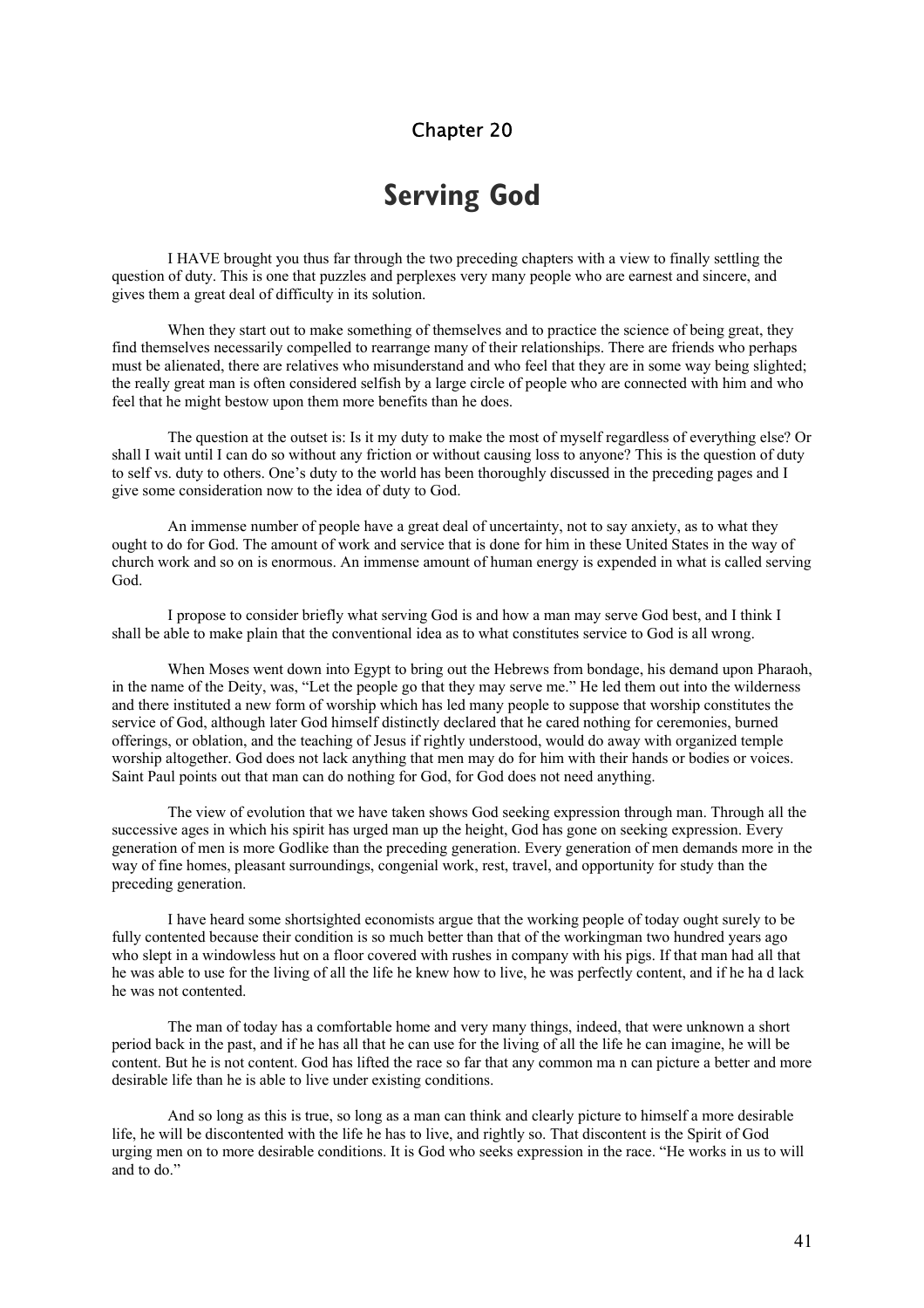The only service you can render God is to give expression to what he is trying to give the world, through you. The only service you can render God is to make the very most of yourself in order that God may live in you to the utmost of your possibilities.

In a former work of this series (The Science of Getting Rich) I refer to the little boy at the piano, the music in whose soul could not find expression through his untrained hands. This is a good illustration of the way the Spirit of God is over, about, around, and in all of us, seeking to do great things with us, so soon as we will train our hands and feet, our minds, brains, and bodies to do his service.

Your first duty to God, to yourself, and to the world is to make yourself as great a personality, in every way, as you possibly can. And that, it seems to me, disposes of the question of duty. There are one or two other things that might be disposed of in closing this chapter. I have written of opportunity in a preceding chapter.

I have said, in a general way, that it is within the power of every man to become great, just as in "The Science of Getting Rich" I declared that it is within the power of every man to become rich. But these sweeping generalizations need qualifying. There are men who have such materialistic minds that they are absolutely incapable of comprehending the philosophy set forth in these books.

There is a great mass of men and women who have lived and worked until they are practically incapable of thought along these lines; and they cannot receive the message. Something may be done for them by demonstration, that is, by living the life before them. But that is the only way they can be aroused. The world needs demonstration more than it needs teaching.

For this mass of people our duty is to become as great in personality as possible in order that they may see and desire to do likewise. It is our duty to make ourselves great for their sakes; so that we may help prepare the world that the next generation shall have better conditions for thought.

One other point; I am frequently written to by people who wish to make something of themselves and to move out into the world, but who are hampered by home ties, having others more or less dependent upon them, whom they fear would suffer if left alone. In general I advise such people to move out fearlessly, and to make the most of themselves. If there is a loss at home it will be only temporary and apparent, for in a little while, if you follow the leading of Spirit, you will be able to take better care of your dependents than you have ever done before.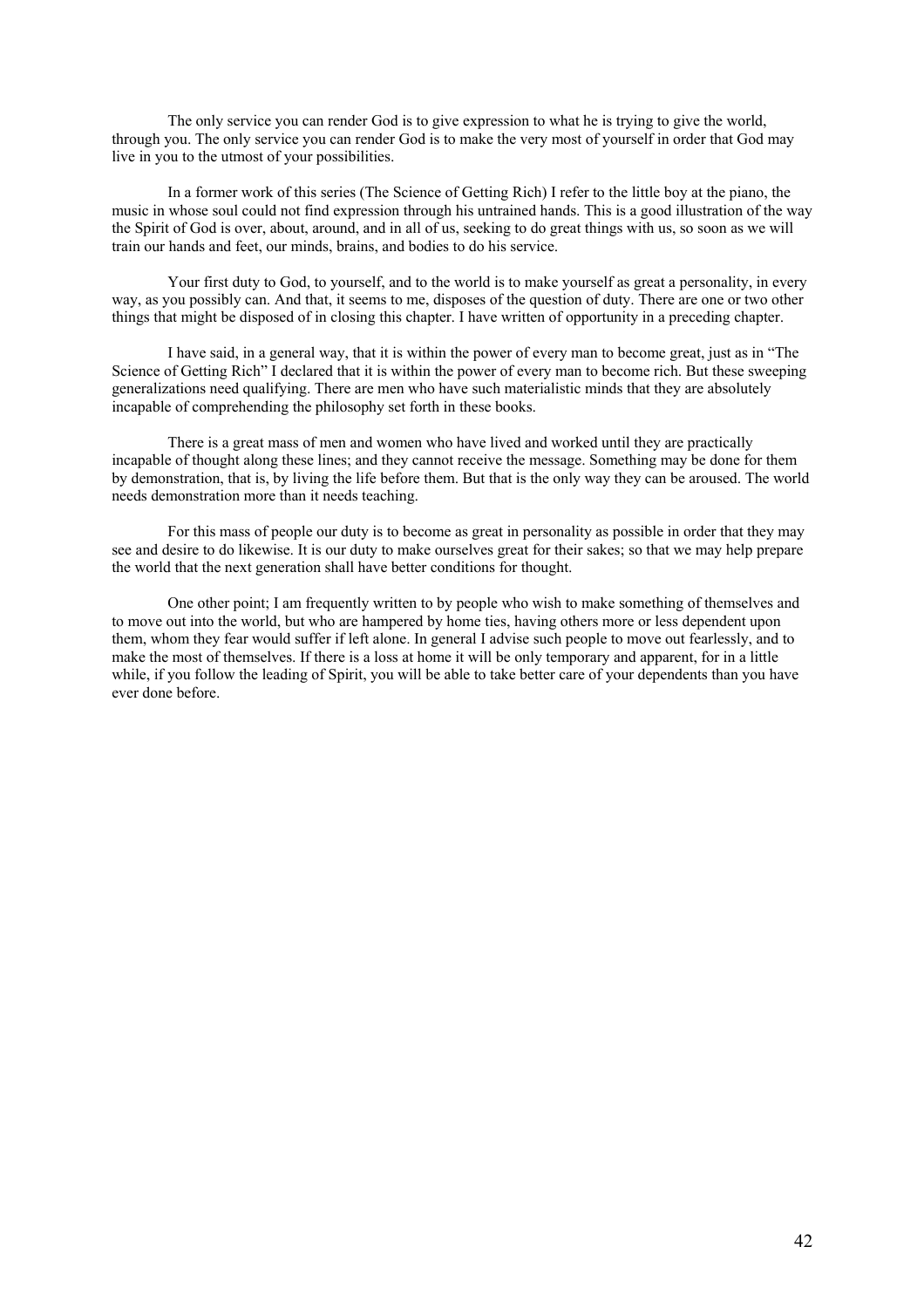### **A Mental Exercise**

THE purpose of mental exercises must not be misunderstood. There is no virtue in charms or formulated strings of words; there is no short cut to development by repeating prayers or incantations. A mental exercise is an exercise, not in repeating words, but in the thinking of certain thoughts.

The phrases that we repeatedly hear become convictions, as Goethe says; and the thoughts that we repeatedly think become habitual, and make us what we are.

The purpose in taking a mental exercise is that you may think certain thoughts repeatedly until you form a habit of thinking them; then they will be your thoughts all the time. Taken in the right way and with an understanding of their purpose, mental exercises are of great value; but taken as most people take them they are worse than useless.

The thoughts embodied in the following exercise are the ones you want to think. You should take the exercise once or twice daily, but you should think the thoughts continuously. That is, do not think them twice a day for a stated time and then forget them until it is time to take the exercise again. The exercise is to impress you with the material for continuous thought.

Take a time when you can have from twenty minutes to half an hour secure from interruption, and proceed first to make yourself physically comfortable. Lie at ease in a Morris chair, or on a couch, or in bed; it is best to lie flat on your back. If you have no other time, take the exercise on going to bed at night and before rising in the morning.

First let your attention travel over your body from the crown of your head to the soles of your feet, relaxing every muscle as you go. Relax completely. And next, get physical and other ills off your mind. Let the attention passes down the spinal cord and out over the nerves to the extremities, and as you do so think: "My nerves are in perfect order all over my body. They obey my will, and I have great nerve force."

Next bring your attention to the lungs and think: "I am breathing deeply and quietly, and the air goes into every cell of my lungs, which are in perfect condition. My blood is purified and made clean." Next, to the heart: "My heart is beating strongly and steadily, and my circulation is perfect, even to the extremities."

Next, to the digestive system: "My stomach and bowels perform their work perfectly. My food is digested and assimilated and my body rebuilt and nourished. My liver, kidneys, and bladder each perform their several functions without pain or strain; I am perfectly well."

Next, to the mind: "My body is resting, my mind is quiet, and my soul is at peace. I have no anxiety about financial or other matters. God, who is within me, is also in all things I want, impelling them toward me; all that I want is already given to me. I have no anxiety about my health, for I am perfectly well. I have no worry or fear whatever. I am at peace and filled with love and hope. I filled with positive, loving thoughts. I give love. I receive love. I am love. I am at peace with all beings. I rise above all temptation to moral evil. I cast out all greed, selfishness, and narrow personal ambition; I do not hold envy, malice, or enmity toward any living soul. I always follow the course of action, which is in accord with my highest ideals. I am right and I will do right. All is well for me!"

Next, to VIEWPOINT: "All is right with the world. It is perfect and advancing to completion. I will contemplate the facts of social, political, and industrial life only from this high viewpoint. Behold, it is all very good. I will see all human beings, all my acquaintances, friends, neighbors, and the members of my own household in the same way. They are all good. Nothing is wrong with the universe; nothing can be wrong but my own personal attitude, and henceforth I keep that right. My whole trust is in God."

Next, to CONSECRATION: "I will obey my soul and be true to that within me that is highest. I will search within for the pure idea of right in all things, and when I find it I will express it in my outward life. I will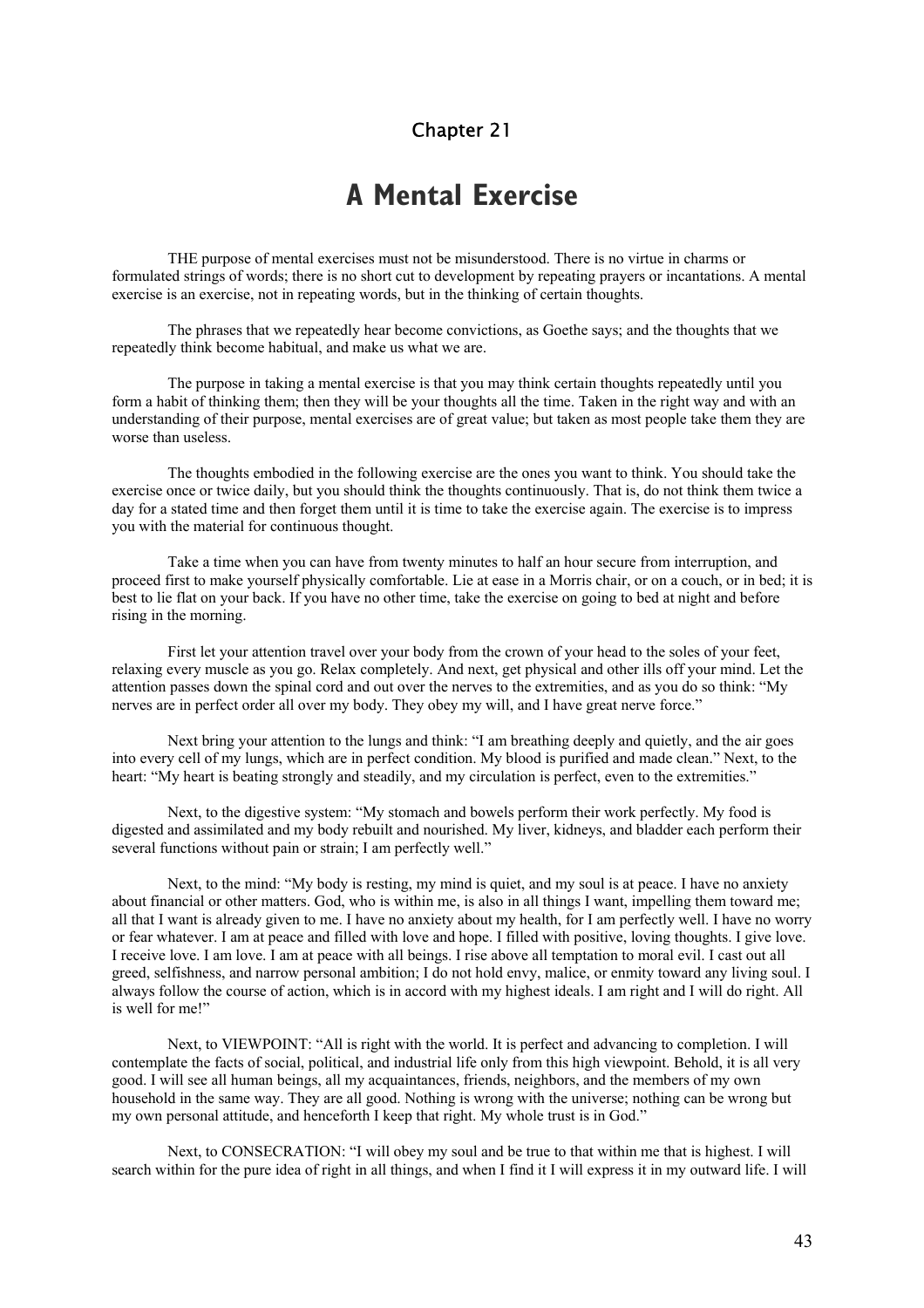abandon everything I have outgrown for the best I can think. I will have the highest thoughts concerning all my relationships, and my manner and action shal1 express these thought s. I surrender my body to be ruled by my mind; I yield my mind to the dominion of my soul, and I give my soul to the guidance of God."

Next, to IDENTIFICATION: "There is but one substance and source, and of that I am made and with it I am one. It is my Father; I proceeded forth and came from it. My Father and I are one, and my Father is greater than I, and I do His will. I surrender myself to conscious unity with Pure Spirit; there is but one and that one is everywhere. I am one with the Eternal Consciousness."

Next, to IDEALIZATION: Form a mental picture of your self as you want to be, and at the greatest height your imagination can picture. Dwell upon this for some little time, holding the thought: "This is what I really am; it is a picture of my own perfect and advancing to completion. I will contemplate the facts of social, political, and industrial life only from this high viewpoint. Behold, it is all very good. I will see all human beings, all my acquaintances, friends, neighbors, and the members of my own household in the same way. They are all good. Nothing is wrong with the universe, nothing can be wrong but my own personal attitude, and henceforth I keep that right. My whole trust is in God."

Next, to REALIZATION: "I appropriate to myself the power to become what I want to be, and to do what I want to do. I exercise creative energy; all the power there is, is mine. I will arise and go forth with power and perfect confidence; I will do mighty works in the strength of the Lord, my God. I will trust and not fear, for God is with me."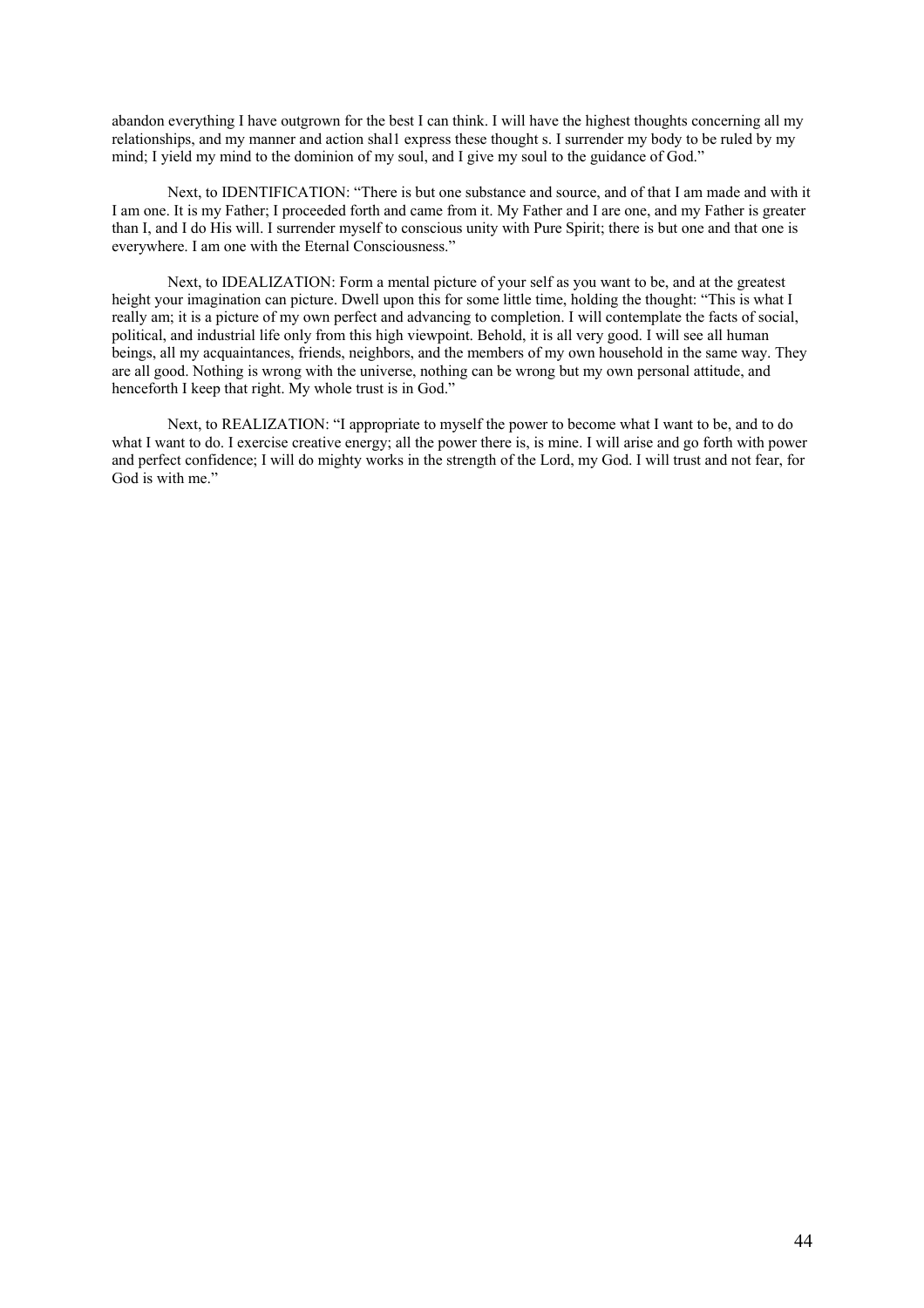# **A Summary Of The Science Of Being Great**

ALL men are made of the one intelligent substance, and therefore all contain the same essential powers and possibilities. Greatness is equally inherent in all, and may be manifested by all. Every person may become great. Every constituent of God is a constituent of man.

Man may overcome both heredity and circumstances by exercising the inherent creative power of the soul. If he is to become great, the soul must act, and must rule the mind and the body.

Man's knowledge is limited, and he falls into error through ignorance; to avoid this he must connect his soul with Universal Spirit.

Universal Spirit is the intelligent substance from which all things come; it is in and through all things. All things are known to this universal mind, and man can so unite himself with it as to enter into all knowledge.

To do this man must cast out of himself everything that separates him from God. He must will to live the divine life, and he must rise above all moral temptations; he must forsake every course of action that is not in accord with his highest ideals.

He must reach the right viewpoint, recognizing that God is all, in all, and that there is nothing wrong. He must see that nature, society, government, and industry are perfect in their present stage, and advancing toward completion; and that all men and women everywhere are good and perfect.

He must know that all is right with the world, and unite with God for the completion of the perfect work. It is only as man sees God as the Great Advancing Presence in all, and good in all that he can rise to real greatness.

He must consecrate himself to the service of the highest that is within himself, obeying the voice of the soul. There is an Inner Light in every man that continuously impels him toward the highest, and he must be guided by this light if he would become great.

He must recognize the fact that he is one with the Father, and consciously affirm this unity for himself and for all others. He must know himself to be a god among gods, and act accordingly.

He must have absolute faith in his own perceptions of truth, and begin at home to act upon these perceptions. As he sees the true and right course in small things, he must take that course. He must cease to act unthinkingly, and begin to think; and he must be sincere in his thought.

He must form a mental conception of himself at the highest, and hold this conception until it is his habitual thought-form of himself. This thought-form he must keep continuously in view. He must outwardly realize and express that thought-form in his actions.

He must do everything that he does in a great way. In dealing with his family, his neighbors, acquaintances, and friends, he must make every act an expression of his ideal.

The man who reaches the right viewpoint and makes full consecration, and who fully idealizes himself as great, and who makes every act, however trivial, an expression of the ideal, has already attained to greatness. Everything he does will be done in a great way.

He will make himself known, and will be recognized as a personality of power. He will receive knowledge by inspiration, and will know all that he needs to know. He will receive all the material wealth he forms in his thoughts, and will not lack for any good thing. He will be given ability to deal with any combination of circumstances that may arise, and his growth and progress will be continuous and rapid.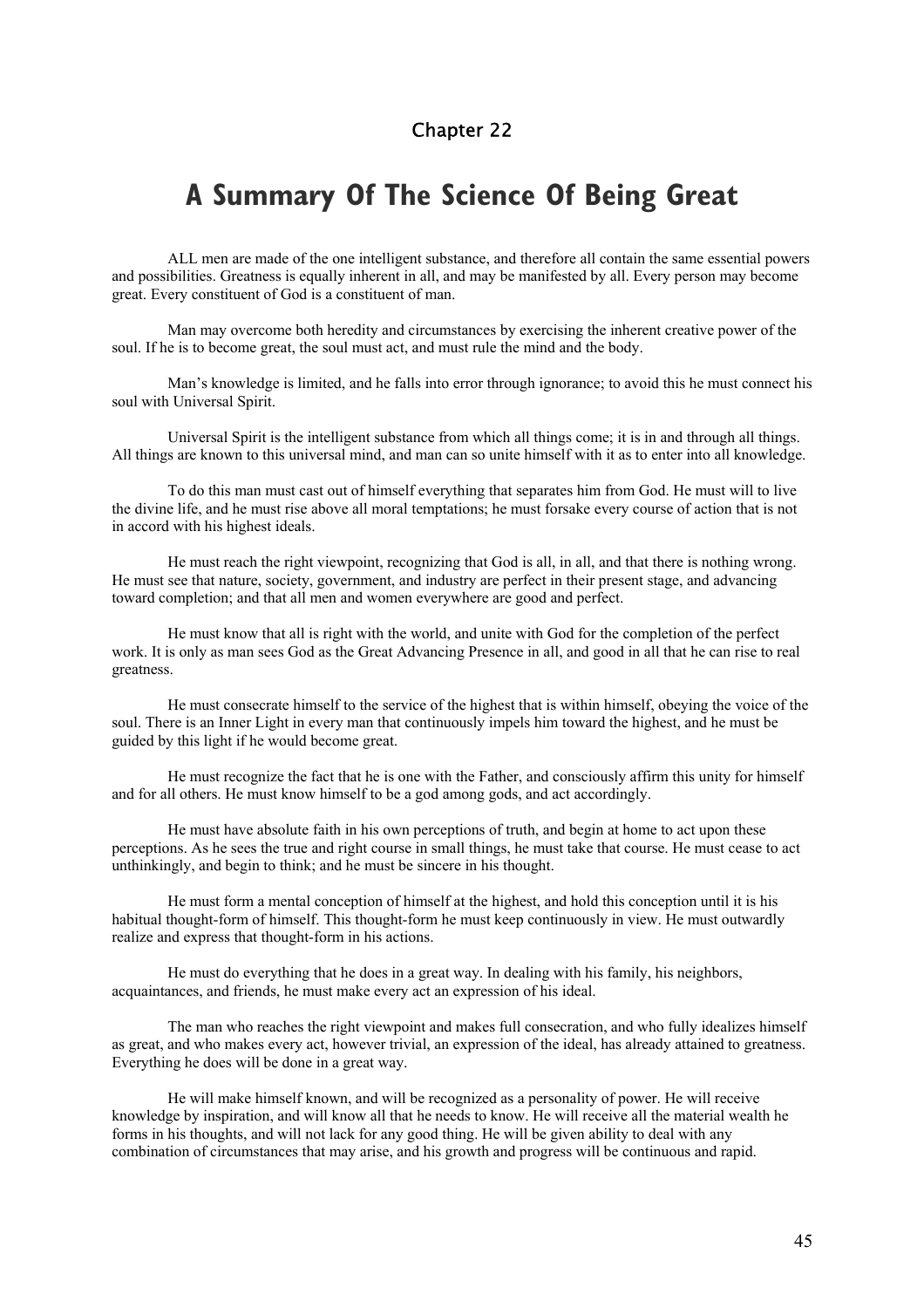Great works will seek him out, and all men will delight to do him honor. Because of its peculiar value to the student of the Science of Being Great, I close this book by giving a portion of Emerson's essay on the "Oversoul". This great essay is fundamental, showing the foundation principles of monism and the science of greatness. I recommend the student to study it most carefully in connection with this book.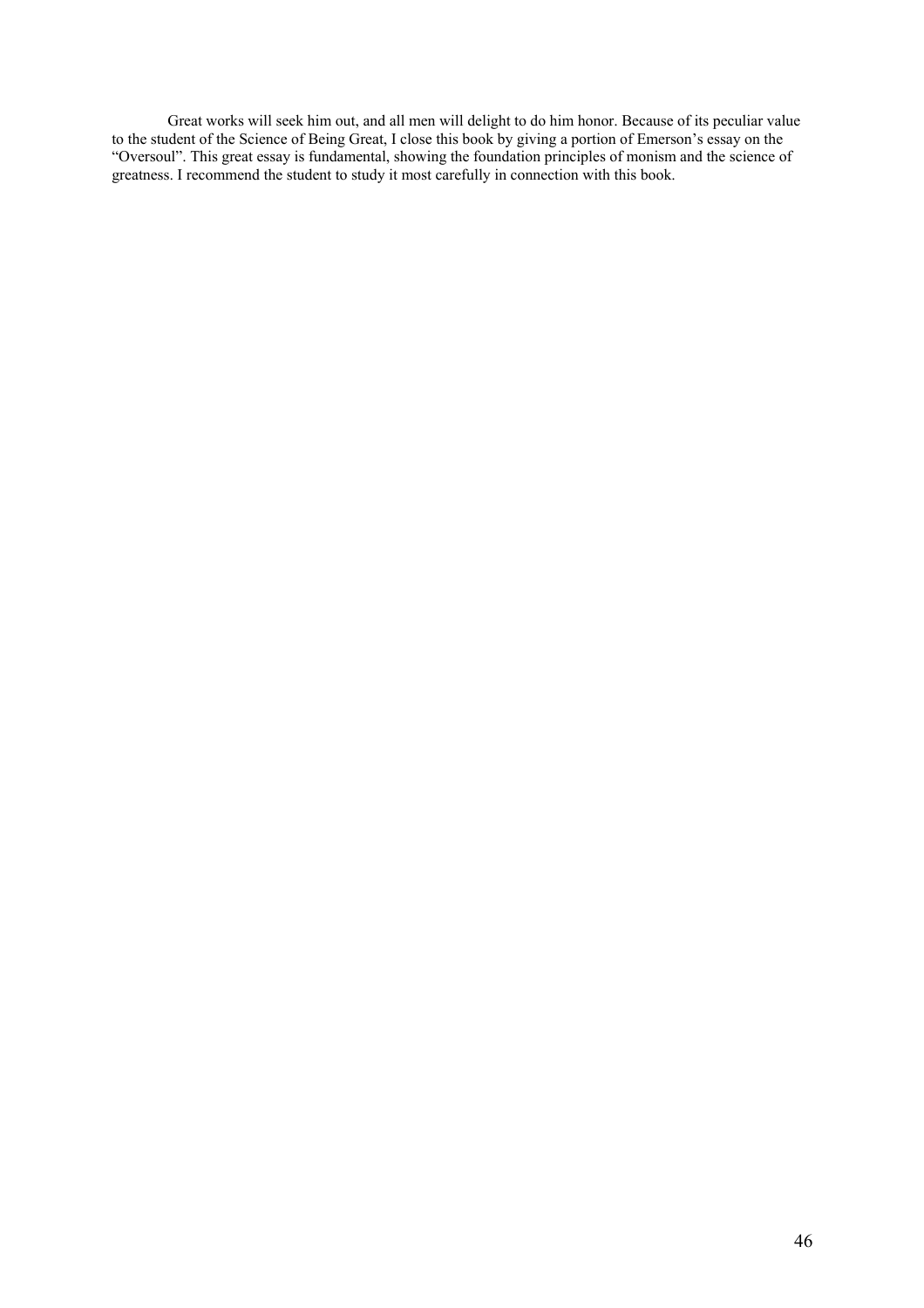#### Appendix A

### **Oversoul**

**by** 

#### **Ralph Waldo Emerson**

What is the universal sense of want and ignorance, but the fine innuendo by which the great soul makes its enormous claim? Why do men feel that the natural history of man has never been written, but always he is leaving behind what you have said of him, and it becomes old, and books of metaphysics worthless?

The philosophy of six thousand years has not searched the chambers and magazines of the soul. In its experiments there has always remained, in the last analysis, a residuum it could not resolve. Man is a stream whose source is hidden. Always our being is descending into us from we know not whence. The most exact calculator has no prescience that somewhat incalculable may not balk the very next moment. I am constrained every moment to acknowledge a higher origin for events than the will I call mine.

As with events, so it is with thoughts. When I watch that flowing river, which, out of regions I see not, pours for a season its streams into me, I see that I am a pensioner, not a cause, but a surprised spectator of this ethereal water; that I desire and look up, and put myself in the attitude for reception, but from some alien energy the visions come.

The Supreme Critic on all the errors of the past and present, and the only prophet of that which must be, is that great nature in which we rest, as the earth lies in the soft arms of the atmosphere; that Unity, that Oversoul, with which every man's particular being is contained and made one with all other; that common heart, of which all sincere conversation is the worship, to which all right action is submission; that overpowering reality which confutes our tricks and talents, and constrains every one to pass for what he is, and to speak from his character and not from his tongue; and which evermore tends and aims to pass into our thought and hand, and become wisdom, and virtue, and power, and beauty.

We live in succession, in division, in parts, in particles. Meantime within man is the soul of the whole: the wise silence; the universal beauty, to which every part and particle is equally related, the eternal One. And this deep power in which we exist, and whose beatitude is all-accessible to us, is not only self-sufficing and perfect in every hour, but the act of seeing, and the thing seen, the seer and the spectacle, the subject and the object, are one.

We see the world piece by piece, as the sun, the moon, the animal, the tree; but the whole, of which these are the shining parts, is the soul. It is only by the vision of that Wisdom, that the horoscope of the ages can be read, and it is only by falling back on our better thoughts, by yielding to the spirit of prophecy which is innate in every man, that we know what it saith. Every man s words, who speaks from that life, must sound vain to those who do not dwell in the same thought on their own part. I dare not speak for it. My words do not carry its august sense; they fall short and cold.

Only itself can inspire whom it will, and behold! Their speech shall he lyrical and sweet, and universal as the rising of the wind. Yet I desire, even by profane word s, if sacred I may not use, to indicate the heaven of this deity, and to report what hints I have collected of the transcendent simplicity and energy of the Highest Law.

If we consider what happens in conversation, in reveries, in remorse, in times of passion, in surprises, in the instruction of dreams wherein often we see ourselves in masquerade, the droll disguises only magnifying and enhancing a real element, and forcing it on our distinct notice, we shall catch many hints that will broaden and lighten into knowledge of the secret of nature.

All goes to show that the soul in man is not an organ, but animates and exercises all the organs; is not a function, like the power of memory, of calculation, of comparison, but uses these as hands and feet; is not a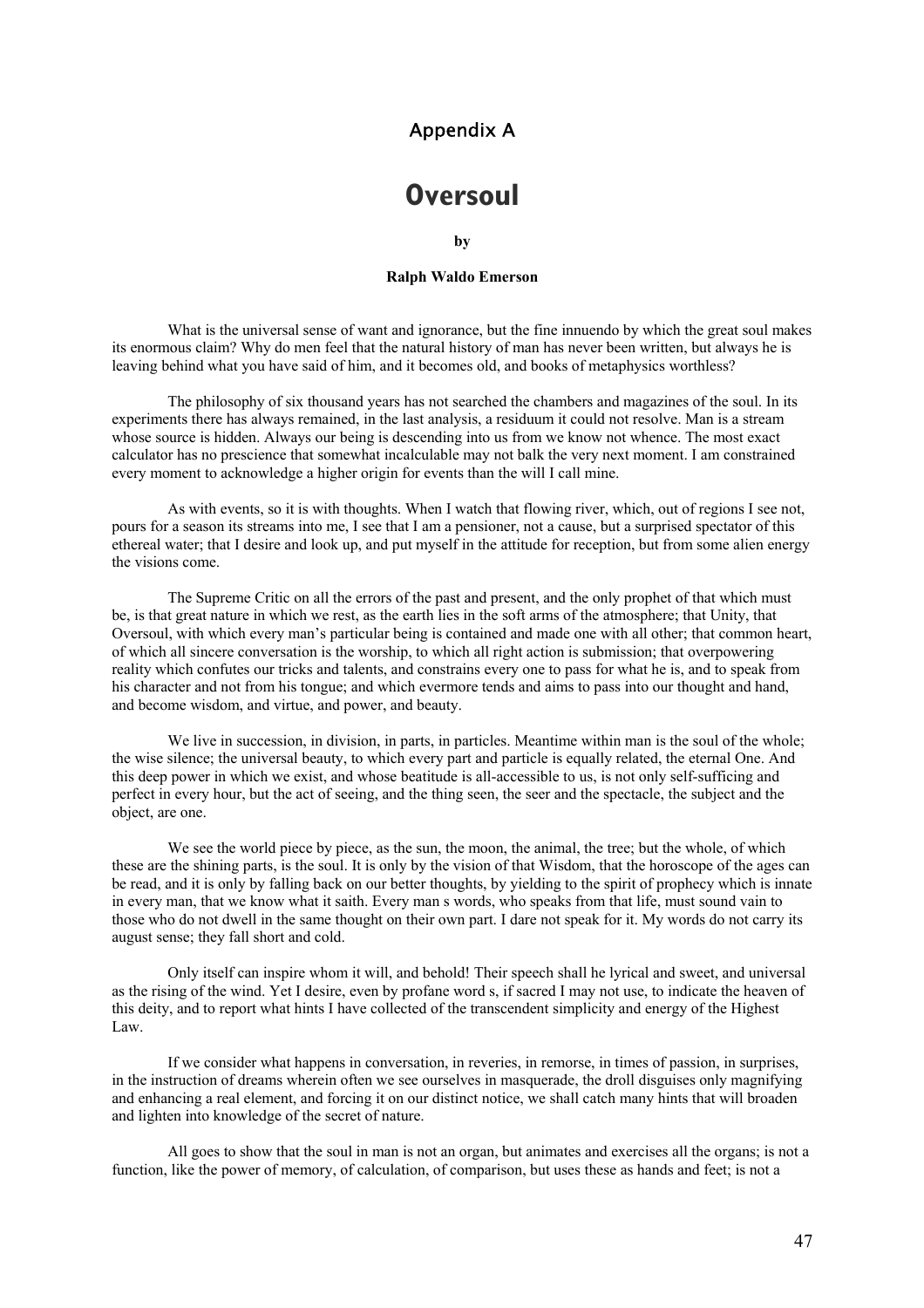faculty, but a light; is not the intellect or the will, but the master of the intellect an d the will; is the vast background of our being, in which they lie, an immensity not possessed and that cannot be possessed.

From within or from behind, a light shines through us upon things, and makes us aware that we are nothing, but the light is all. A ma n is the facade of a temple wherein all wisdom and all good abide. What we commonly call man, the eating, drinking, planting, counting man, does not, as we know him, represent himself, but misrepresents himself. Him we do not respect, but the soul, whose organ he is, would he let it appear through his action, would make our knees bend.

When Soul breathes through his intellect, it is genius; when it flows through his affection it is love. After its own law and not by arithmetic is the rate of its progress to be computed. The soul's advances are not made by gradation, such as can be represented by motion in a straight line; but rather by ascension of state, such as can be represented by metamorphosis, from the egg to the worm, from the worm to the fly.

The growths of genius are of a certain total character, that does not advance the elect individual first over John, then Adam, then Richard, and give to each the pain of discovered inferiority, but by every throe of growth the man expands there where he works, passing, at each pulsation, classes, populations of men.

With each divine impulse the mind rends the thin rinds of the visible and finite, and comes out into eternity, and inspires and expires its air.

This is the law of moral and of mental gain. The simple rise, as by specific levity, not into a particular virtue, but into the region of all the virtues. They are in the spirit that contains them all.

The soul is superior to all the particulars of merit. The soul requires purity, but purity is not it; requires justice, but justice is not that; requires beneficence, but is somewhat better; so that there is a kind of descent and accommodation felt when we leave speaking of moral nature, to urge a virtue which it en joins. For, to the soul in her pure action, all the virtues are natural, and not painfully acquired. Speak to his heart and the man becomes suddenly virtuous.

Within the same sentiment is the germ of intellectual growth, which obeys the same law. Those who are capable of humility, of justice, of love, of aspiration, are already on a platform that commands the sciences and arts, speech and poetry, action and grace. For whoso dwells in this mortal beatitude, does already anticipate those special powers which men prize so highly; just as love does justice to all the gifts of the object beloved.

The lover has no talent, no skill, which passes for quite nothing with his enamored maiden, however little she may possess of related faculty. And the heart that abandons itself to the Supreme Mind finds itself related to all its works and w ill travel a royal road to particular knowledge and powers.

For, in ascending to this primary and aboriginal sentiment, we have come from our remote station on the circumference instantaneously to the center of the world, where, as in the closet of God, we see causes, and anticipate the universe, which is but a slow effect.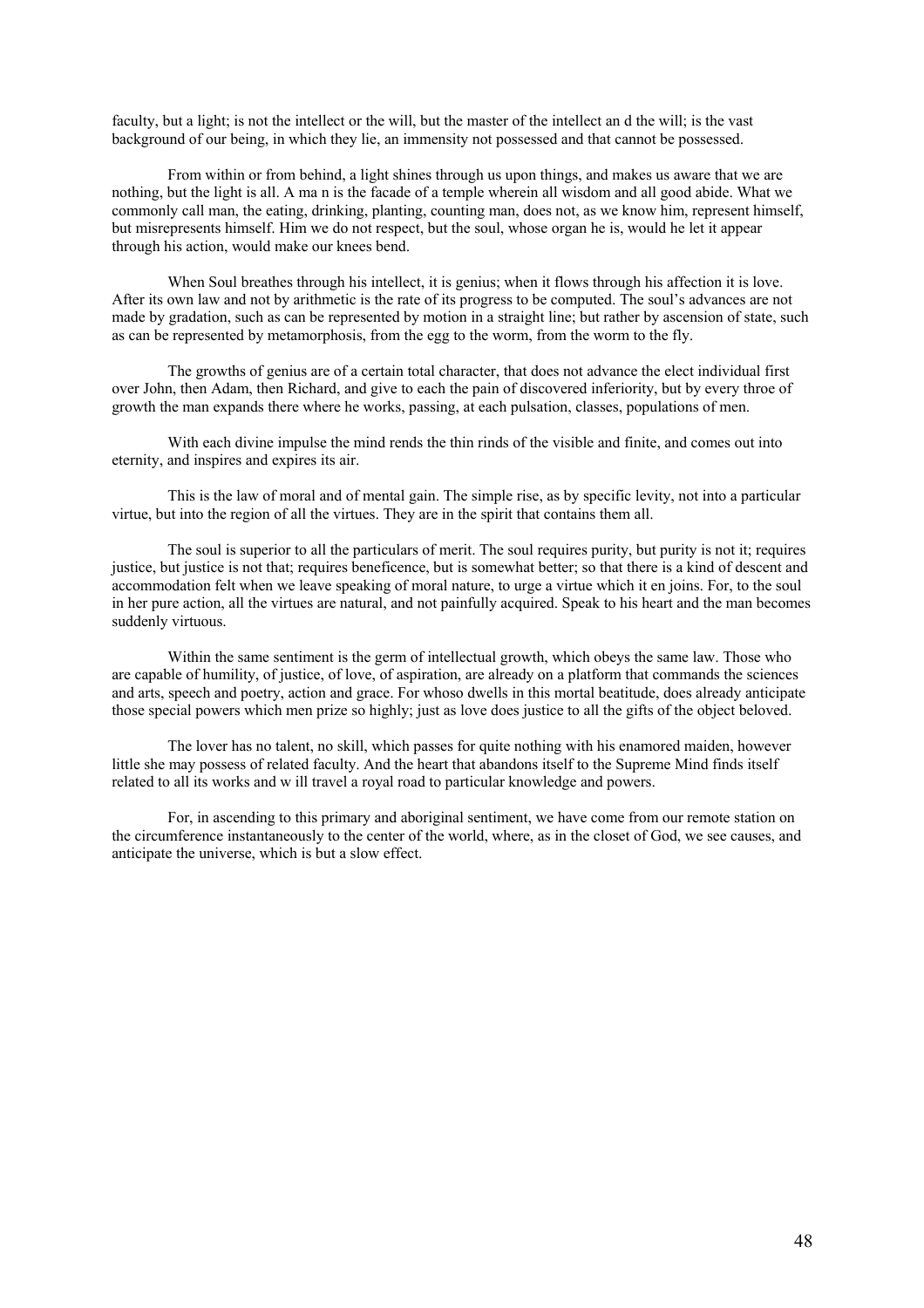#### Appendix B

### **The Solitude Of Self**

#### **abridged from Elizabeth Cady Stanton's "Address to the Judiciary of the US Congress" on January 18, 1892**

The point I wish to bring you on this occasion is the individuality of each human soul: our Protestant idea, the right of individual conscience and judgment-our republican idea, individual citizenship.

In discussing the rights of woman, we are to consider what belongs to her as an individual, in a world of her own, the arbiter of her own destiny, an imaginary Robinson Crusoe with her Friday on a solitary island. Her rights under such circumstances are to use her faculties for her own safety and happiness.

The isolation of every human soul and the necessity of self-dependence must give each individual the right, to choose his own surroundings. "Nature never repeats herself, and the possibilities of one human soul will never be found in another."

The strongest reason for giving woman all the opportunities for education, for the full development of her faculties, forces of mind and body; for giving her the most enlarged freedom of thought and action; a complete emancipation from all forms of bondage, of custom, dependence, superstition; from all the crippling influences of fear, is the solitude and personal responsibility of her own individual life.

The strongest reason why we ask for woman a voice in the government under which she lives; in the religion she is asked to believe; equality in social life, where she is the chief factor; a place in the trades and professions, where she may earn her bread, is because of her birthright to self-sovereignty; because, as an individual, she must rely on herself.

No matter how much women prefer to lean, to be protected and supported, nor how much men desire to have them do so, they must make the voyage of life alone, and for safety in an emergency they must know something of the laws of navigation.

To guide our own craft, we must be captain, pilot, engineer; with chart and compass to stand at the wheel; to match the wind and waves and know when to take in the sail, and to read the signs in the firmament over all. It matters not whether the solitary voyager is man or woman. Nature having endowed them equally, leaves them to their own skill and judgment in the hour of danger, and, if not equal to the occasion, alike they perish.

They appreciate the importance of fitting every human soul for independent action, think for a moment of the immeasurable solitude of self. We come into the world alone, unlike all who have gone before us. We leave it alone under circumstances peculiar to ourselves.

No mortal ever has been, no mortal will be like the soul just launched on the sea of life. There can never again be such environments as make up the infancy, youth and adulthood of this one. No one has ever found two blades of ribbon grass alike, and no one will never find two human beings alike. Seeing what must be the infinite diversity in human, character, we can in a measure appreciate the loss to a nation when any large class of the people is uneducated and unrepresented in the government.

We ask for the complete development of every individual, first, for his own benefit and happiness. In fitting out an army we give each soldier his own knapsack, arms, powder, his blanket, cup, knife, fork and spoon. We provide alike for all their individual necessities, then each man bears his own burden.

We ask complete individual development for the good; for the consensus of the competent on the whole round of human interest; on all questions. Here each one must bear their share of the burden. It is sad to see how soon friendless children are left to bear their own burdens before they can analyze their feelings; before they can tell their joys and sorrows, they are thrown on their own resources.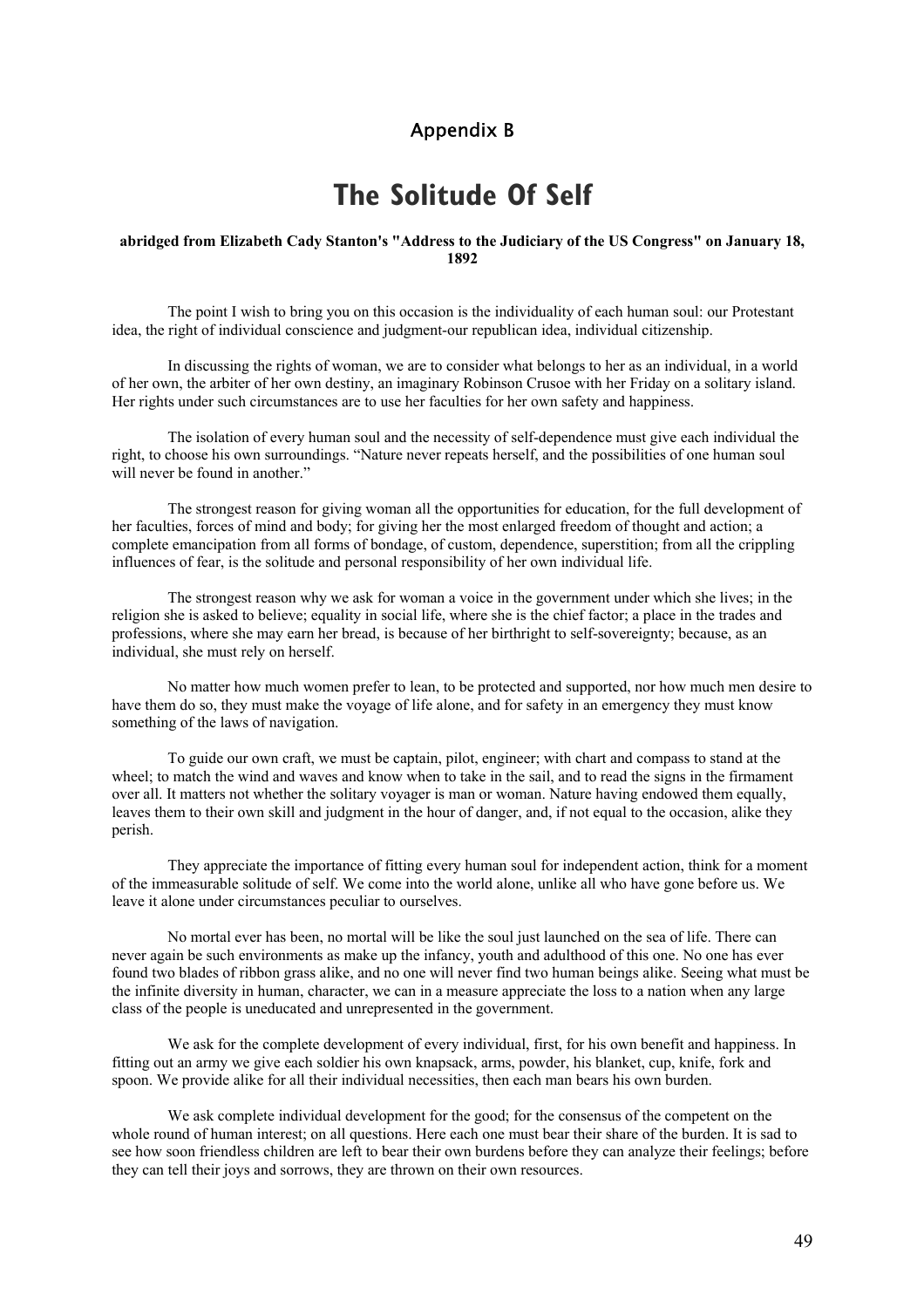The great lesson that nature teaches us at all ages is self-dependence, self-protection, self-support.

In the hours of our keenest sufferings all are thrown wholly on themselves for consolation. In youth, our most bitter disappointments, our brightest hopes and ambitions are known only to ourselves, even our friendship and love we never fully share with another; there is something of every passion in every situation we conceal. Even so in our triumphs and our defeats.

The solitude of the king on his throne and the prisoner in his cell differs in character and degree, but it is solitude nevertheless. We ask no sympathy from others in the anxiety and agony of a broken friendship or shattered love. When death sunders our nearest ties, alone we sit in the shadows of our affliction. Alike mid the greatest triumphs and darkest tragedies of life we walk alone. On the heights of human attainments, eulogized and worshiped as a hero or saint, we stand alone.

In ignorance, poverty, and vice, as a pauper or criminal, alone we starve or steal; alone we suffer the sneers and rebuffs of our fellows; alone we are hunted and hounded through dark courts and alleys, in by-ways and highways; alone we stand in the judgment seat; alone in the prison cell we lament our crimes and misfortunes; alone we expiate (pay for) them (as a matter of justice) on the gallows.

In hours like these we realize the awful solitude of individual life, its responsibilities, its penalties, its pains. Hours in which the youngest and most helpless are thrown on their own resources for guidance and consolation. Seeing then that life must ever be a march and a battle, that each soldier must be equipped for his own protection, it is the height of cruelty to rob the individual of a single natural right.

To throw obstacle in the way of a complete education is like putting out the eyes; to deny the rights of property, like cutting off the hands. To deny political equality is to rob the ostracised of all self-respect; of credit in the market place; of recompense in the world of work; of a voice among those who make and administer the law; a choice in the jury before whom they are tried, and in the judge who decides their punishment. Robbed of her natural rights, handicapped by law and custom, woman is yet compelled to fight her own battles, and in the emergencies of life to fall back on herself for protection.

The girl of sixteen, thrown on the world to support herself, to make her own place in society, to resist the temptations that surround her and maintain a spotless integrity, must do all this by native force or superior education. She does not acquire this power by being trained to trust others and distrust herself.

If she wearies of the struggle, finding it hard work to swim upstream, and allow herself to drift with the current, she will find plenty of company, but not one to share her misery in the hour of her deepest humiliation. If she tried to retrieve her position, to conceal the past, her life is hedged about with fears lest willing hands should tear the veil from what she fain would hide.

Young and friendless, she knows the bitter solitude of self. How the little courtesies of life on the surface of society, deemed so important from man towards woman, fade into utter insignificance in view of the deeper tragedies in which she must play her part alone, where no human aid is possible.

The young wife and mother, at the head of some establishment with a kind husband to shield her from the adverse winds of life, with wealth, fortune and position, has a certain harbor of safety, occurs against the ordinary ills of life. But to manage a household, have a desirable influence in society, keep her friends and the affections of her husband, train her children and servants well, she must have rare common sense, wisdom, diplomacy, and a knowledge of human nature. To do all this she needs the cardinal virtues and the strong points of character that the most successful statesman possesses.

An uneducated woman, trained to dependence, with no resources in herself must make a failure of any position in life. But society says women do not need a knowledge of the world, the liberal training that experience in public life must give, all the advantages of education; but when for the lack of all this, the woman's happiness is wrecked, alone she bears her humiliation; and the attitude of the weak and the ignorant is indeed pitiful in the wild chase for the price of life, they are ground to powder.

In age, when the pleasures of youth are passed, children grown up, married and gone, the hurry and hustle of life in a measure over, when the hands are weary of active service, when the old armchair and the fireside are the chosen resorts, then men and women alike must fall back on their own resources.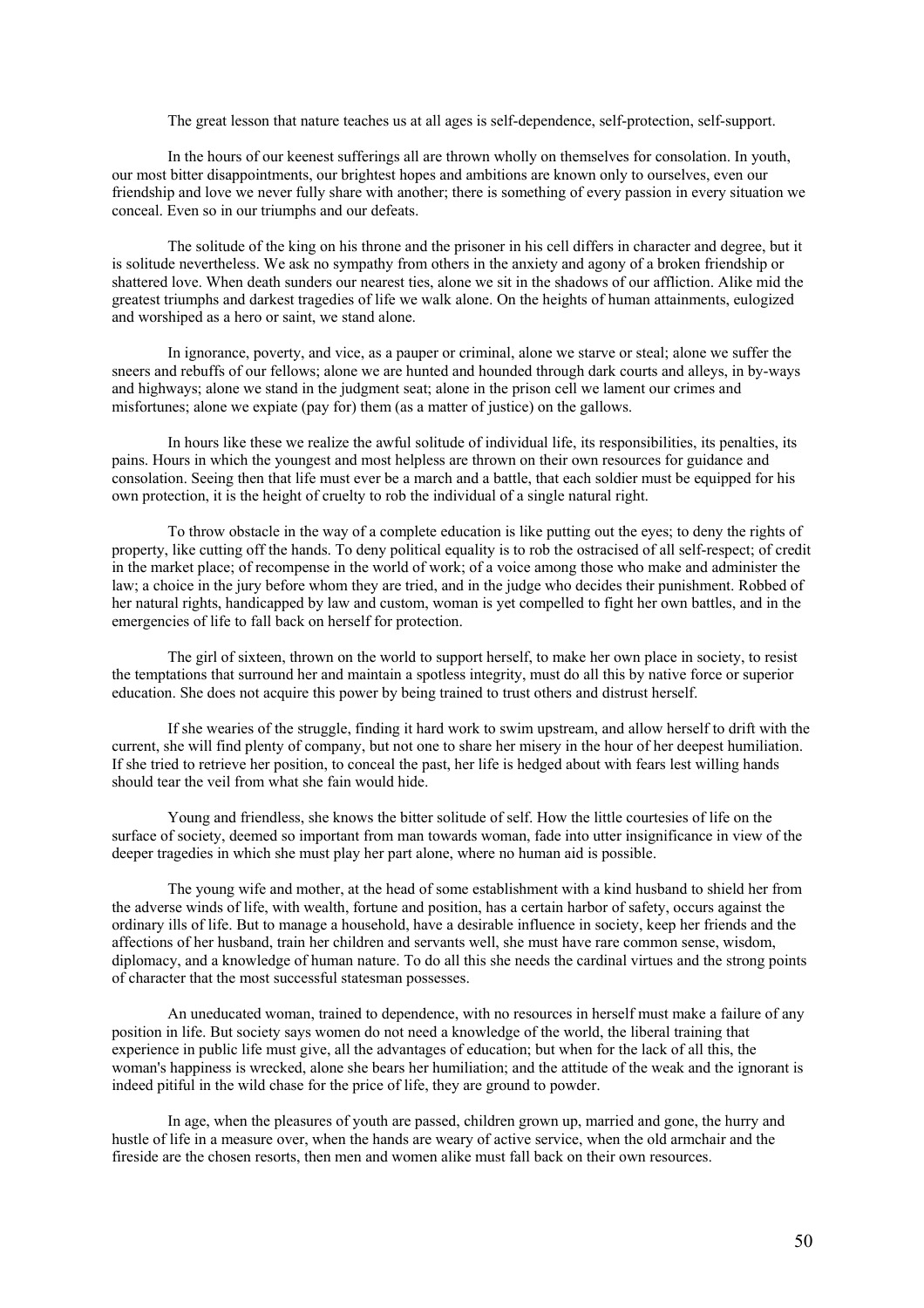If they cannot find companionship in books, if they have no interest in the vital questions of the hour, no interest in watching the consummation of reforms, with which they might have been identified, they soon pass into their dotage. The more fully the faculties of the mind are developed and kept in use, the longer the period of vigor and active interest in all around us continues.

If from a lifelong participation in public affairs a woman feels responsible for the laws regulating our system of education, the discipline of our jails and prisons, the sanitary conditions of our private homes, public buildings, and thoroughfares, an interest in commerce, finance, our foreign relations, in any or all of these questions, here solitude will at least be respectable, and she will not be driven to gossip or scandal for entertainment. "Whatever the theories may be of woman's dependence on man, in the supreme moments of her life, he can not bear her burdens."

The chief reason for opening to every soul the doors to the whole round of human duties and pleasures is the individual development thus attained, the resources thus provided under all circumstances to mitigate the solitude that comes to everyone. When one becomes acquainted with themselves and their own inner resources, they create a world of their own, a vast empire, that no jailer or king can invade.

Such is the value of liberal thought and broad culture when shut off from all human companionship, bringing comfort and sunshine within even the four walls of a prison cell.

As women of times share a similar fate, should they not have all the consolation that the most liberal education can give? Their suffering in prisons; in the long, weary marches, and in the mines, working side by side with men, surely call for all the self-support that the most exalted sentiments of heroism can give. When suddenly roused at midnight, with the startling cry of "fire!" to find the house over their heads in flames, do women wait for men to point the way to safety? And are the men, equally bewildered and half suffocated with smoke, in a position to do more than try to save themselves?

At such times the most timid women have shown a courage and heroism in saving their husbands and children that has surprised everybody. Inasmuch, then, as woman shares equally the joys and sorrows of time and eternity, is it not the height of presumption in man to propose to represent her at the ballot box as at the throne of grace as it is to do her voting in the state or her praying in the church.

Nothing strengthens the judgment and quickens the conscience like individual responsibility. Nothing adds such dignity to character as the recognition of one's self-sovereignty; the right to an equal place, every where conceded; a place earned by personal merit, not an artificial attainment, by inheritance, wealth, family, and position. Seeing, then that the responsibilities of life rests equally on man and woman, that their destiny is the same, they need the same preparation for time and eternity.

The talk of sheltering woman from the fierce sterns of life is the sheerest mockery, for they beat on her from every point of the compass, just as they do on man, and with more fatal results, for he has been trained to protect himself, to resist, (and) to conquer. Such are the facts in human experience, such are the responsibilities of individual. Rich and poor, intelligent and ignorant, wise and foolish, virtuous and vicious, man and woman, it is ever the same, each soul must depend wholly on itself.

Whatever the theories may be of woman's dependence on man, in the supreme moments of her life he cannot bear her burdens. Alone she goes to the gates of death to give life to every man that is born into the world. No one can share her fears, on one mitigate her pangs; and if her sorrow is greater than she can bear, alone she passes beyond the gates into the vast unknown.

Humanity has not yet risen to the point of self-sacrifice, and if ever so willing, how few the burdens are that one soul can bear for another. In the highways of Palestine; in prayer and fasting on the solitary mountain top; in the Garden of Gethsemane; before the judgment seat of Pilate; betrayed by one of His trusted disciples at His last supper; in His agonies on the cross, even Jesus of Nazareth, in these last sad days on earth, felt the awful solitude of self. Deserted by man, in agony he cries, "My God! My God! Why hast Thou forsaken me?"

And so it ever must be in the conflicting scenes of life, on the long weary march, each one walks alone. We may have many friends, love, kindness, sympathy and charity to smooth our pathway in everyday life, but in the tragedies and triumphs of human experience each mortal stands alone.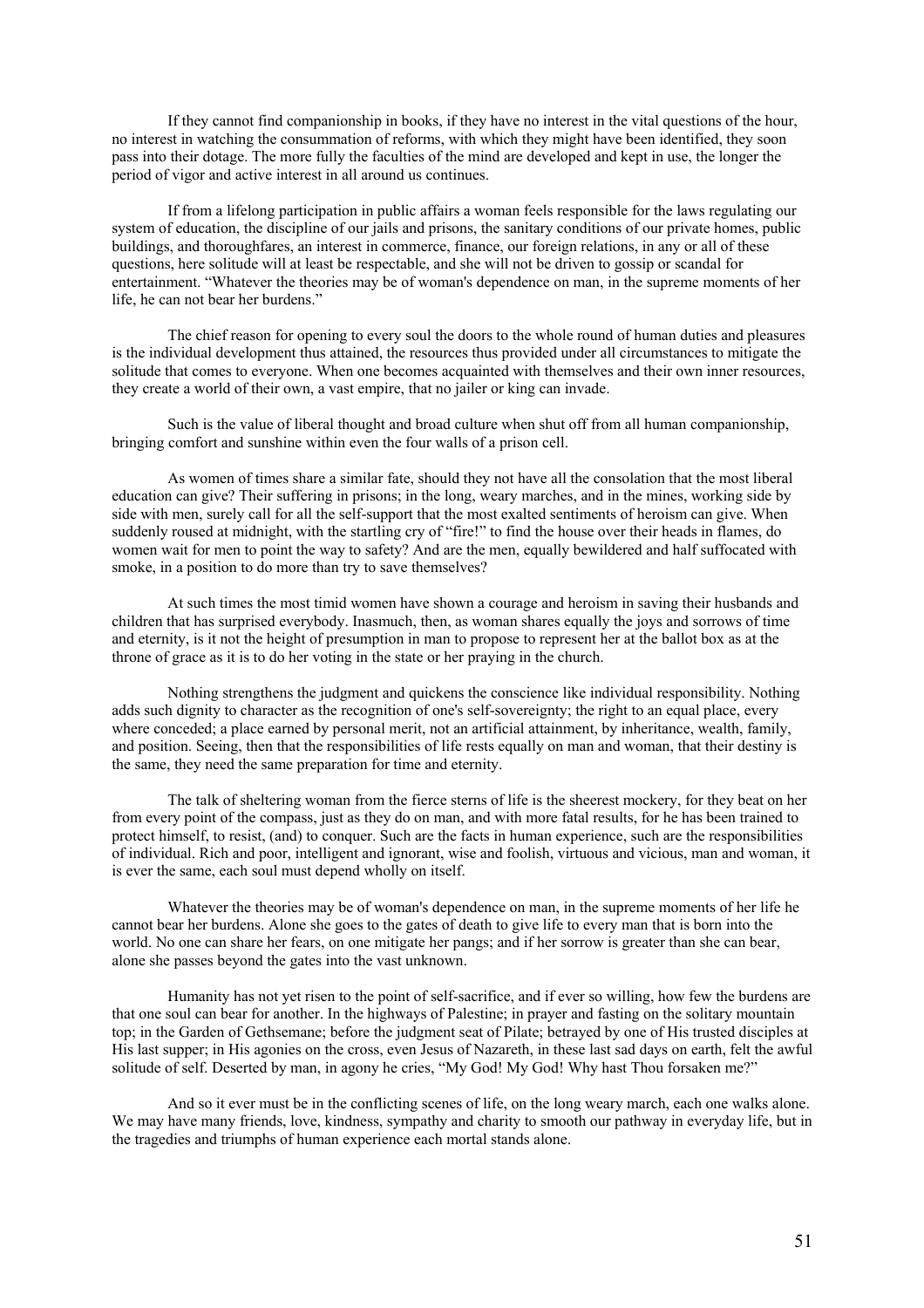But when all artificial trammels (obstacles) are removed, and women are recognized as individuals, responsible for their own environments, thoroughly educated for all the positions in life they may be called to fill; with all the resources in themselves that liberal though and broad culture can give; guided by their own conscience and judgment; trained to self-protection by a healthy development of the muscular system and skill in the use of weapons of defense, and stimulated to self-support by the knowledge of the business world and the pleasure that pecuniary independence must ever give; when women are trained in this way they will, in a measure, be fitted for those hours of solitude that come alike to all, whether prepared or not.

As in our extremity we must depend on ourselves, the dictates of wisdom point of complete individual development. When women show their heroism, what especial school of training could have prepared these women for this sublime moment of their lives? In such times, humanity rises above all college curriculums and recognizes that nature is the greatest of all teachers in the hour of danger and death.

The truth is women are already the equals of men in the whole of ream of thought, in art, science, literature, and government.

With telescopic vision, they explore the starry firmament, and bring back the history of the planetary world. With chart and compass, they pilot ships across the mighty deep, and with skillful finger send electric messages around the globe.

In galleries of art, the beauties of nature and the virtues of humanity are immortalized by them on their canvas and by their inspired touch dull blocks of marble are transformed into angels of light. In music they speak again the language of Mendelssohn, Beethoven, Chopin, Schumann, and are worthy interpreters of their great thoughts.

The poetry and novels of the century are theirs, and they have touched the keynote of reform in religion, politics, and social life. They fill the editor's and professor's chair, and plead at the bar of justice, walk the wards of the hospital, and speak from the pulpit and the platform.

Such is the type of womanhood that an enlightened public sentiment welcomes today, and such the triumph of the facts of life over the false theories of the past.

Is it, then, consistent to hold the developed woman of this day within the same narrow political limits as the dame with the spinning wheel and knitting needle occupied in the past? No! no!

Machinery has taken the labors of woman as well as man on its tireless shoulders; the loom and the spinning wheel are but dreams of the past; the pen, the brush, the easel, the chisel, have taken their places, while the hopes and ambitions of women are essentially changed.

We see reason sufficient in the outer conditions of human being for individual liberty and development, but when we consider the self dependence of every human soul, we see the need of courage, judgment, and the exercise of every faculty of mind and body, strengthened and developed by use, in woman as well as man.

Whatever may be said of man's protecting power in ordinary conditions, mid all the terrible disasters by land and sea, in the supreme moments of danger, alone, woman must ever meet the horrors of the situation. The Angel of Death makes no royal pathway for her. Man's love enters only into the sunshine of our lives. In that solemn solitude of self, that links us with the immeasurable and the eternal, each soul lives alone forever.

And yet, there is a solitude, which each and every one of us has always carried with him, more inaccessible than the ice-cold mountains, more profound than the midnight sea; the solitude of self.

Our inner being (Higher Self), which we call ourself, no eye nor touch of man or angel has ever pierced. It is more hidden than the caves of the gnome (ancient wizards); the sacred asylum of the oracle (seers of the future); the hidden chamber of eleusinian (heavenly) mystery, for to it only omniscience is permitted to enter. Such is individual life.

Who, I ask you, can take, dare take, on himself the rights, the duties, the responsibilities of another human soul?